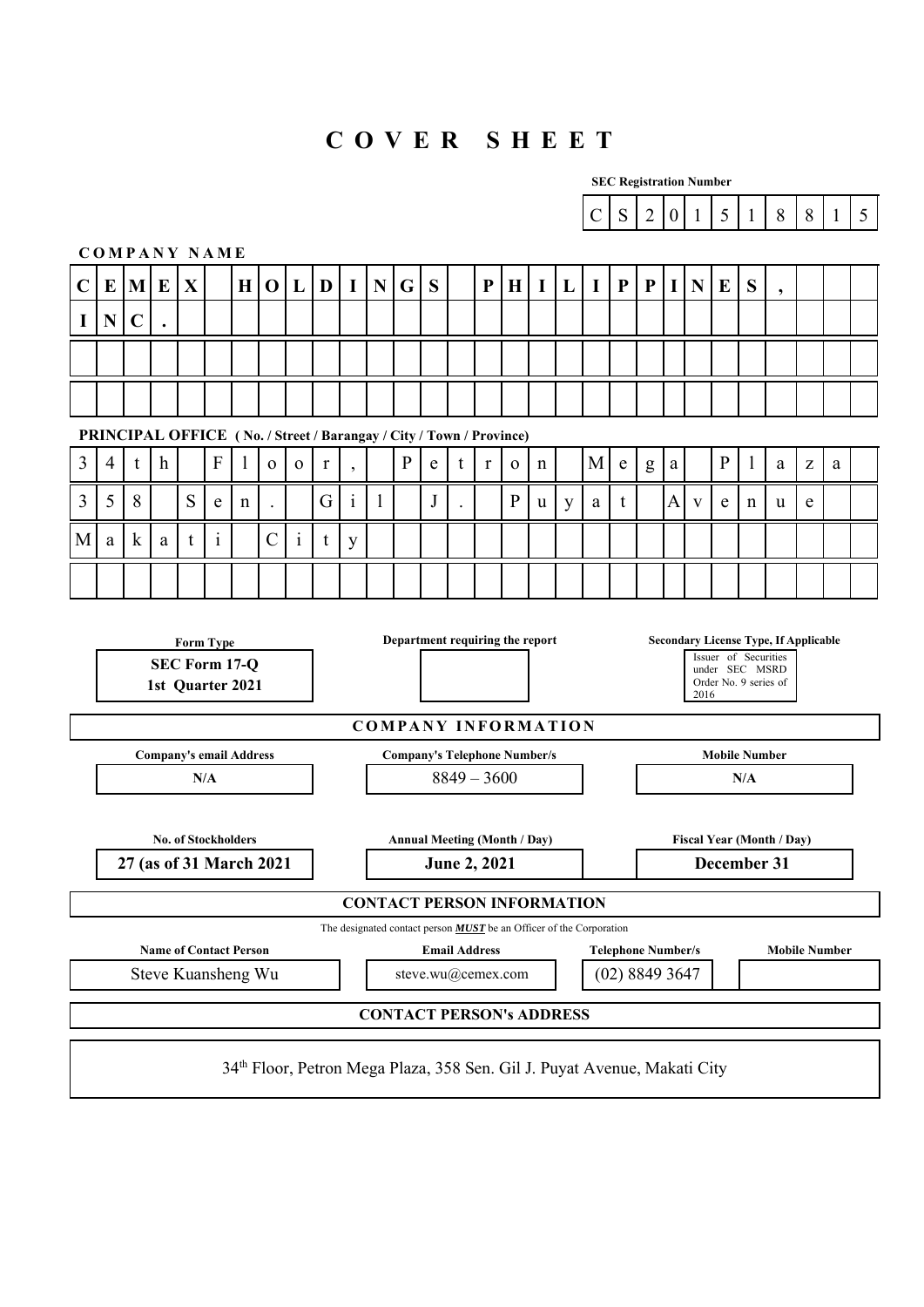# **SECURITIES AND EXCHANGE COMMISSION**

# **SEC FORM 17-Q**

# **QUARTERLY REPORT PURSUANT TO SECTION 17 OF THE SECURITIES REGULATION CODE AND SRC RULE 17(2)(b) THEREUNDER**

- 1. For the quarterly period ended **March 31, 2021**
- 2. SEC Identification Number. **CS201518815**
- 3. BIR Tax Identification No. **009-133-917-000**
- 4. Exact name of registrant as specified in its charter. **CEMEX HOLDINGS PHILIPPINES, INC.**
- 5. Province, country or other jurisdiction of incorporation or organization **Metro Manila, Philippines**
- 6. Industry Classification Code:  $\begin{bmatrix} \n\end{bmatrix}$  (SEC Use Only)
- 7. Address of issuer's principal office and postal code **34th Floor, Petron Mega Plaza Building, 358 Sen. Gil J. Puyat Avenue, Makati City 1200**
- 8. Issuer's telephone number, including area code **(02) 8849-3600**
- 9. Former name, former address and former fiscal year, if changed since last report **– Not Applicable**
- 10. Securities registered pursuant to Sections 8 and 12 of the Code, or Sections 4 and 8 of the RSA

|                            | Number of shares of common stock           |
|----------------------------|--------------------------------------------|
| <b>Title of each Class</b> | outstanding and amount of debt outstanding |
| Common Shares              | 13,489,226,623                             |

11. Are any or all of the securities listed on a Stock Exchange?

Yes  $[X]$  No  $[$  1

**Stock Exchange:** Philippine Stock Exchange **Securities Listed:** Common Shares

- 12. Indicate by check mark whether the registrant:
	- (a) has filed all reports required to be filed by Section 17 of the Code and SRC Rule 17 thereunder or Sections 11 of the RSA and RSA Rule 11(a)-1 thereunder, and Sections 26 and 141 of the Corporation Code of the Philippines, during the preceding twelve (12) months (or for such shorter period the registrant was required to file such reports)

Yes  $[X]$  No  $\lceil$  ]

(b) has been subject to such filing requirements for the past ninety (90) days. Yes [ X] No [ ]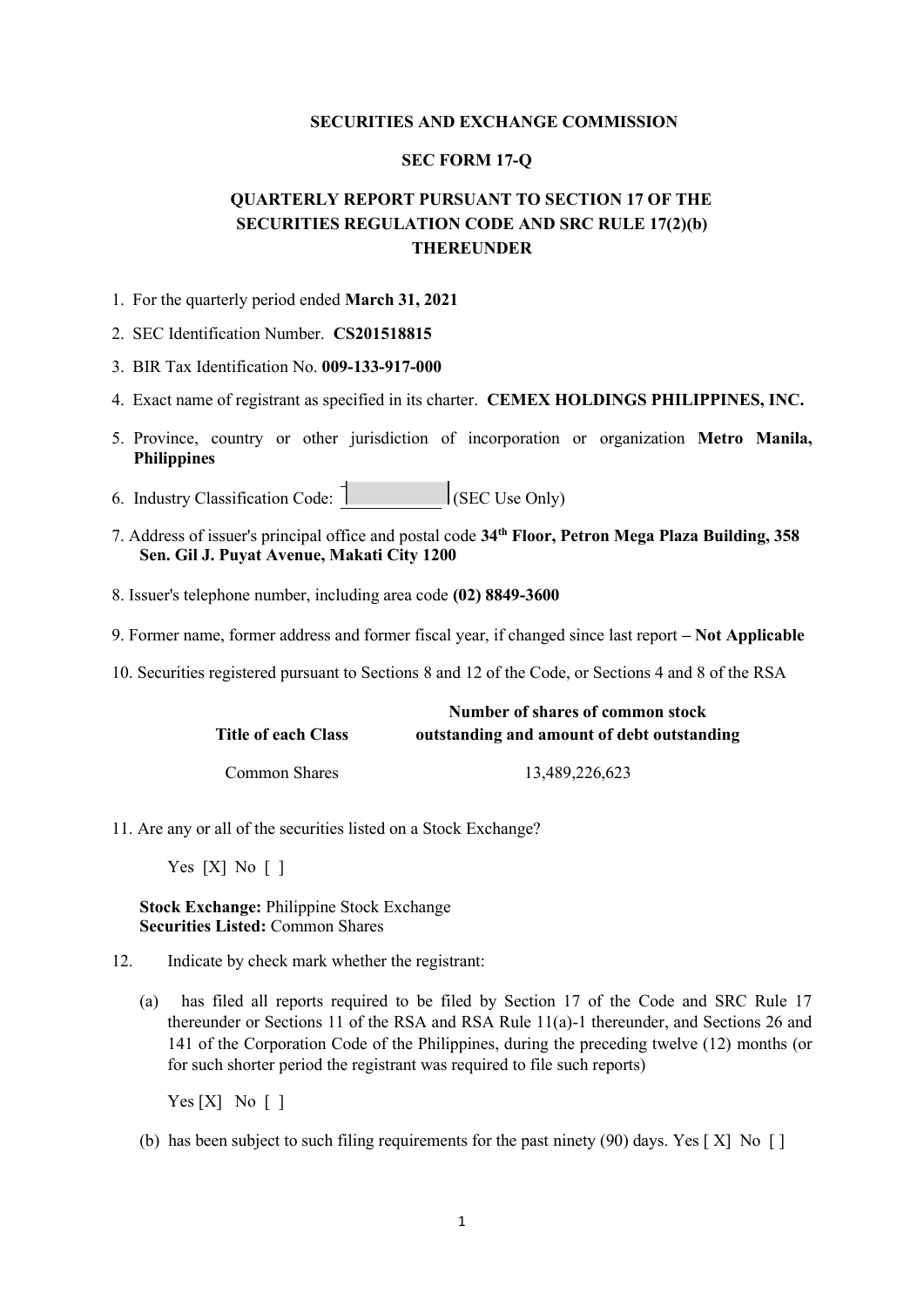# **PART I - FINANCIAL INFORMATION**

# **Item 1. Financial Statements**

The unaudited condensed consolidated interim financial statements as at March 31, 2021, (with comparative audited consolidated statement of financial position as at December 31, 2020), and for the three months ended March 31, 2021 and 2020, and the accompanying notes to the unaudited condensed consolidated interim financial statements of CEMEX Holdings Philippines, Inc. and its Subsidiaries are filed as part of this Form 17-Q as Appendix I.

The term "Parent Company" used in this report refers to CEMEX Holdings Philippines, Inc. without its Subsidiaries. The term "Company" refers to the Parent Company together with its consolidated Subsidiaries.

On a consolidated group basis, the Parent Company is an indirect subsidiary of CEMEX, S.A.B. de C.V. ("CEMEX"), a company incorporated in Mexico with address of its principal executive office at Avenida Ricardo Margáin Zozaya #325, Colonia Valle del Campestre, Garza García, Nuevo León 6625, México.

On January 1, 2016 the Parent Company acquired, directly and indirectly through intermediate holding companies, a 100% equity interest in each of Solid Cement Corporation ("Solid Cement") and APO Cement Corporation ("APO Cement"). Solid has several subsidiaries. The Company also includes CEMEX Asia Research AG ("CAR"), a wholly-owned subsidiary incorporated in December 2015 under the laws of Switzerland. Pursuant to license agreements that CAR entered into with CEMEX Research Group AG ("CRG") and CEMEX, respectively, CAR became a licensee for certain trademarks, including the CEMEX trademark, and other intangible assets forming part of the intellectual property portfolio owned and developed by CRG and CEMEX. CAR is engaged primarily in the development, maintenance and customization of these intangible assets for the Asia Region and it in turn provides non-exclusive licenses to Solid Cement and APO Cement to use the CEMEX trademark and other trademarks and intangible assets of CEMEX.

In May 2016, the Parent Company incorporated a wholly-owned subsidiary named Falcon Re Ltd. ('Falcon') under the Companies Act of Barbados. Falcon is registered to conduct general insurance business, all risk property insurance, political risks insurance and non-damage business interruption insurance, and received its license to operate as an insurance company in July 2016. Falcon acts as a re-insurer to the extent of 10% of the risks associated with property insurance coverage and 100% of the risks associated with political violence and non-damage business interruption programs, professional liability program and cyber risks for the operating subsidiaries of the Parent Company.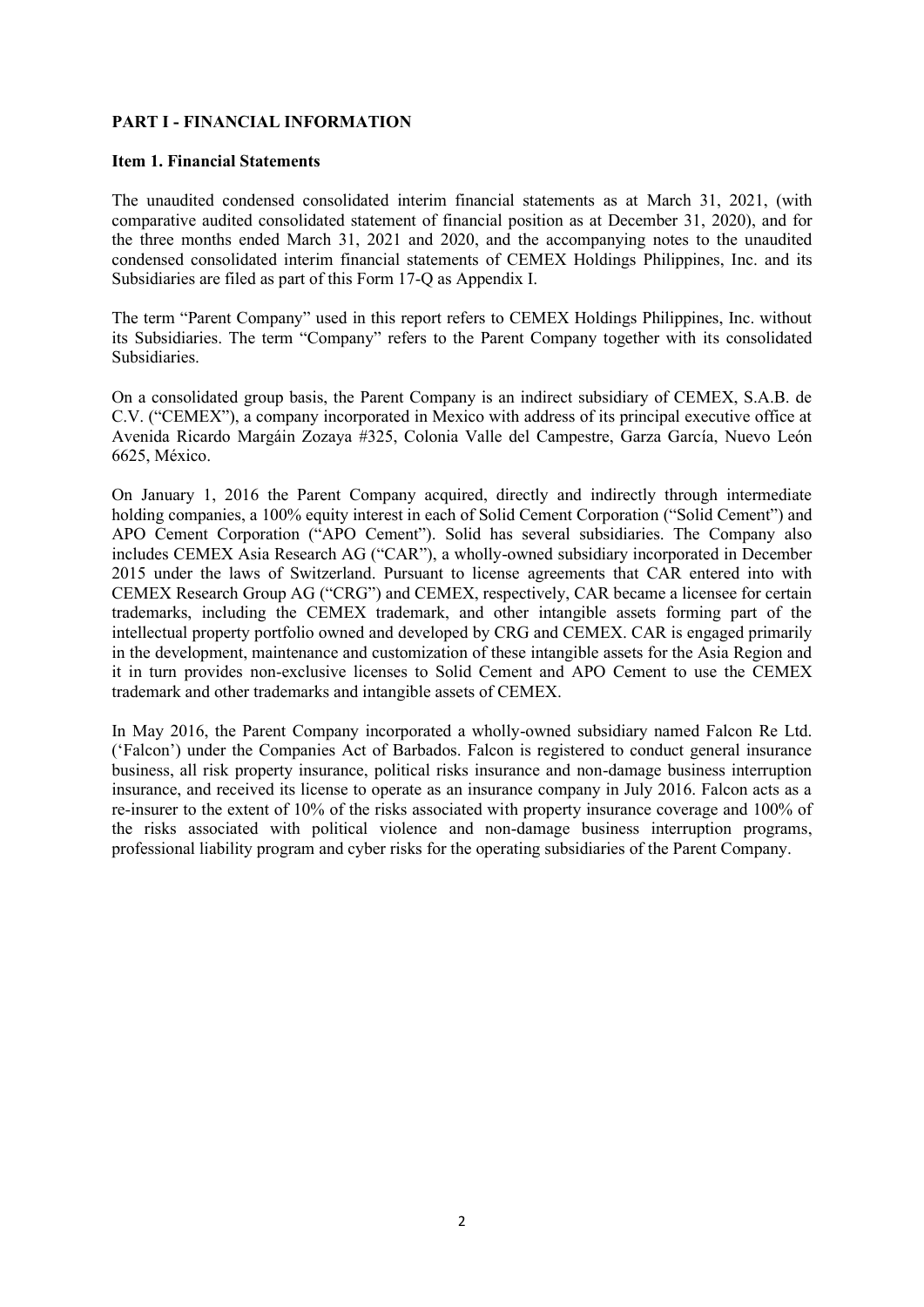The following diagram provides a summary of the Company's organizational and ownership structure as of March 31, 2021:



On July 18, 2016, the Parent Company's initial public offering ('IPO') of 2,337,927,954 common shares at P10.75 per share culminated with the listing and trading under the Main Board of the Philippine Stock Exchange of all of the outstanding shares of capital stock of the Parent Company consisting of 5,195,395,454 common shares.

During the first quarter of 2017, the remaining balance of the proceeds from the IPO were used in the first quarter of 2017 to partially repay amounts outstanding under the long-term loan with New Sunward Holding B.V. ("NSH Long-term Loan"). New Sunward Holding B.V. is a subsidiary of CEMEX.

On February 1, 2017, the Parent Company signed a senior unsecured peso term loan facility agreement with BDO Unibank, Inc. for an amount of up to the Philippine Peso equivalent of US\$280 Million ("BDO Refinancing Loan"), to refinance a majority of the Parent Company's outstanding balance due under the NSH Long-term Loan. Following its availment of the BDO Refinancing Loan, the Parent Company completely repaid the NSH Long-term Loan.

On April 2, 2019, the Board of Directors approved the increase in the Parent Company's authorized capital stock ("ACS") from P5,195,395,454 divided into 5,195,395,454 Common Shares with par value P1.00 per share, of which 5,195,395,454 Common Shares are issued and fully paid-up, to P18,310,395,454 divided into 18,310,395,454 Common Shares with a par value of P1.00 per share. This increase was authorized by the Parent Company's shareholders owning more than 2/3 of the total issued and outstanding capital during a special meeting of stockholders held on October 16, 2019. Following said special stockholders' meeting, the Parent Company initiated the corresponding processes with the SEC and the PSE for a stock rights offering ("Stock Rights Offering") for the purpose of raising the equivalent in Philippine Peso of up to US\$250 million.

On December 11, 2019, the SEC issued a Notice of Confirmation of Exempt Transaction, confirming that the Stock Rights Offering is exempt from the registration requirements of the Securities Regulation Code of the Philippines and the board of directors of the PSE approved the Parent Company's application for listing of the shares to be offered in the Stock Rights Offering, subject to the fulfillment of certain listing conditions, such as but not limited to the Parent Company having obtained the SEC's approval of the increase in the company's authorized capital stock.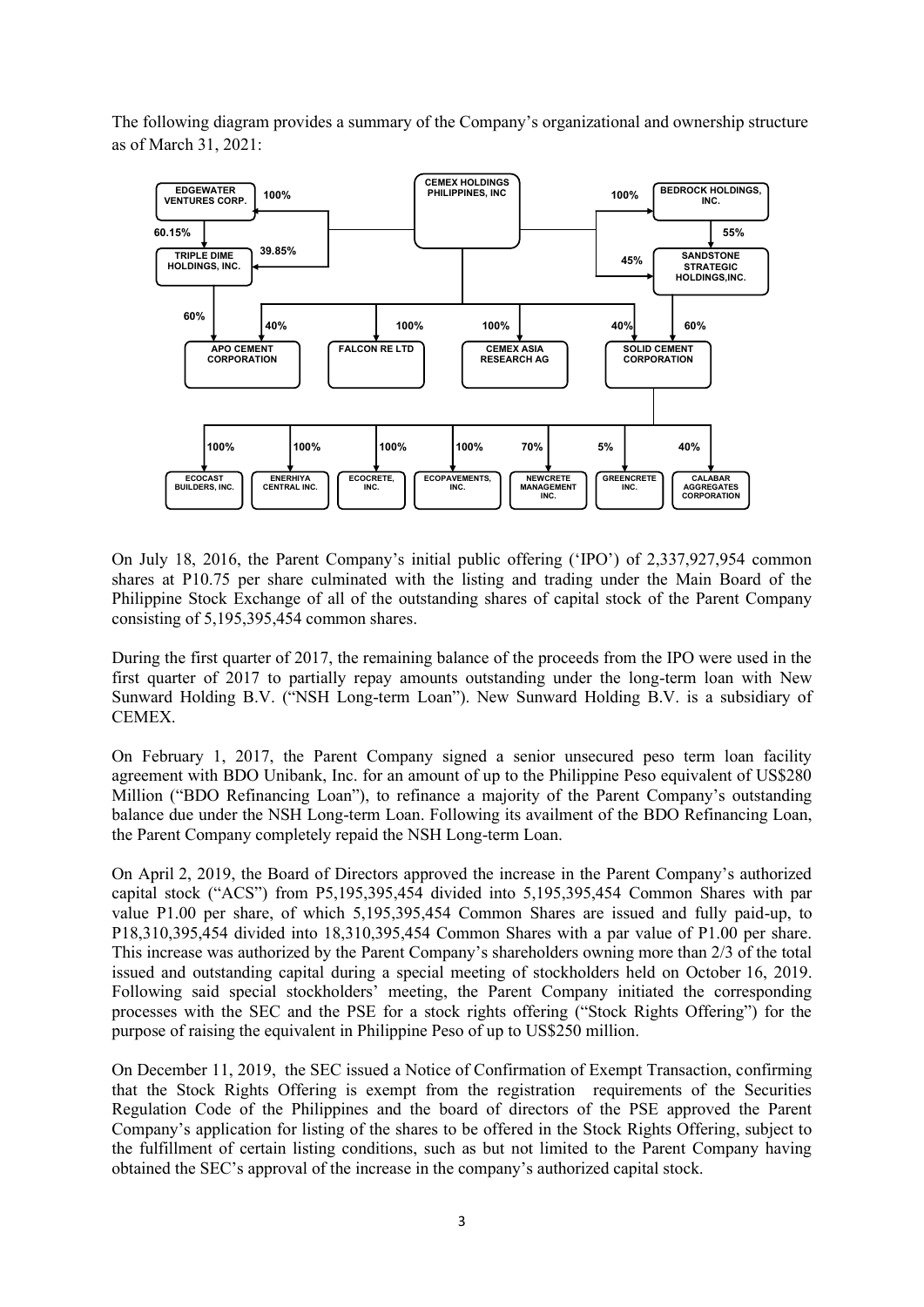On January 6, 2020, the Parent Company announced that the Stock Rights Offering would involve the offer of 8,293,831,169 common shares with a par value of par value P1.00 per share (the "Rights Shares") at an offer price of P1.54 per Rights Share that would be issued from the Parent Company's increased ACS. The proceeds from the Stock Rights Offering would be used primarily to fund the expansion of Solid Cement's plant in Antipolo City (the "Solid Expansion Project"), including (i) to pay outstanding amounts owed by Solid Cement under a revolving credit facility agreement dated November 21, 2018, as amended and restated from time to time, between Solid Cement, as the borrower, and Cemex Asia B.V. ("CABV"), as the lender (the "Solid Expansion Facility Agreement"), which facility agreement has been used primarily but not exclusively to fund the Solid Expansion Project, including (ii) to pay outstanding amounts owed by APO Cement under a master loan agreement dated October 1, 2014, as amended and restated from time to time, between APO Cement, as borrower, and CABV, as lender (the successor to CEMEX Hungary KFT) (the "APO Operational Facility Agreement"), and for other general corporate purposes.

The offer period for the Stock Rights Offering was concluded on January 24, 2020. The total proceeds raised from the Stock Rights Offering amounted to P12,772,500,000.26.

On 27 February 2020, the SEC approved the Parent Company's application for increase of ACS and on 4 March 2020, the 8,293,831,169 common shares comprising the Rights Shares were listed under the Main Board of the Exchange.

After the Stock Rights Offering and the approval by the SEC of the Parent Company's application for increase in authorized capital stock, the Parent Company's issued and outstanding shares totaled 13,489,226,623 common shares.

# **Item 2. Management's Discussion and Analysis of Financial Condition and Results of Operations**

The following is a discussion and analysis of our unaudited condensed consolidated interim financial statements as at (with comparative audited consolidated statement of financial position as at December 31, 2020) and for the three months ended March 31, 2021 and 2020, and included herein, and should be read in conjunction with appendix I of this report. Also included is a discussion on certain trends, risks and uncertainties that may affect our business.

# Financial Performance

For the three months ended March 31, 2021 and 2020:

# *Revenues*

Revenues for the three months ended March 31, 2021 and 2020 amounted to P5.2 billion and P5.6 billion, respectively. Revenues was generated mainly from sale of cement products as a result of the Company's ordinary activities. The revenues decreased by P427.7 million or 7.6% mainly due to 4% decrease in domestic cement volumes, amidst the ongoing COVID-19 pandemic and its impact to economic activity. Furthermore, 4% decrease in domestic cement prices mainly driven by higher proportion of pick-up sales. Net of freight charges, our domestic cement prices decreased by 1% yearover-year due to subdued activity and competitive market dynamics.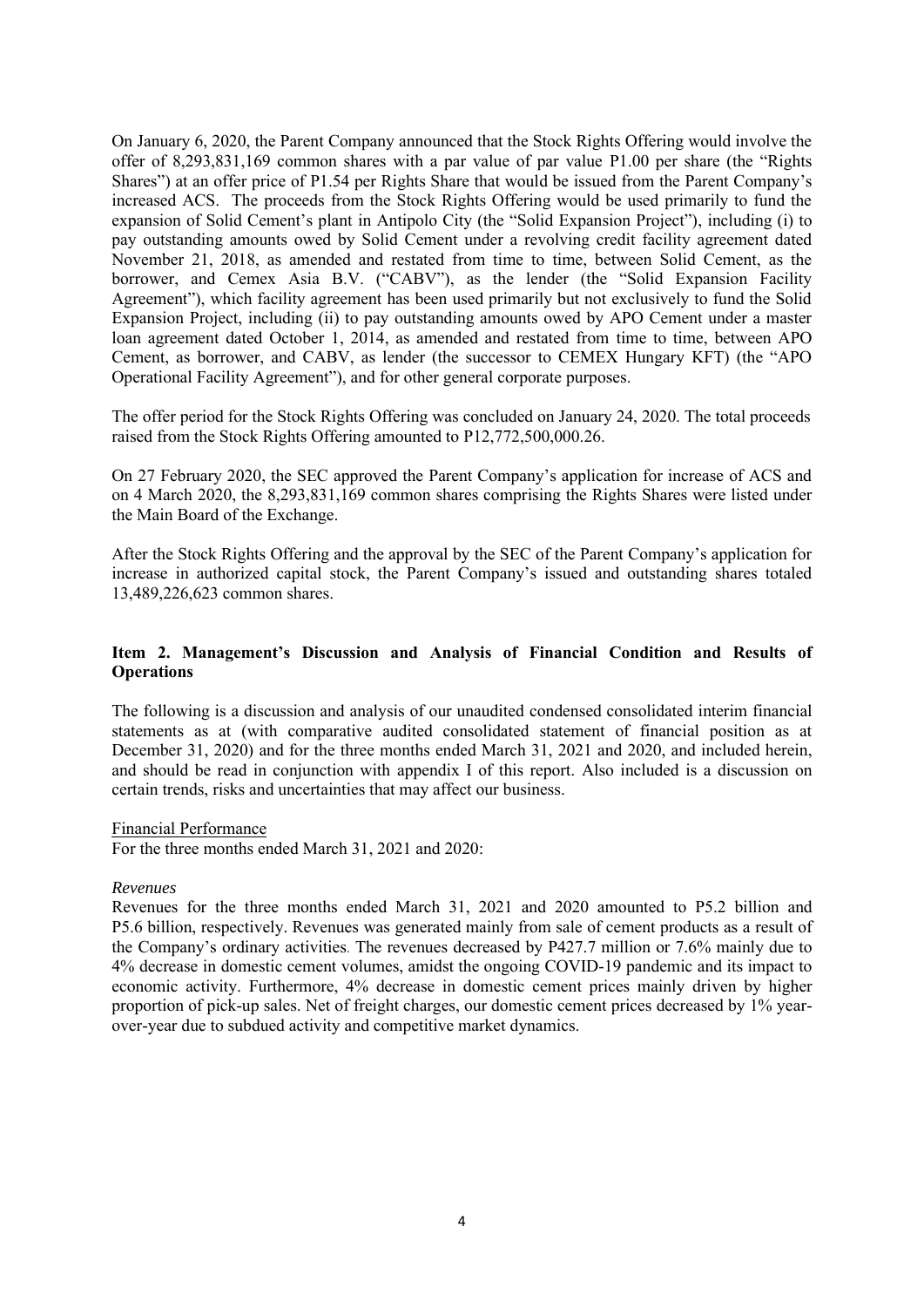The breakdown of revenue after elimination of transactions between consolidated entities were as follows:

|                  |               | For the three months ended March 31, |                     |           |  |  |  |
|------------------|---------------|--------------------------------------|---------------------|-----------|--|--|--|
|                  |               | 2021                                 | 2020                |           |  |  |  |
| Segment          | Amount $*$    | $%$ Sales                            | Amount <sup>*</sup> | $%$ Sales |  |  |  |
| Cement sales     | P5,194        | 99.8%                                | P <sub>5</sub> ,628 | 100.0%    |  |  |  |
| Other businesses |               | $0.2\%$                              |                     | $0.0\%$   |  |  |  |
| Total            | <b>P5,202</b> | 100.0%                               | 5,630               | 100.0%    |  |  |  |

*\*Amounts in millions*

# *Cost of Sales*

Cost of sales for the three months ended March 31, 2021 and 2020 amounted to P3.2 billion and P3.3 billion. Cost of sales represents the production cost of goods sold. Costs arose mainly from power and fuel consumption, raw materials and supplies used during production, depreciation, and other expenses directly attributable to the manufacturing of finished goods. The decrease of P96.5 million or 2.9% is mainly attributable to the decrease in our sales volume. Also, fuel cost was 18% lower on a year over year basis mainly due to the use of a more cost-efficient fuel mix. Power cost was 14% higher on a year-over-year basis mainly due to higher electricity rates, and a rebate from the wholesale electricity spot market last year. Cost of sales as a percentage of revenues for the three months ended March 31, 2021 and 2020 were at 61.1% and 58.2%, respectively.

# *Gross Profit*

As a result of the above conditions, gross profit for the three months ended March 31, 2021 and 2020 reached P2.0 billion and P2.4 billion, respectively. Gross profit as a percentage of revenues for the three months ended March 31, 2021 and 2020 were at 38.9% and 41.8%, respectively.

# *Operating Expenses*

Operating expenses amounted to P1.5 billion and P1.8 billion for the three months ended March 31, 2021 and 2020, respectively. Operating expenses pertain to administrative, selling, and distribution expenses. Operating expenses decreased by P284.2 million or 15.5% and as a percentage of revenues for the three months ended March 31, 2021 and 2020 were at 29.8% and 32.6%, respectively. The movement was due to the following items:

- Administrative and selling expenses amounted to P719.2 million and P767.5 million for the three months ended March 31, 2021 and 2020, respectively. The decrease of P48.3 million or 6.3% mainly due to lower fees related to royalties and the Parent Company's Stock Rights Offering, which was concluded during the first quarter of 2020.
- Distribution expenses amounted to P829.9 million and P1,065.8 million for the three months ended March 31, 2021 and 2020, respectively. The decrease of P235.9 million or 22.1% was driven by lower delivered volumes and initiatives to increase efficiency.

# *Operating income before other income - net*

For the reasons discussed above, operating income before other expenses, net amounted to P473.8 million and P520.8 million for the three months ended March 31, 2021 and 2020, respectively. These comprised of 9.1% and 9.3% of revenues, respectively.

# *Other income - net*

Other income, net amounted to P38.1 million and P12.1 million for the three months ended March 31, 2021 and 2020, respectively. The increase of P26.0 million or 214.8% and as a percentage of revenues for the three months ended March 31, 2021 and 2020 were at 0.7% and 0.2%, respectively This was mainly from the recovery of the previously written-off receivable from a related party.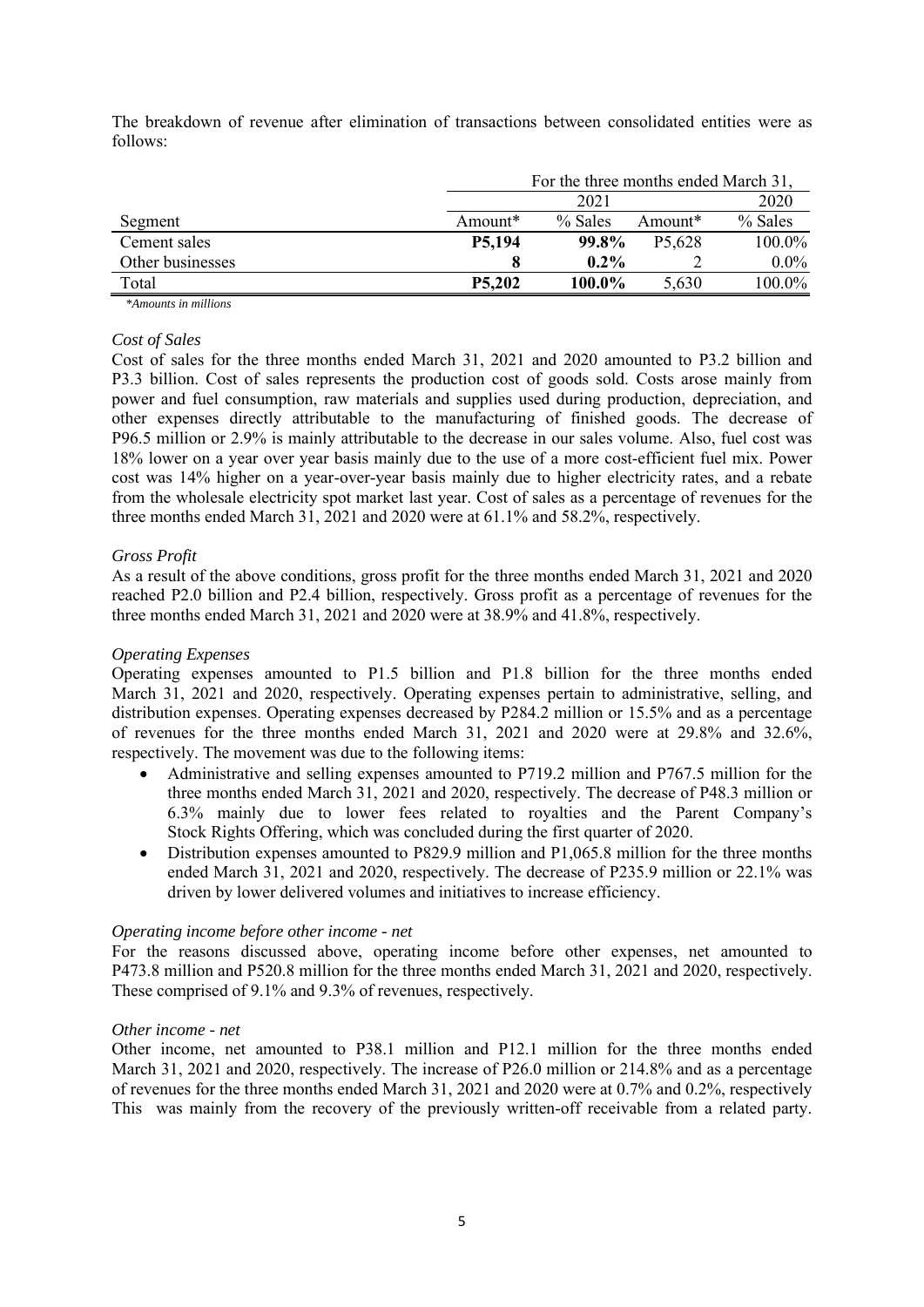# *Financial and Other Financial Expenses - net*

Financials expenses and other financial expenses - net amounted to P62.6 million and P279.5 million for the three months ended March 31, 2021 and 2020, respectively. This mainly pertains to the cost incurred by the Company from borrowing. Financial and other financial expenses - net decreased by P217.0 million or 77.6% and as a percentage of revenues for the three months ended March 31, 2021 and 2020 were at 1.2% and 5.0%, respectively. The movement in the account was due to the following: Solid Expansion Facility Agreement and APO Operational Facility Agreement were settled in March 2020, lower debt levels from the BDO Refinancing Loan long-term loan, and declining variable interest rates year-over-year.

# *Foreign Exchange Loss - net*

Foreign exchange loss - net amounted to of P71.0 million and P66.4 million were reported for the three months ended March 31, 2021 and 2020, respectively. The increase of P4.6 million or 7.0% was due to revaluation of foreign currency denominated financial instruments.

# *Income Tax Expense*

Our income tax expenses for the three months ended March 31, 2021 and 2020 amounted to P172.8 million and P97.9 million, respectively. Income tax expenses was higher by of P75.0 million or 76.6% and as a percentage of revenues for the three months ended March 31, 2021 and 2020 were at 3.3% and 1.7%, respectively. This was mainly due to the enactment of the Corporate Recovery and Tax Incentives for Enterprises (CREATE) Act which was approved into law on March 26, 2021. Whereas the reduction of the corporate income tax from 30% to 25% and the minimum corporate income tax (MCIT) is reduced from 2% to 1% from July 1, 2020 until June 30, 2023. The retroactive application of the new income tax rates also resulted in a one-time adjustment to current income tax and to account for the revaluation of the deferred income tax account. The impact of the CREATE are disclosed in Note 18 to the condensed consolidated interim financial statements.

# *Profit*

As a result of the abovementioned concepts, profit for the three months ended March 31, 2021 and 2020 amounted to P205.5 million and P89.1 million, respectively. Profit as a percentage of revenues for the three months ended March 31, 2021 and 2020 were at 3.9% and 1.6%, respectively

# Financial Position

As at March 31, 2021 and December 31, 2020:

#### *Cash and Cash Equivalents*

Cash and cash equivalents amounted to P6.1 billion as at March 31, 2021 and December 31, 2020, respectively. The cash and cash equivalents pertain to cash in bank and short-term investments of the Company with local banks and related parties. Cash and cash equivalents decreased by P75.0 million or 1.2% and accounted for as 9.6% of total assets as at March 31, 2021 and December 31, 2020. This pertains to the net movement in the increase in cash due to the increase in trade collections and decrease in short-term investments.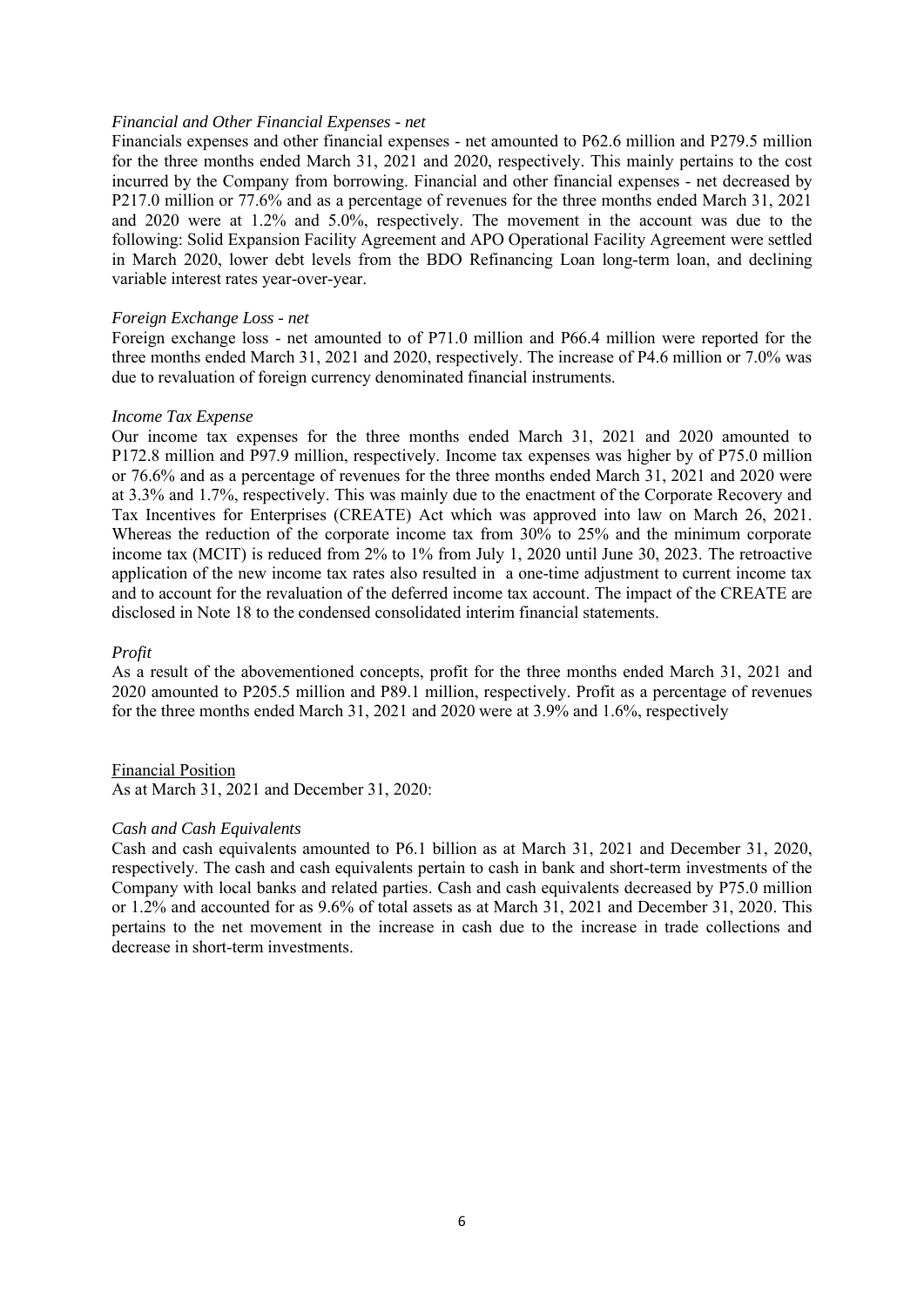# *Trade Receivables - net*

Trade receivables, which mainly pertain to receivables from customers, amounted to P896.7 million and P700.2 million as at March 31, 2021 and December 31, 2020, net of allowance for impairment losses amounting to P27.1 million and P26.7 million, respectively. Trade receivables - net increased by P196.5 million or 28.1% and accounted for as 1.4% and 1.1% of total assets as at March 31, 2021 and December 31, 2020, respectively. This was due to the increase in the volume of cement sold on credit of the Company.

# *Related party balances*

Due from related parties amounted to P7.1 million and P3.8 million as at March 31, 2021 and December 31, 2020, respectively. The due to related parties amounted to P1.5 billion as at March 31, 2021 and December 31, 2020, respectively. The related party balances pertain to service fees, advances between related parties, sale/purchase of goods, management, and license fees, among others.

The due from related parties increased by P3.3 million or 87.6% and accounted for less than 0.1% of total assets as at March 31, 2021 and December 31, 2020, respectively. This was mainly due to the receivable from CEMEX related to the hedge settlements.

The due to related parties decreased by P39.6 million or 2.6% and accounted for as 7.3% and 7.5% of total liabilities as at March 31, 2021 and December 31, 2020. This was due to the net movement of lower payable related to royalties and higher payable due to increase in trade related transactions.

# *Insurance Claims and Premiums Receivable*

Insurance premiums receivable, which amounted to nil and P86.4 million as at March 31, 2021 and December 31, 2020, respectively, is related to non-damage business interruption insurance receivable from third-party insurance company. The premiums receivable represents premiums on written policies which are collectible within the Company's credit term. Claims from insurance amounted to nil million and P1.1 million as at March 31, 2021 and December 31, 2020, respectively. Insurance claims and premiums receivable decreased by P87.6 million or 100.0% and accounted for as less than 0.1% and 0.1% of total assets as at March 31, 2021 and December 31, 2020, respectively, was mainly from the collection of the whole amount of the insurance claims and premiums receivables.

#### *Other Current Accounts Receivable*

Other current accounts receivable, which pertains to receivable from contractors and employees, short-term deposits, and others, amounted to P35.4 million and P43.7 million as at March 31, 2021, and December 31, 2020, respectively. Other current accounts receivable decreased byP8.3 million or 19.0% and accounted for as 0.1% of total assets as at March 31, 2021 and December 31, 2020. This was due to the collection from contractor.

# *Inventories*

Inventories amounted to P2.2 billion and P2.3 billion as at March 31, 2021, and December 31, 2020, respectively. Inventories consisting of raw materials, cement and work-in-process amounted to P1.1 billion and P1.4 billion as at March 31, 2021, and December 31, 2020, respectively, and the remaining balance pertains to spare parts. Inventories decreased by P143.4 million or 6.1% and accounted for as less than 3.5% and 3.7% of total assets as at March 31, 2021 and December 31, 2020, respectively. This was mainly due to the higher cement sales resulting to lower inventories.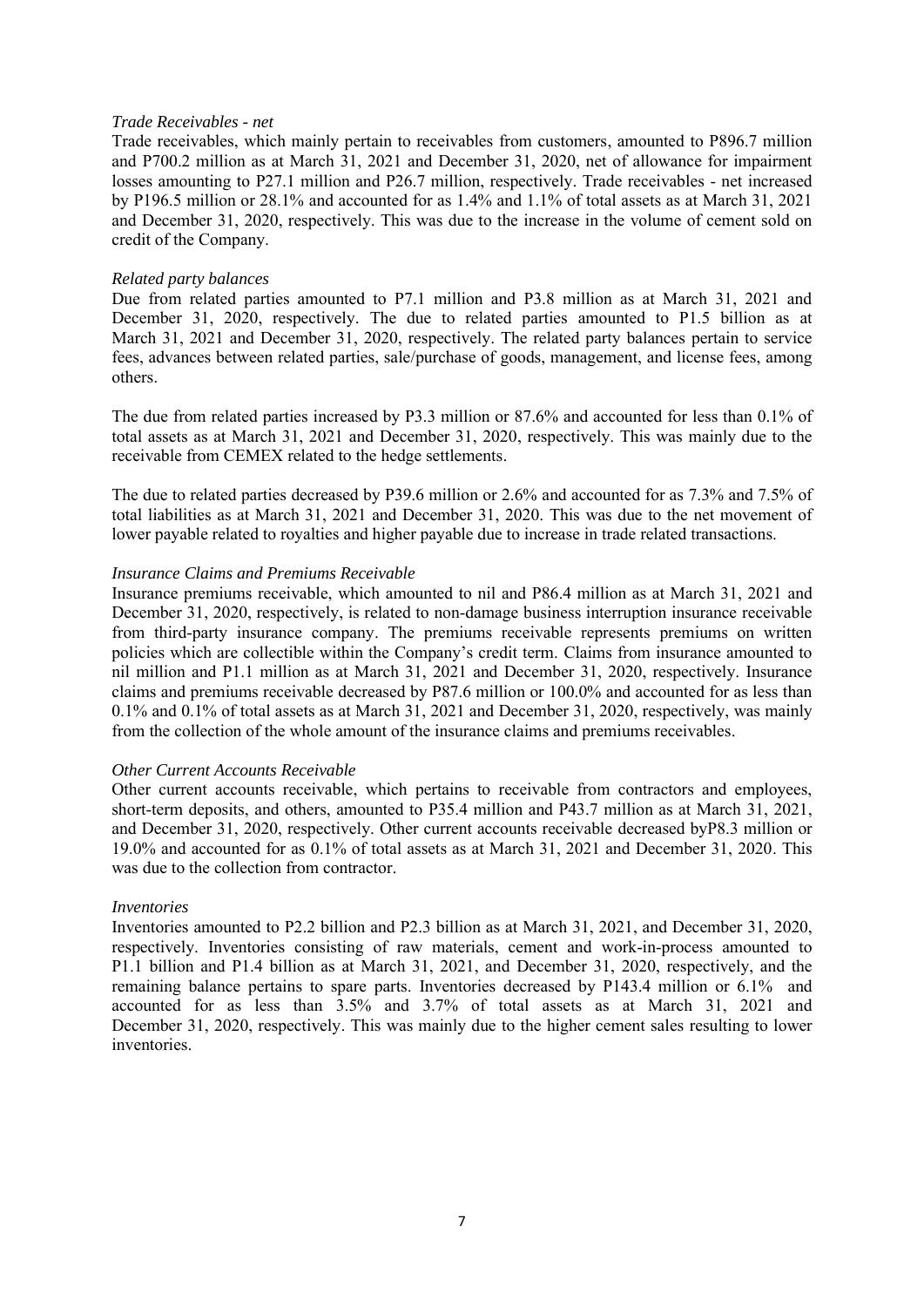# *Derivative assets*

Derivative assets amounted to P41.5 million and P24.0 million as at March 31, 2021, and December 31, 2020, respectively. The Company entered an agreement with CEMEX to confirm that the company will bear all the risks and rewards arising out of the hedge contract that CEMEX has entered during 2020. Derivative assets increased by P17.4 million or 72.6% and accounted for as 0.1% and less than 0.1% of total assets as at March 31, 2021 and December 31, 2020, respectively. This was mainly due to the changes in fair value.

# *Prepayments and Other Current Assets*

Prepayments and other current assets, amounted to P1.6 billion and P1.8 billion as at March 31, 2021 and December 31, 2020, respectively which pertain primarily to prepayments of insurance, P324.3 million and P628.6 million, respectively, prepayment of taxes, P1.1 billion an P1.0 billion, respectively. Prepayments and other current assets decreased by P234.6 million or 12.9% and accounted for as 2.5% and 2.9% of total assets as at March 31, 2021 and December 31, 2020, respectively. This was mainly due to the amortization for the quarter ended March 31, 2021 of prepaid non-damage business interruption and general liability insurance accounts.

# *Advances to Contractors*

In November 2018, the Company made a down payment amounting to P2.1 billion to a third party for the construction and installation of Solid Cement's new production line and is presented under noncurrent assets in the consolidated statements of financial position. As at March 31, 2021 and December 31, 2020, the balance of this account amounted to around P1.1 billion. Advances to contractors decreased by P85.0 million or 7.4% and accounted for 1.7% and 1.8% of total assets as at March 31, 2021 and December 31, 2020, respectively. This was due to the depletion of advances in line with the progress of the Solid Expansion Project.

# *Other Assets and Noncurrent Accounts Receivable*

Other assets amounting to P826.6 million and P782.4 million as at March 31, 2021 and December 31, 2020, respectively, primarily consisted of long-term prepayments amounting to P27.9 million, long-term performance deposits of P308.2 million and P266.4 million, respectively, and debt reserve account and guarantee bonds used in operations amounting to P397.0 million and P407.8 million, respectively. The rest mainly referred to noncurrent portion of the unamortized transportation allowances of employees and other long-term prepayments. Other assets and noncurrent accounts receivable increased byP44.8 million or 5.6% and accounted for as less than 1.3% and 1.2% of total assets as at March 31, 2021 and December 31, 2020, respectively. This was mainly due to the long-term deposits to a third-party utility company.

# *Property, Machinery, Equipment and Assets for the Right-of-Use - net*

Property, machinery and equipment had a balance of P20.3 billion and P19.9 billion as at March 31, 2021 and December 31, 2020, respectively. The increase of P377.3 million or 1.9% and accounted for as less than 32.0% and 21.2% of total assets as at March 31, 2021 and December 31, 2020, respectively. For the three months ended March 31, 2021 and for year ended December 31, 2020, P32.2 million and P274.5 million, respectively, were incurred for maintenance capital expenditures and P0.7 billion and P3.3 billion respectively, for strategic capital expenditures. Property, machinery and equipment, net increased by P377.3 million or 1.9% and accounted for as less than 32.0% and 31.2% of total assets as at March 31, 2021 and December 31, 2020, respectively

Assets for the right-of-use, net amounted to P1.6 billion and P1.8 billion as at March 31, 2021 and December 31, 2020. Assets for the right-of-use, net decreased by P155.7 million or 8.7% and accounted for as less than 2.6% and 2.8% of total assets as at March 31, 2021 and December 31, 2020, respectively. This was mainly due to the amortization for the first quarter ended March 31, 2021.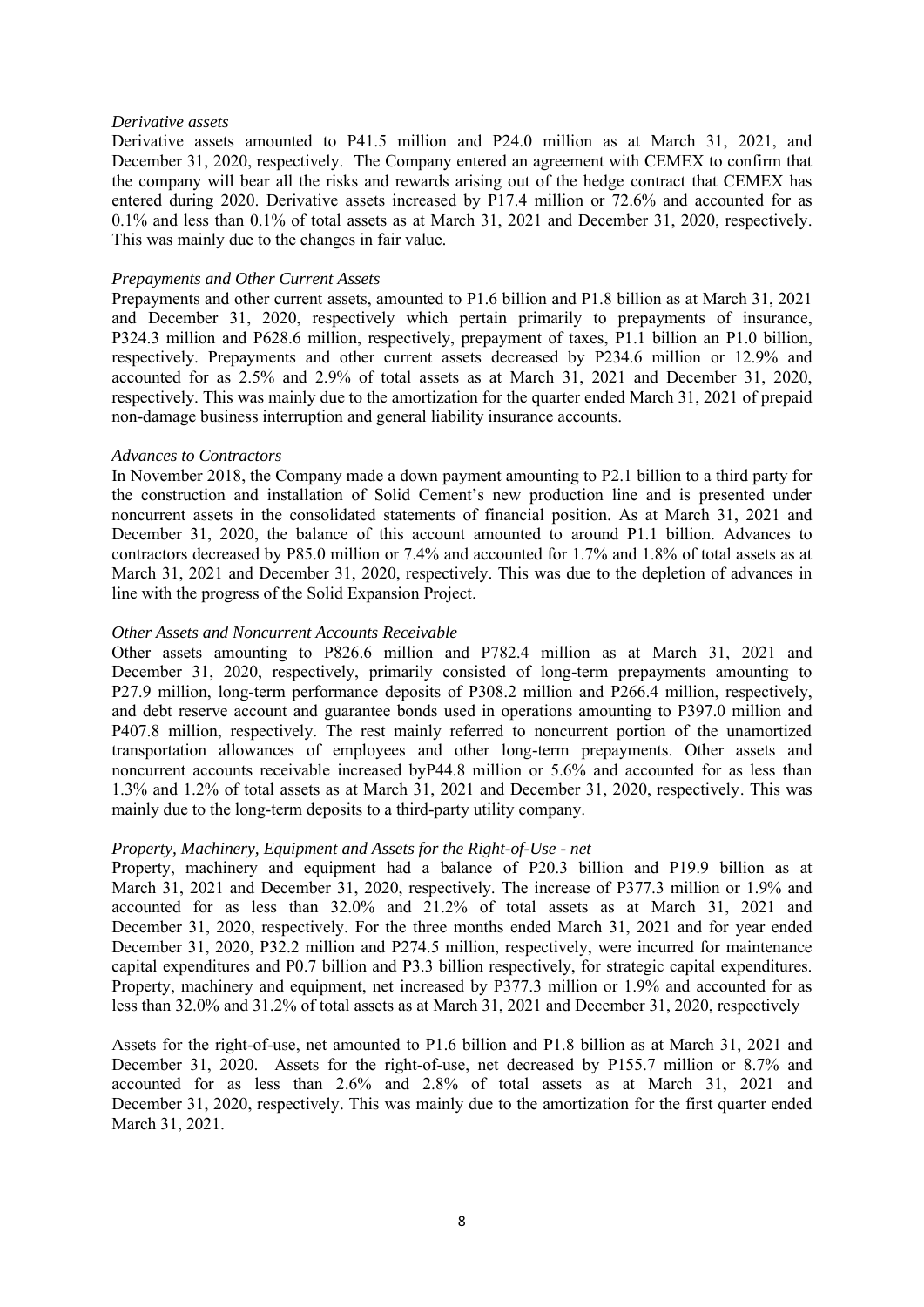# *Deferred Income Taxes - net*

The Company's deferred income tax asset, net amounted to P0.9 billion and P1.1 billion as at March 31, 2021 and December 31, 2020, respectively. While the deferred income tax liabilities amounted to P847.6 thousand and P853.4 thousand as at March 31, 2021 and December 31, 2020, respectively. The deferred income taxes – net is accounted for as 1.5% and 1.7% of the total assets as at March 31, 2021 and December 31, 2020, respectively.

The decrease in deferred income taxes – net, of P150.0 million or 13.8% was mainly because of the application of CREATE with lower income tax rates and adjustments to the valuation of the deferred income tax account.

# *Goodwill*

The Company's goodwill arose from the business combinations when the Parent Company acquired its subsidiaries. As of March 31, 2021, no impairment of goodwill is recognized. Goodwill is accounted for as 43.9% and 43.7% of total assets as at March 31, 2021 and December 31, 2020, respectively.

# *Trade Payables*

Trade payables amounted to P4.4 billion and P4.3 billion as at March 31, 2021 and December 31, 2020, respectively. Trade payables increased by P135.1 million or 3.2% and accounted for as 21.8% and 21.1% of total liabilities as at March 31, 2021 and December 31, 2020, respectively. This is mainly due to the increase in payable related to purchase of fuel, power, and raw material.

# *Unearned Income, Other Accounts Payable, and Accrued Expenses*

The unearned income, other accounts payable and accrued expenses amounted to P1.2 billion and P1.3 billion as at March 31, 2021 and December 31, 2020, respectively. This account pertains to the unearned income from reinsurance premium, accruals, taxes payable and others. Unearned income, other accounts payable, and accrued expenses decreased by P123.4 million or 9.6% and accounted for as 5.7% and 6.3% of total liabilities as at March 31, 2021 and December 31, 2020, respectively. This was mainly due to the amortization of unearned reinsurance premiums.

# *Lease Liabilities*

Current portion of finance lease liabilities amounted to P522.9 million and P628.3 million as at March 31, 2021 and December 31, 2020, respectively. Noncurrent portion of finance lease liabilities amounted to P1.4 billion as at March 31, 2021 and December 31, 2020. Lease liabilities decreased by P164.9 million or 8.0% and accounted for as 9.4% and 9.9% of total liabilities as at March 31, 2021 and December 31, 2020, respectively. This was mainly due to the payments made this quarter ended March 31, 2021.

#### *Bank loans*

The total outstanding balance of the BDO Refinancing Loan amounted to P10.3 billion and P10.8 billion as at March 31, 2021 and December 31, 2020, respectively. Current portion of the bank loan amounted to P140.1 million as at March 31, 2021 and December 31, 2020. The unamortized debt issuance cost of this bank loan, amounting to P73.6 million and P80.1 million, was deducted from the total loan liability as at March 31, 2021 and December 31, 2020, respectively. The outstanding balance of this bank loan decreased by P528.5 million or 4.9% and accounted for as 7.5% and 7.6% of total liabilities as a transferred as the set of the liabilities are at the set of the liabilities are at the set of the set of the set of the set of the set of the set of the set of the set of the set of the set of the se March 31, 2021 and December 31, 2020, respectively. This was mainly due to the payments made in February 2021.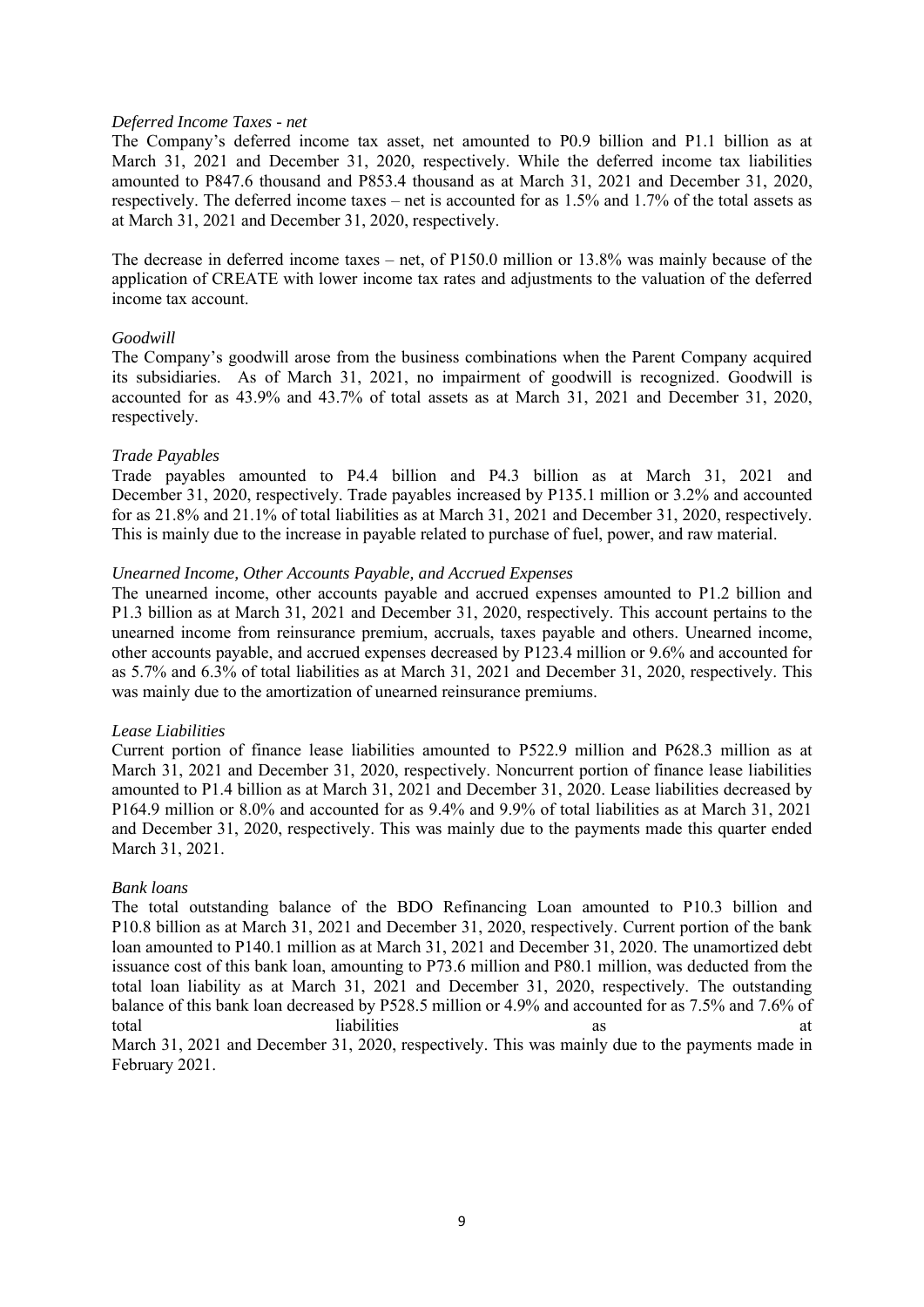# *Contract Liabilities*

Contract liabilities amounted to P421.0 million and P305.1 million as at March 31, 2021 and December 31, 2020, respectively. This account pertains to the advances from customers and unredeemed customer loyalty program. Contract liabilities increased by P115.9 million or 38.0% and accounted for as 2.1% and 1.5% of total liabilities as at March 31, 2021 and December 31, 2020, respectively. This was mainly due to the receipt of advances from customers.

# *Income tax payable*

Income tax payable amounted to nil and P21.3 million as at March 31, 2021 and December 31, 2020, respectively. This is accounted for as nil and 0.1% of total liabilities as at March 31, 2021 and December 31, 2020, respectively. The movement in the account was mainly due to the enactment of the CREATE with salient features of lower income tax rates and the Company has enough available tax credits to apply against the computed income tax payable. Hence, resulting in a nil balance as at March 31, 2021.

# *Common Stock*

As at March 31, 2021 and December 31, 2020, the total authorized common stock of the Equity Attributable to Equity Holders of the Parent Company consisted of 18,810,395,454 shares at a par value of P1 per share and the total issued and outstanding common stock was 13,489,226,623 shares. This is accounted for as 31.2% of total equity as at March 31, 2021 and December 31, 2020.

# *Additional paid-in capital*

As at March 31, 2021 and December 31, 2020, the additional paid-in capital amounted to P26.2 billion. The considerations received in excess of the par value of shares issued are recognized in this account. This is accounted for as 60.7% of total equity as at March 31, 2021 and December 31, 2020.

# 17

# *Other Equity Reserves*

The amount referred to the cumulative effects of items and transactions that were, temporarily or permanently, recognized directly to stockholders' equity which included share-based compensation, remeasurement of retirement benefits liability (net of tax) and cumulative currency translation of foreign subsidiaries. The increase of P97.7 million or 229.3% and is accounted for as less than 0.1% of total equity as at March 31, 2021 and December 31, 2020. This was primarily due to the effect of the currency translation of foreign subsidiaries.

# *Retained Earnings*

Retained earnings of P3.5 billion and P3.2 billion as at March 31, 2021 and December 31, 2020 respectively, included the Company's cumulative net results of operations The increase of P205.5 million pertains to the consolidated profit for the three months ended March 31, 2021.

# *Non-controlling interest*

The Company has P141.6 thousand and P149.7 thousand non-controlling interest as at March 31, 2021 and December 31, 2020, respectively. The 5.0% decrease was from the portion of loss of the subsidiary not held by the Parent Company.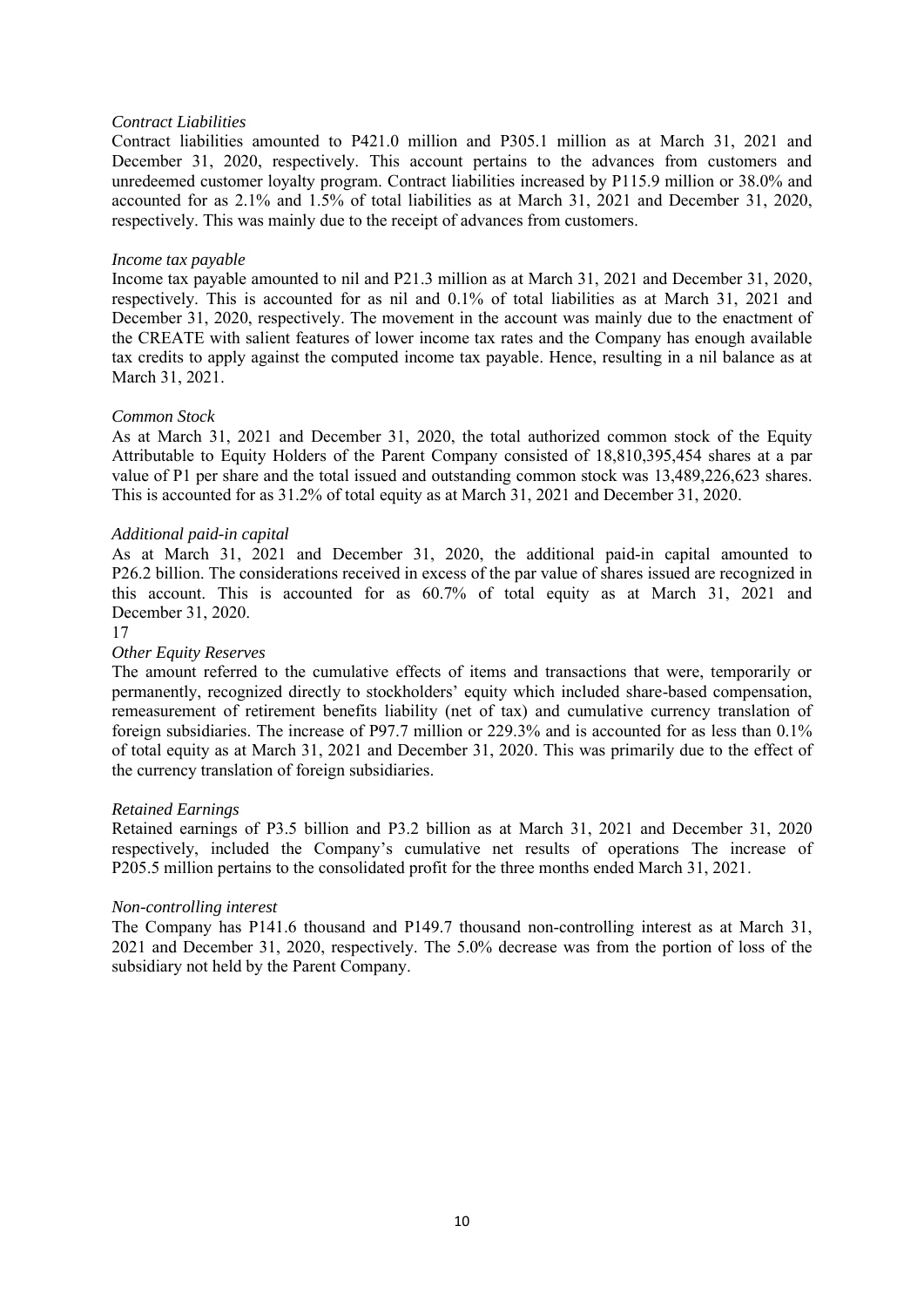# Key Performance Indicators

The Company sets certain performance measures to gauge its operating performance periodically and to assess its overall state of corporate health. Listed below are the major performance measures, which the Company has identified as reliable performance indicators. Analyses are employed by comparisons and measurements on a consolidated basis based on the financial data as at the relevant periods indicated in the tables below.

|                      |                                                                           | For the three  | For the year   |
|----------------------|---------------------------------------------------------------------------|----------------|----------------|
| Key Financial        |                                                                           | months ended   | ended December |
| Indicators           | Formula                                                                   | March 31, 2021 | 31, 2020       |
| <b>Current Ratio</b> | Current Assets / Current Liabilities                                      | 1.33:1         | 1.37:1         |
| Solvency Ratio       | Profit $(Loss)$ + Depreciation and                                        |                |                |
|                      | Amortization / Total Liabilities                                          | 0.04:1         | 0.16:1         |
| Net debt to          | Net debt/Total Equity                                                     |                |                |
| <b>Equity Ratio</b>  |                                                                           | 0.33:1         | 0.34:1         |
| Asset to Equity      | Total Assets / Total Equity                                               |                |                |
| Ratio                |                                                                           | 1.47:1         | 1.49:1         |
|                      | *Net debt is computed as total lightlities less eash and eash equivalents |                |                |

\**Net debt is computed as total liabilities less cash and cash equivalents.*

| Key Financial  |                                    | For the three months ended March 31, |        |
|----------------|------------------------------------|--------------------------------------|--------|
| Indicators     | <b>Formula</b>                     | 2021                                 | 2020   |
| Interest Rate  | Operating income before other      |                                      |        |
| Coverage Ratio | income (expenses) - net / Interest | 9.25:1                               | 2.21:1 |
| Profitability  | Operating income before other      |                                      |        |
| Ratio          | income (expenses) - net / Revenue  | 0.09:1                               | 0.09:1 |

# Aging of Accounts Receivables

The following table provides information about the exposure to credit risk and expected credit loss (ECLs) for trade receivables as at March 31, 2021:

|                                                                          | Current  | 1 to 30<br>days | $31 \text{ to } 60$<br>days | More than<br>60 days | Total    |
|--------------------------------------------------------------------------|----------|-----------------|-----------------------------|----------------------|----------|
| Average ECL rates                                                        | nil      | $0.2\%$         | $12.4\%$                    | 51.6%                | 2.9%     |
| Trade receivables - gross<br>carrying amount<br>Allowance for impairment | P785,643 | P64,941         | P27,516                     | P45,655              | P923,755 |
| losses                                                                   | P-       | P114            | P3,420                      | P23,551              | P27,085  |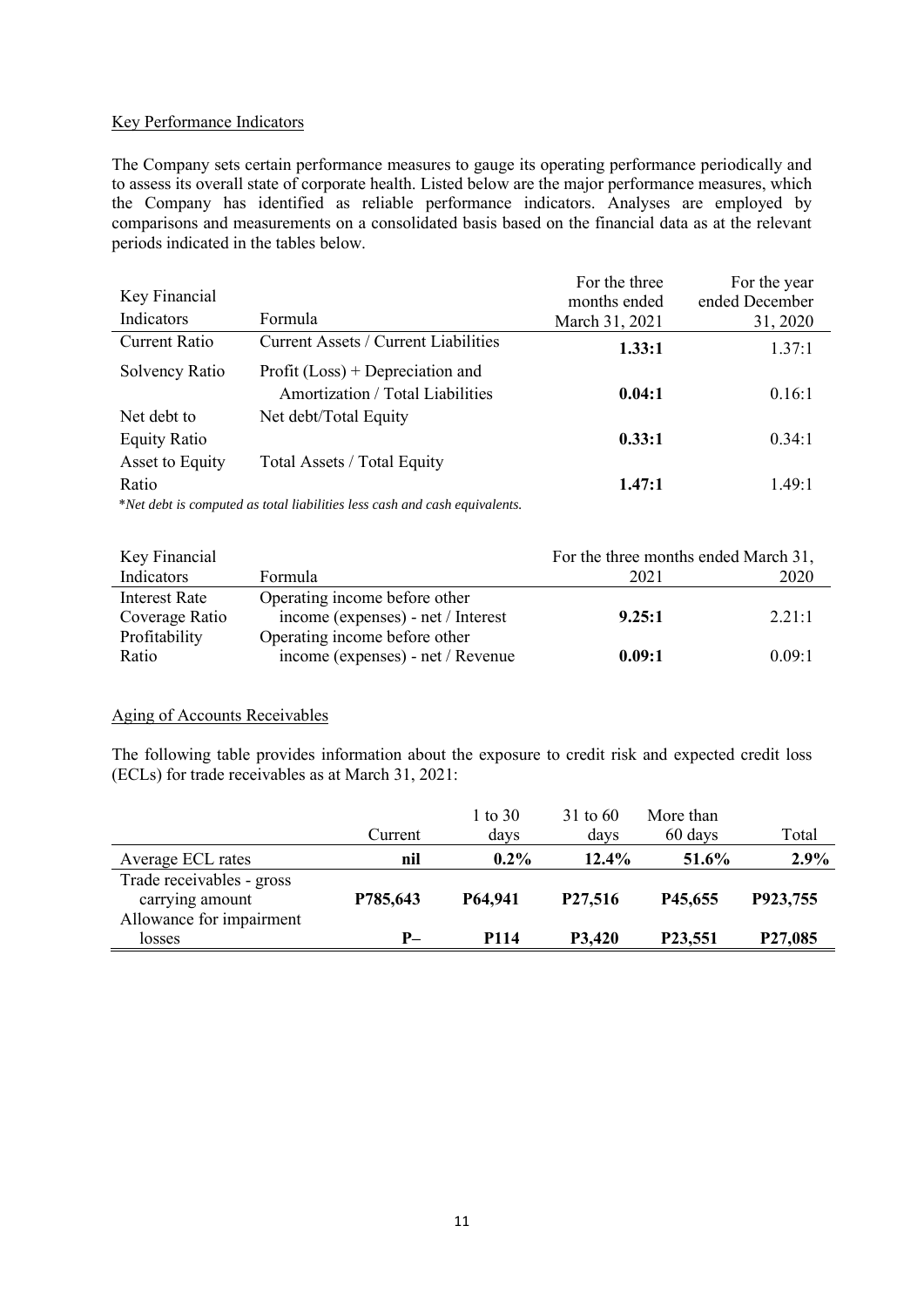# **PART II - OTHER INFORMATION**

*The values presented in the other information are stated in thousands.*

# *Insurance claims*

On September 20, 2018, a landslide occurred in Sitio Sindulan, Barangay Tina-an, Naga City, Cebu, Philippines (the "Landslide"), a site located within an area covered by the mining rights of APO Land & Quarry Corporation ("ALQC") who is a principal raw material supplier of APO Cement. The Parent Company does not own any equity stake (directly or indirectly) in ALQC or its parent company, Impact Assets Corporation. Cemex Asian South East Corporation, an indirect subsidiary of CEMEX, S.A.B. de C.V. which is a majority shareholder of the Parent Company, owns a minority 40% stake in Impact Assets Corporation.

The Landslide prompted local and national authorities to order the suspension of the mining operations of ALQC<sup>1</sup>. Business continuity plans were put in place by APO Cement and implemented to address the disruption in the supply arrangement with ALQC. As a result, the Company incurred incremental costs of raw materials in production and other expenses. In addition, the Company incurred losses amounting to P83,844 on inventories which were buried during the incident. However, substantial portion of such incremental costs and losses were offset by the insurance claims recognized amounting to P662,210. Other losses as result of the landslide amounting to P71,716 were not covered by the insurance. Such loss was recognized under "Other income (expenses) - net" account in the statements of comprehensive income in 2018. As at March 31, 2021 and December 31, 2020, the outstanding claims amounted to nil and P1,126, respectively.

In 2019, the Company received the outstanding amount of its insurance claims amounting to P447,053 which includes the additional claims made during the year amounting to P123,136. The collection and recognition of additional insurance claims were offset against "Costs of Sales" account in the consolidated statements of comprehensive income for the year ended December 31, 2019.

On November 19, 2018, the Parent Company and APO Cement were served summons concerning an environmental class action lawsuit filed by 40 individuals and one legal entity (on behalf of 8,000 individuals allegedly affected by the Landslide) at the Regional Trial Court of Talisay, Cebu<sup>2</sup>, against the Parent Company, APO Cement, ALQC, the Mines and Geosciences Bureau of the Department of Environment and Natural Resources, the City Government of Naga, and the Province of Cebu, for "Restitution of Damage of the Natural and Human Environment, Application for the Issuance of Environmental Protection Order against Quarry Operations in Cebu Island with Prayer for Temporary Protection Order, Writ of Continuing Mandamus for Determination of the Carrying Capacity of Cebu Island and Rehabilitation and Restoration of the Damaged Ecosystems". In the complaint, among other allegations, plaintiffs (i) claim that the Naga Landslide occurred as a result of the defendants' gross negligence; and (ii) seek, among other reliefs, (a) monetary damages in the amount of approximately 4.3 billion Philippine Pesos, (b) the establishment of a 500 million Philippine Pesos rehabilitation fund, and (c) the issuance of a Temporary Environment Protection Order against ALQC while the case is still pending. In the complaint, ALQC, APO Cement and the Parent Company are made solidarily liable for payment of monetary damages and establishment of a rehabilitation fund.

Among other defenses and based on a report by the Mines and Geosciences Bureau of the Department of Environment and Natural Resources, the Parent Company, ALQC and APO Cement hold the position that the landslide occurred due to natural causes and deny liability, fault and negligence. In the event a final adverse resolution is issued in this matter, plaintiffs will have the option to proceed

 $^{\rm 1}$  Since third quarter of 2020, local and national authorities have allowed ALQC to resume its mining operations in the affected areas.

 $^2$  The records of the case were subsequently transferred to the Regional Trial Court of Cebu City Branch 23.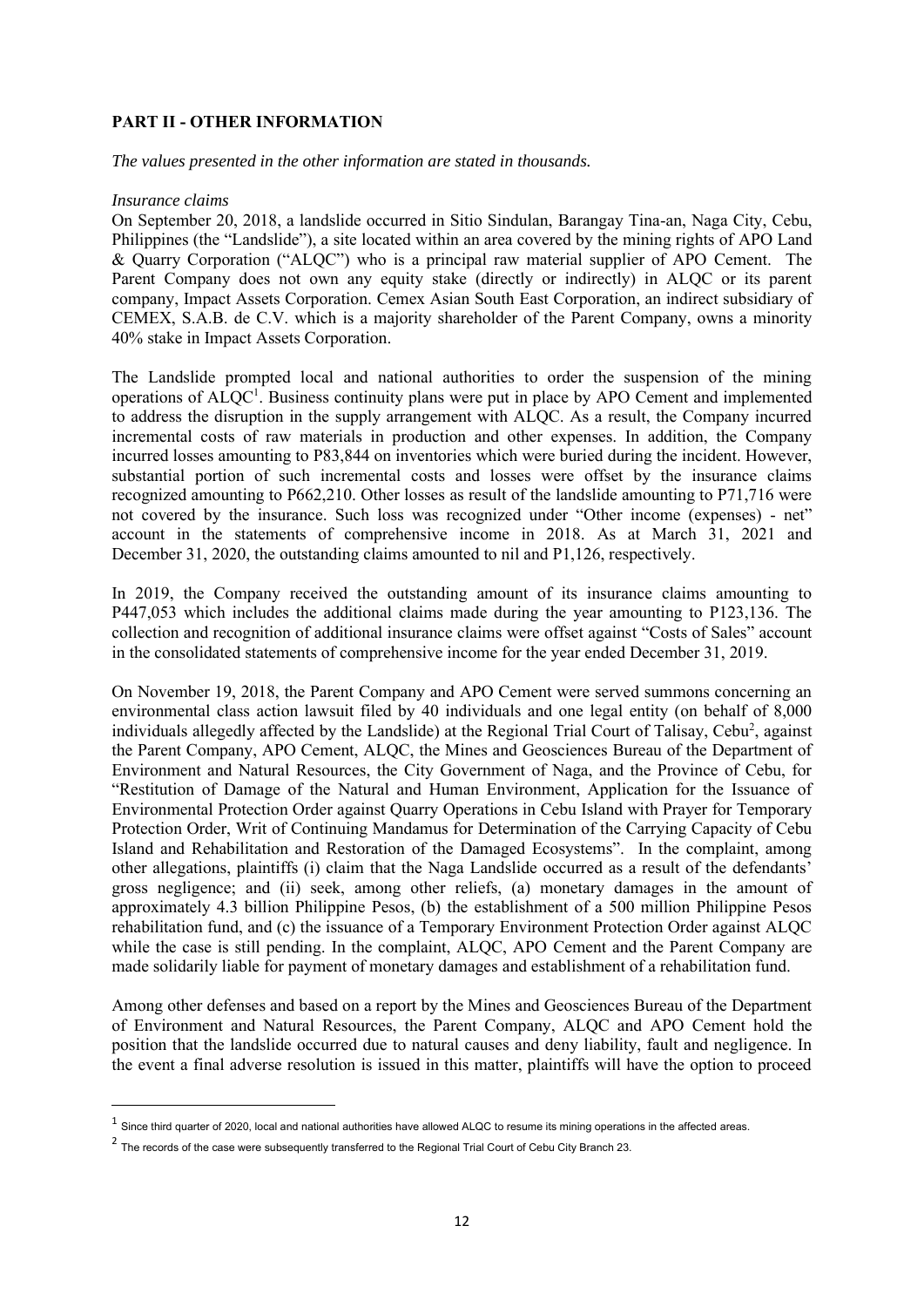against any one of ALQC, APO Cement or the Parent Company for satisfaction of the entirety of the potential judgement award, without the need to proceed against any other private defendant beforehand. Thus, ALQC's, APO Cement's or the Parent Company's assets alone could be exposed to execution proceedings.

In an order dated August 16, 2019, the Regional Trial Court denied plaintiffs' Application for Temporary Environment Protection Order. By denying such application, the Regional Trial Court found that the applicants did not sufficiently establish that they will suffer grave injustice and irreparable injury by the continued operations of ALQC while the proceedings are pending.

In an order dated September 30, 2019, the Regional Trial Court partially granted the affirmative defenses of the private defendants and ruled, among others, that the subject case against the Parent Company and APO Cement is dismissed for failure to state a cause of action. The court also ruled that: (i) the 22 plaintiffs who failed to sign the verification and certification against forum shopping are dropped as party-plaintiffs; (ii) the subject case is not a proper class suit, and that the remaining 17 plaintiffs can only sue for their respective claims, but not as representatives of the more than 8,000 alleged victims of the landslide incident; (iii) plaintiffs' cause of action against ALQC for violation of Section 19(a) of Republic Act No. 10121 is dismissed; (iv) there is a misjoinder of causes of action between the environmental suit and the damage suit; and (v) the damage suit of the remaining plaintiffs will proceed separately upon payment of the required docket fees within 30 days from receipt of order, otherwise, the case for damages will be dismissed. The plaintiffs filed a motion for reconsideration of the court's order dated September 30, 2019, which remains pending as of the date of this report.

Local and national authorities have allowed ALQC to resume its mining operations in the affected areas. As at March 31, 2021, at this stage of the overall proceedings and considering all possible defenses that could be available, while the Company cannot assess with certainty the likelihood of an adverse result in the overall proceedings, the Company believes that a final adverse resolution in the overall proceeding is not probable, and, in turn, because the Company is not able to assess the outcome of the reconsiderations filed against the court's order, the Company is not able to determine if a final adverse resolution, if any, would have a material adverse impact on the Company's consolidated results of operations, liquidity and financial condition.

# *Impact of COVID-19*

On March 11, 2020, the World Health Organization declared a pandemic the outbreak of the Coronavirus Disease 2019 (the "COVID-19 pandemic"), due to its rapid spread throughout the world, having affected as of such date more than 150 countries. In response to that, on March 16, 2020, the President of the Philippines issued Proclamation No. 929 declaring a state of calamity throughout the Philippines due to the COVID-19 Pandemic which resulted in the imposition of an Enhanced Community Quarantine ("ECQ") throughout Luzon starting midnight of March 16, 2020. The President announced several social distancing measures which were implemented including extension of suspension of classes in all levels in Metro Manila, prohibition of mass gatherings or events, imposition of community quarantine measures as necessary, restriction of mass public transport system (MRT, LRT, etc.), and suspension of land, domestic air and domestic sea travel to and from Metro Manila beginning March 16, 2020. On March 26, 2020, the Governor of Cebu Province announced the implementation of ECQ measures for the entire island of Cebu, effective March 30, 2020.

Beginning May 16, 2020, several cities and provinces (which included Metro Manila and Cebu City) were placed under modified enhanced community quarantine, while other cities and provinces (which included the Province of Rizal and other cities in the Province of Cebu) were placed under general community quarantine. As of the second half of August 2020, Metro Manila and Cebu City, as well as the Municipalities of Minglanilla and Consolacion in the Province of Cebu, were among the areas which shifted to general community quarantine. On September 1, 2020, Cebu City, the Province of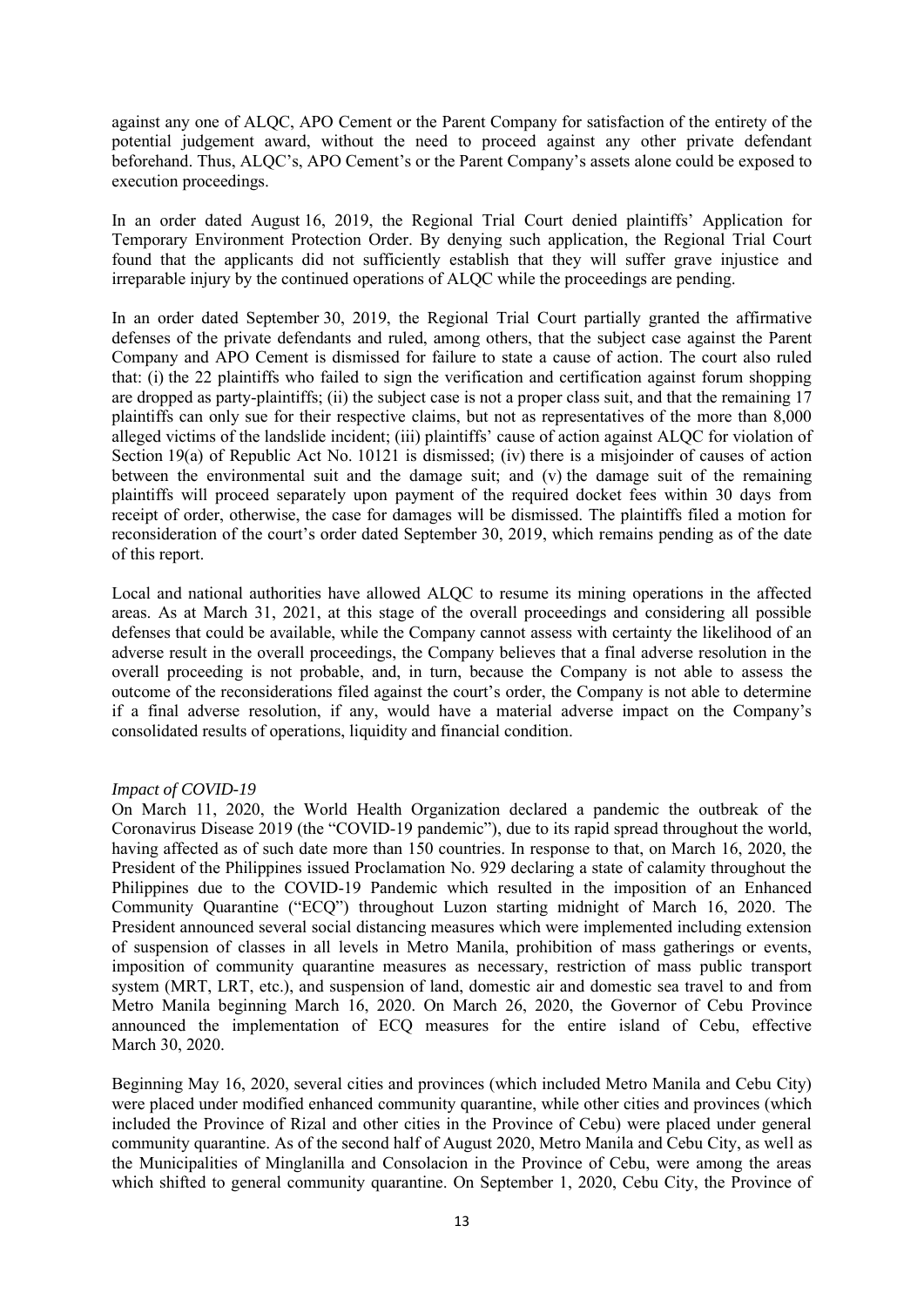Cebu, and Rizal Province already shifted to modified general community quarantine with lesser quarantine restrictions. Effective on March 29, 2021, NCR, as well as 4 other provinces (i.e., Laguna, Rizal, Cavite and Bulacan), were placed under ECQ until April 5, 2021 due to the surge in COVID-19 cases in the Philippines. On April 3, 2021, the ECQ status was further extended to April 11, 2021 and, thereafter, revised to modified enhanced community quarantine until April 30, 2021.

Considering the implementation of the first ECQ in Luzon, Solid Cement temporarily suspended the production and delivery of cement products in the third week of March 2020 and has resumed operations on May 2020 while in compliance with government regulations. APO Cement has remained operational while also complying with all government regulations and the necessary hygiene and safety measures.

The implications negatively affected the Company's results of operations, mostly during the second quarter of 2020. During the year ended December 31, 2020, consolidated revenues decreased by 16% against the previous year, caused mainly by the decrease in sales volumes from reduced operations. This decrease in revenues was partially offset by a reduction in cost of sales and operating costs and expenses, which decreased 17% and 14%, respectively, during the same period, because of reduced operations but also considering the strict control of expenditures. For the period ended March 31, 2021 and December 31, 2020, additional expenses were incurred by the Company associated with measures designed to address the adverse impact of COVID-19 pandemic amounting to P6,776 and P49,766, respectively. These additional expenses were presented under "Operating expenses" and "Other income (expenses) - net" account in the condensed consolidated interim statements of profit or loss and other comprehensive income for period ended March 31, 2021 and December 31, 2020, respectively.

Even prior to the imposition of ECQ, the Company implemented, and has continued to implement, strict hygiene protocols in all its operations and modified its manufacturing, sales, and delivery processes to implement physical distancing, so as to protect the health and safety of its employees and their families, customers and suppliers; and drastically reduce the possibility of contagion of the COVID-19 pandemic. The Company has undertaken and continues to explore temporary measures to address the adverse impact of the COVID-19 pandemic on its workforce and operations with the objective of re-aligning the organization's resources with the evolving conditions in the different markets in which the Company operates. The Company will continue to focus its efforts on managing the impact of the COVID-19 pandemic on its production, commercial, and financial activities. It will continue to carefully monitor this overall situation and expects to take additional steps, as could be required.

The degree to which the COVID-19 pandemic continues to affect the Company's liquidity, financial condition and results of operations will depend on future developments, some of which are highly uncertain and cannot be predicted, including, but not limited to, the duration and continued spread of the outbreak, its severity, the actions to contain the virus or treat its impact, and to how fast and to which extent the economic and operational conditions can return, within a new normality with limited activities, until medicines, vaccines and other treatments against the virus are authorized, produced, distributed and accessible to the general public in the Philippines, and also to a degree, how much of the population is willing to receive the vaccines.

In addition to risks to the health and safety of the Company's employees, customers, contractors and suppliers, the impact of pandemics, epidemics or outbreaks of infectious diseases may result in governmental measures to be implemented to attempt to contain and mitigate the effects of the disease. These measures, and the adverse effects of the pandemic, epidemic or outbreaks of infectious diseases may result, in: (i) temporary restrictions on, or suspended access to, or shutdown, or suspension or the halt of, the Company's manufacturing plants and other facilities; (ii) staffing shortages, production slowdowns or stoppages and disruptions in our delivery systems; (iii) disruptions or delays in our supply chains, including shortages of materials, products and services on which the Company and its businesses depend; (iv) reduced availability of land and sea transport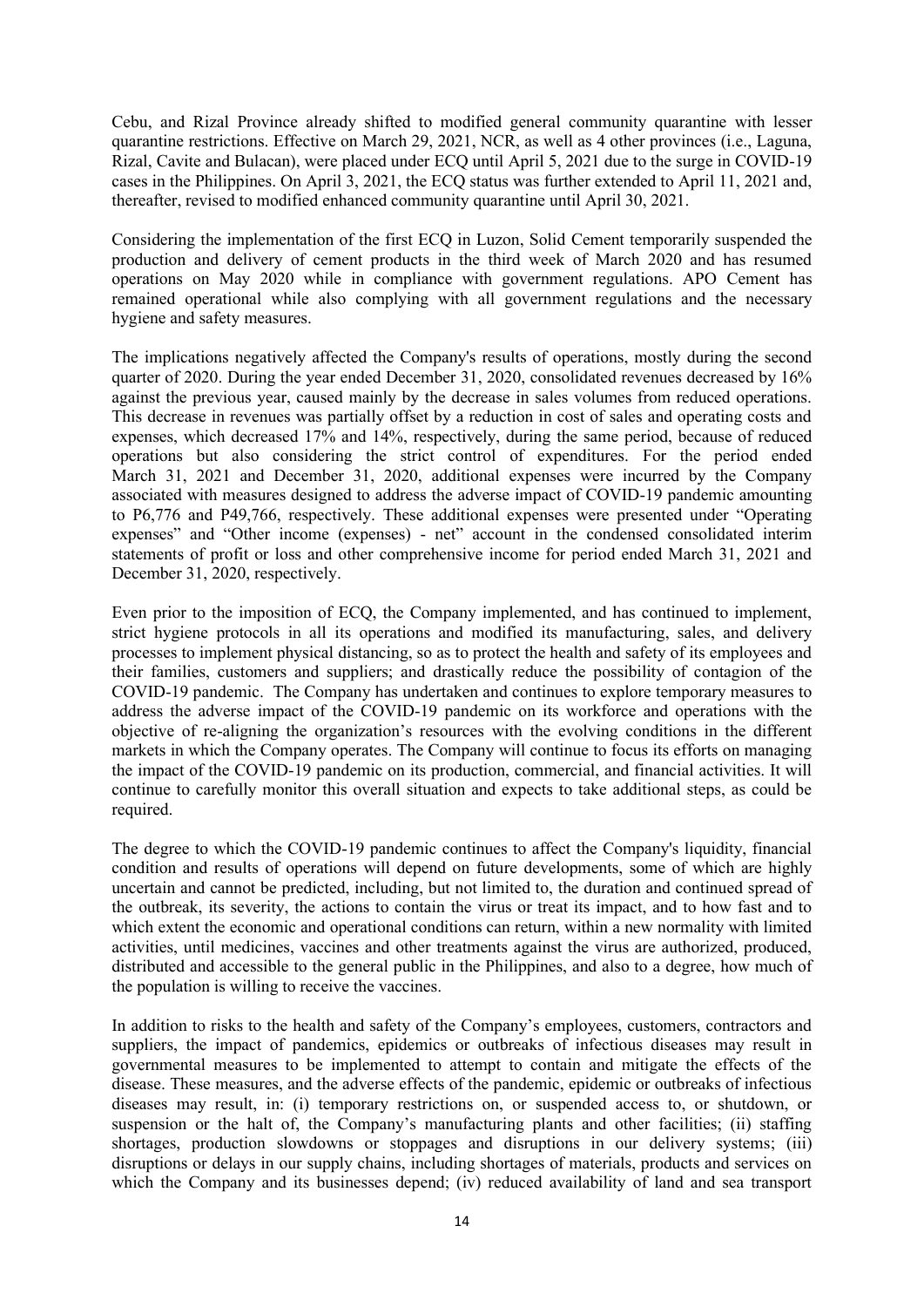methods to deliver our products, including labor shortages, logistics constraints and increased border controls or closures; (v) increased cost of materials, products and services on which the Company and its businesses depend; (vi) reduced investor confidence and consumer spending where the Company operates; (vii) a general slowdown in economic activity, including construction, and a decrease in demand for the Company's products and industry demand generally; (viii) constraints on the availability of financing in the financial markets, if available at all, including on access to credit lines and working capital facilities from financial institutions; or (ix) the Company's inability to, if required, refinance our existing indebtedness on desired terms, if at all.

The Company dealt with liquidity risks during the deepest phase of suspension of activities within the COVID-19 pandemic, maintaining sufficient cash and meeting current maturing obligations. Among the initiatives taken by the Company to manage the impact of COVID-19 were: (i) the optimization of plant production and inventory levels, (ii) the suspension, deferment or reduction in capital expenditures and budgeted operating expenses (including sales and administration expenses), and installing other cost control measures to reduce discretionary expenses and capital expenditures, (iii) implementation of changes in work-deployment schedules, (iv) further emphasis on the use of the CEMEX Go platform for a digital and low-touch experience for customers, and (v) enabled additional online channels to promote engagement, manage communications and facilitate transactions with customers.

The Company projects that it will continue to generate sufficient cash flows from operations, which would enable the Company to meet its currently maturing obligations.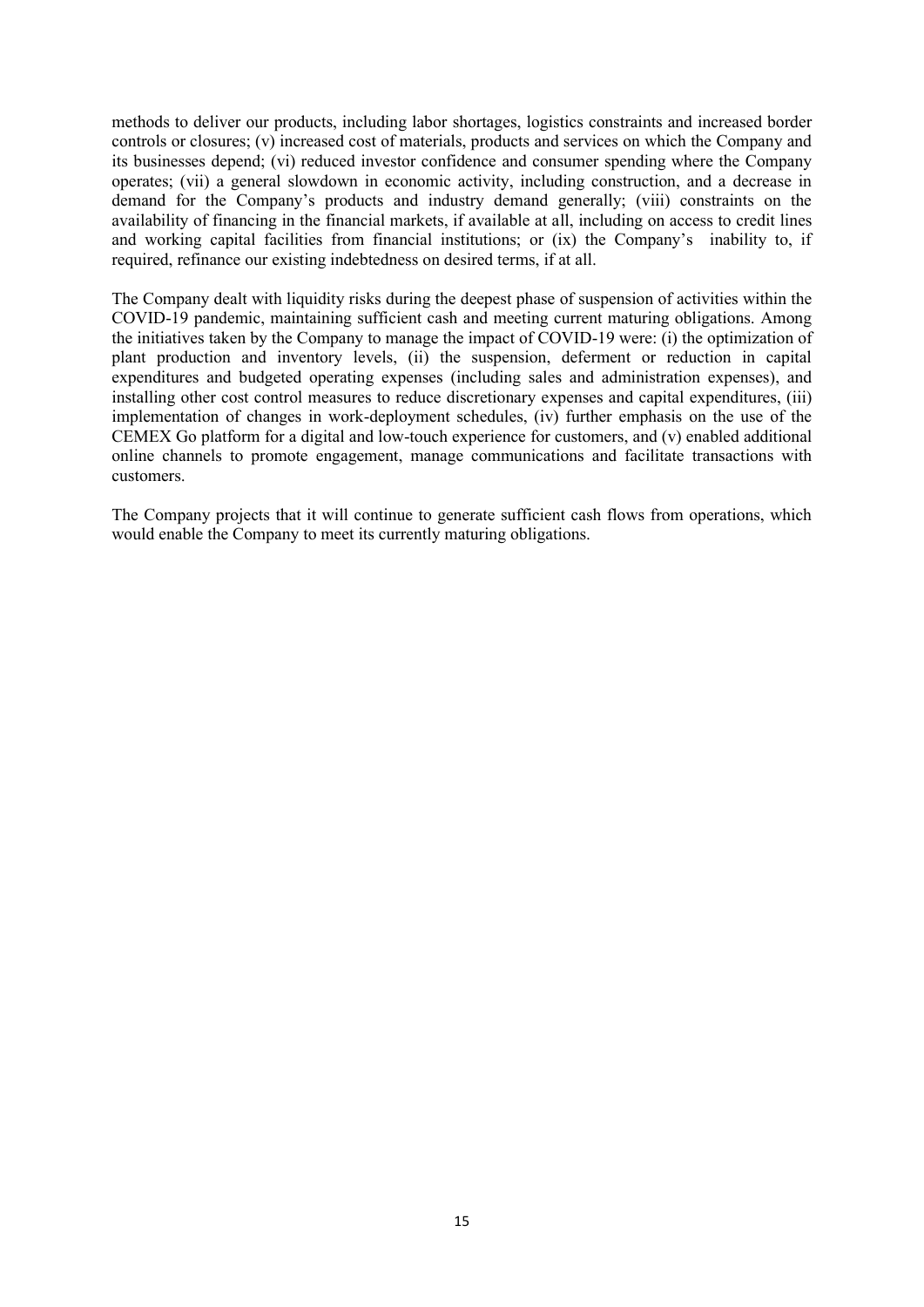# **SIGNATURES**

Pursuant to the requirements of the Securities Regulation Code, the Issuer has duly caused this report to be signed on its behalf by the undersigned thereunto duly authorized.

# **CEMEX HOLDINGS PHILIPPINES, INC.**

By:

IGNACIO ALEJANDRO MIJARES ELIZONDO President & Chief Executive Officer Date: May 7, 2021

STEVE KUANSHENG WU

Treasurer and Chief Financial Officer Date: May 7, 2021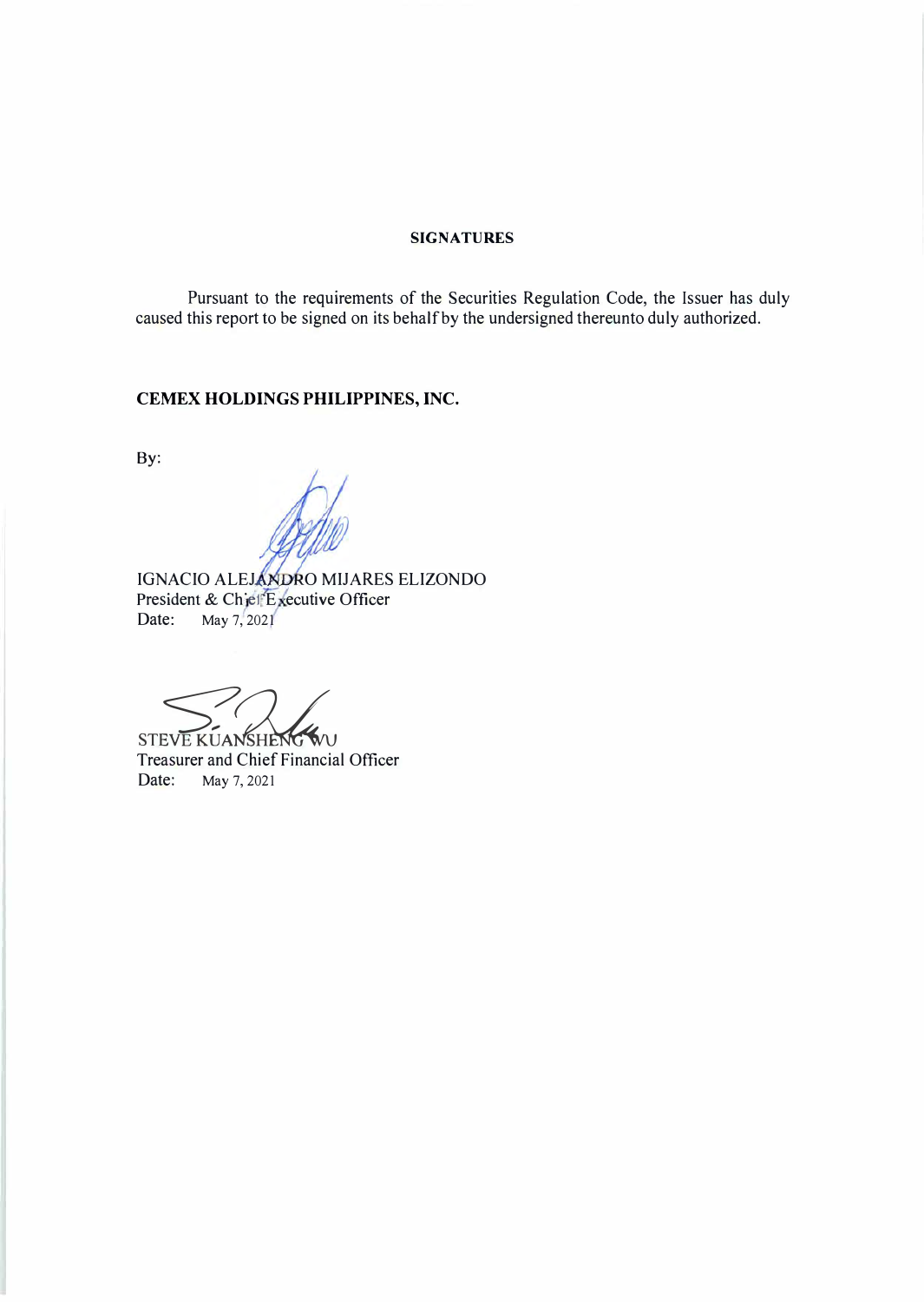**Item 1. Financial Statements.**

# **CEMEX HOLDINGS PHILIPPINES, INC. AND SUBSIDIARIES CONDENSED CONSOLIDATED INTERIM**

**STATEMENTS OF FINANCIAL POSITION**

(Amounts in Thousands)

|                                                                            |                | March 31,   | December 31, |
|----------------------------------------------------------------------------|----------------|-------------|--------------|
|                                                                            |                | 2021        | 2020         |
|                                                                            | <b>Notes</b>   | (Unaudited) | (Audited)    |
| <b>ASSETS</b>                                                              |                |             |              |
| <b>Current Assets</b>                                                      |                |             |              |
| Cash and cash equivalents                                                  | 6, 14          | P6,064,369  | P6,139,411   |
| Trade receivables - net                                                    | 14             | 896,670     | 700,162      |
| Due from related parties                                                   | 10, 14         | 7,120       | 3,795        |
| Insurance claims and premiums receivable                                   | 11, 14         |             | 87,569       |
| Other current accounts receivable                                          | 14             | 35,391      | 43,717       |
| Inventories                                                                |                | 2,206,582   | 2,349,966    |
| Derivative asset                                                           | 14,15          | 41,484      | 24,039       |
| Prepayments and other current assets                                       |                | 1,590,609   | 1,825,209    |
| <b>Total Current Assets</b>                                                |                | 10,842,225  | 11,173,868   |
| <b>Noncurrent Assets</b>                                                   |                |             |              |
| Investment in an associate and other investments                           |                | 14,097      | 14,097       |
| Advances to contractors                                                    |                | 1,057,699   | 1,142,685    |
| Other assets and noncurrent accounts receivable                            |                | 826,580     | 782,399      |
| Property, machinery and equipment and assets for<br>the right-of-use - net | $\overline{7}$ | 21,921,009  | 21,699,377   |
| Deferred income tax assets - net                                           |                | 938,159     | 1,088,227    |
| Goodwill                                                                   |                | 27,859,694  | 27,859,694   |
| <b>Total Noncurrent Assets</b>                                             |                | 52,617,238  | 52,586,479   |
|                                                                            |                | P63,459,463 | P63,760,347  |
|                                                                            |                |             |              |
| <b>LIABILITIES AND EQUITY</b>                                              |                |             |              |
| <b>Current Liabilities</b>                                                 |                |             |              |
| Trade payables                                                             | 14             | P4,416,870  | P4,281,750   |
| Due to related parties                                                     | 10, 14         | 1,472,484   | 1,512,086    |
| Unearned income, other accounts payable and<br>accrued expenses            |                | 1,157,769   | 1,281,211    |
| Current portion of:                                                        |                |             |              |
| Lease liabilities                                                          | 8.14           | 522,886     | 628,298      |
| Long-term bank loan                                                        | 13, 14, 15     | 140,123     | 140,123      |
| <b>Contract liabilities</b>                                                |                | 421,033     | 305,131      |
| Income tax payable                                                         |                |             | 21,295       |
| <b>Total Current Liabilities</b>                                           |                | 8,131,165   | 8,169,894    |

*Forward*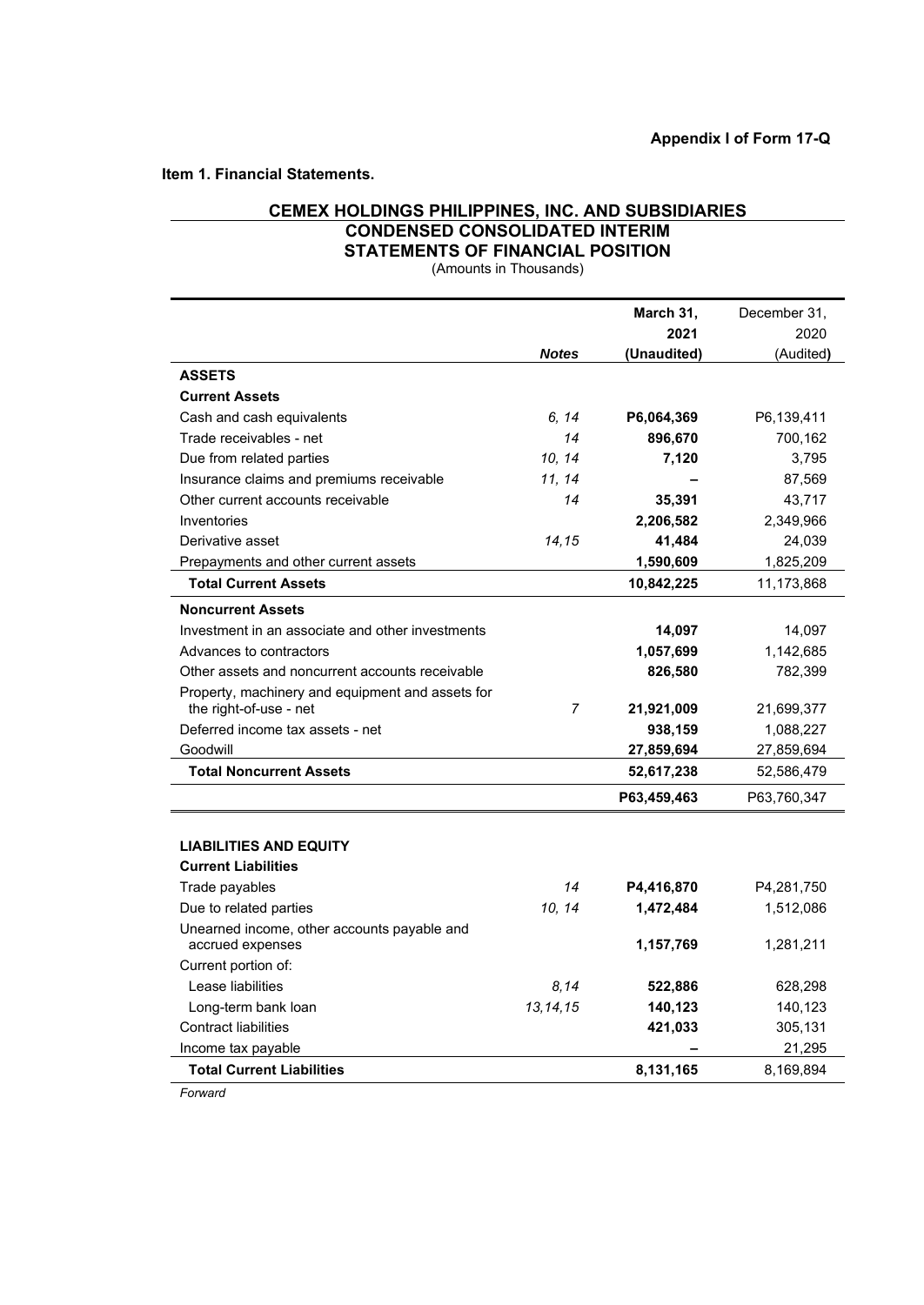|                                              |            | March 31,<br>2021 | December 31,<br>2020 |
|----------------------------------------------|------------|-------------------|----------------------|
|                                              | Notes      | (Unaudited)       | (Audited)            |
| <b>Noncurrent Liabilities</b>                |            |                   |                      |
| Long-term bank loan - net of current portion | 13, 14, 15 | P10,038,103       | P10,566,642          |
| Lease liabilities - net of current portion   | 8,14       | 1,378,310         | 1,437,814            |
| Retirement benefits liability                |            | 676,652           | 653,946              |
| Deferred income tax liabilities - net        |            | 848               | 853                  |
| Other noncurrent liabilities                 |            | 20,610            | 20,610               |
| <b>Total Noncurrent Liabilities</b>          |            | 12,114,523        | 12,679,865           |
| <b>Total Liabilities</b>                     |            | 20,245,688        | 20,849,759           |
| <b>Equity</b>                                |            |                   |                      |
| Common stock                                 | 9          | P13,489,227       | P13,489,227          |
| Additional paid-in capital                   |            | 26,217,799        | 26,217,799           |
| Other equity reserves                        | 9          | 55,090            | (42, 613)            |
| Retained earnings                            |            | 3,451,517         | 3,246,025            |
| Equity Attributable to Equity Holders of the |            |                   |                      |
| Parent Company                               |            | 43,213,633        | 42,910,438           |
| Non-controlling interest                     |            | 142               | 150                  |
| <b>Total Equity</b>                          |            | 43,213,775        | 42,910,588           |
|                                              |            | P63,459,463       | P63,760,347          |

*The accompanying notes are part of these condensed consolidated interim financial statements.*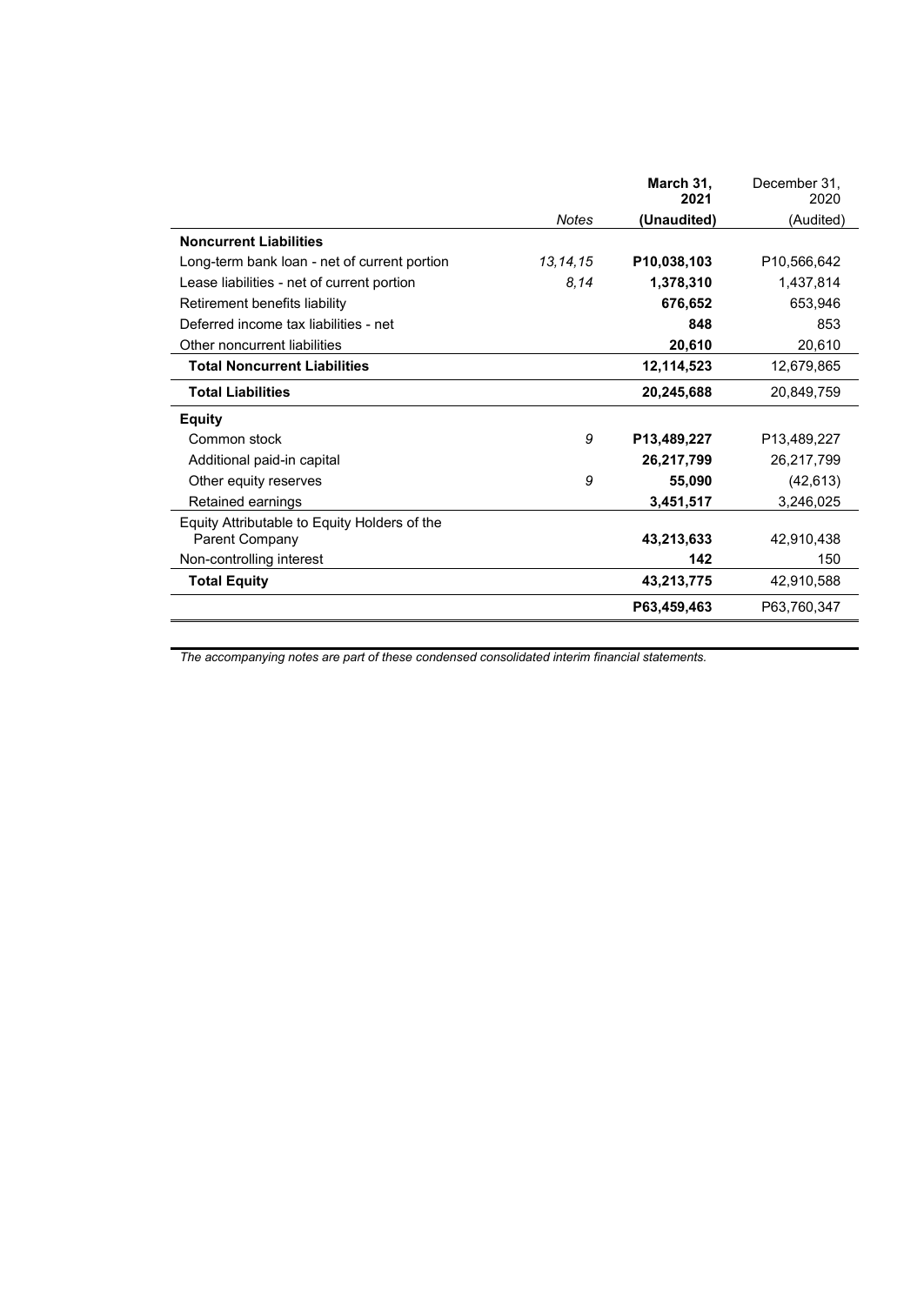# **CEMEX HOLDINGS PHILIPPINES, INC. AND SUBSIDIARIES CONDENSED CONSOLIDATED INTERIM STATEMENTS OF PROFIT OR LOSS AND OTHER COMPREHENSIVE INCOME**

(Amounts in Thousands, Except Per Share Data)

(Unaudited)

|                                                                                                      |             | For the Three Months Ended March 31 |             |
|------------------------------------------------------------------------------------------------------|-------------|-------------------------------------|-------------|
|                                                                                                      | <b>Note</b> | 2021                                | 2020        |
| <b>REVENUES</b>                                                                                      | 4           | P5,202,237                          | P5,629,916  |
| <b>COST OF SALES</b>                                                                                 |             | (3, 179, 297)                       | (3,275,817) |
| <b>GROSS PROFIT</b>                                                                                  |             | 2,022,940                           | 2,354,099   |
| <b>OPERATING EXPENSES</b>                                                                            |             |                                     |             |
| Distribution expenses                                                                                |             | (829, 894)                          | (1,065,804) |
| Administrative and selling expenses                                                                  |             | (719, 201)                          | (767,455)   |
| <b>TOTAL OPERATING EXPENSES</b>                                                                      |             | (1,549,095)                         | (1,833,259) |
| <b>OPERATING INCOME BEFORE OTHER INCOME -</b><br><b>Net</b>                                          |             | 473,845                             | 520,840     |
| Other income - net                                                                                   |             | 38,073                              | 12,094      |
| <b>OPERATING INCOME AFTER</b>                                                                        |             |                                     |             |
| <b>OTHER INCOME (EXPENSES) - Net</b>                                                                 |             | 511,918                             | 532,934     |
| Financial expenses and other financial expenses                                                      |             | (62, 578)                           | (279, 540)  |
| Foreign exchange loss - net                                                                          |             | (71, 043)                           | (66, 411)   |
| <b>PROFIT BEFORE INCOME TAX</b>                                                                      |             | 378,297                             | 186,983     |
| <b>INCOME TAX EXPENSE</b>                                                                            |             | (172,813)                           | (97, 861)   |
| <b>PROFIT</b>                                                                                        |             | 205,484                             | 89,122      |
| <b>OTHER COMPREHENSIVE INCOME (LOSS)</b>                                                             |             |                                     |             |
| Items that will not be reclassified subsequently to profit<br>or loss                                |             |                                     |             |
| Loss on remeasurement on retirement benefits<br>liability                                            |             | (8, 227)                            | (9,420)     |
| Tax effect                                                                                           |             | 2,057                               | 2,826       |
| Tax effect due to enactment of Corporate Recovery<br>and Tax Incentives for Enterprises Act (CREATE) | 9           | (6,040)                             |             |
|                                                                                                      |             | (12, 210)                           | (6, 594)    |
| Items that will be reclassified subsequently to profit or<br>loss                                    |             |                                     |             |
| Currency translation gain of foreign subsidiaries                                                    |             | 92,608                              | 8,578       |
| Cash flow hedges - effective portion of changes in fair                                              |             |                                     |             |
| value                                                                                                |             | 17,305                              |             |
|                                                                                                      |             | 109,913                             | 8,578       |
| TOTAL OTHER COMPREHENSIVE INCOME                                                                     |             | 97,703                              | 1,984       |
| <b>TOTAL COMPREHENSIVE INCOME</b>                                                                    |             | 303,187                             | 91,106      |
| Non-controlling interest comprehensive loss                                                          |             | 8                                   | 8           |
| <b>CONTROLLING INTEREST IN CONSOLIDATED</b><br><b>COMPREHENSIVE INCOME</b>                           |             | P303,195                            | P91,114     |
| <b>Basic / Diluted Earnings Per Share</b>                                                            |             | 0.02:1                              | 0.01:1      |
|                                                                                                      |             |                                     |             |

*The accompanying notes are part of these condensed consolidated interim financial statements.*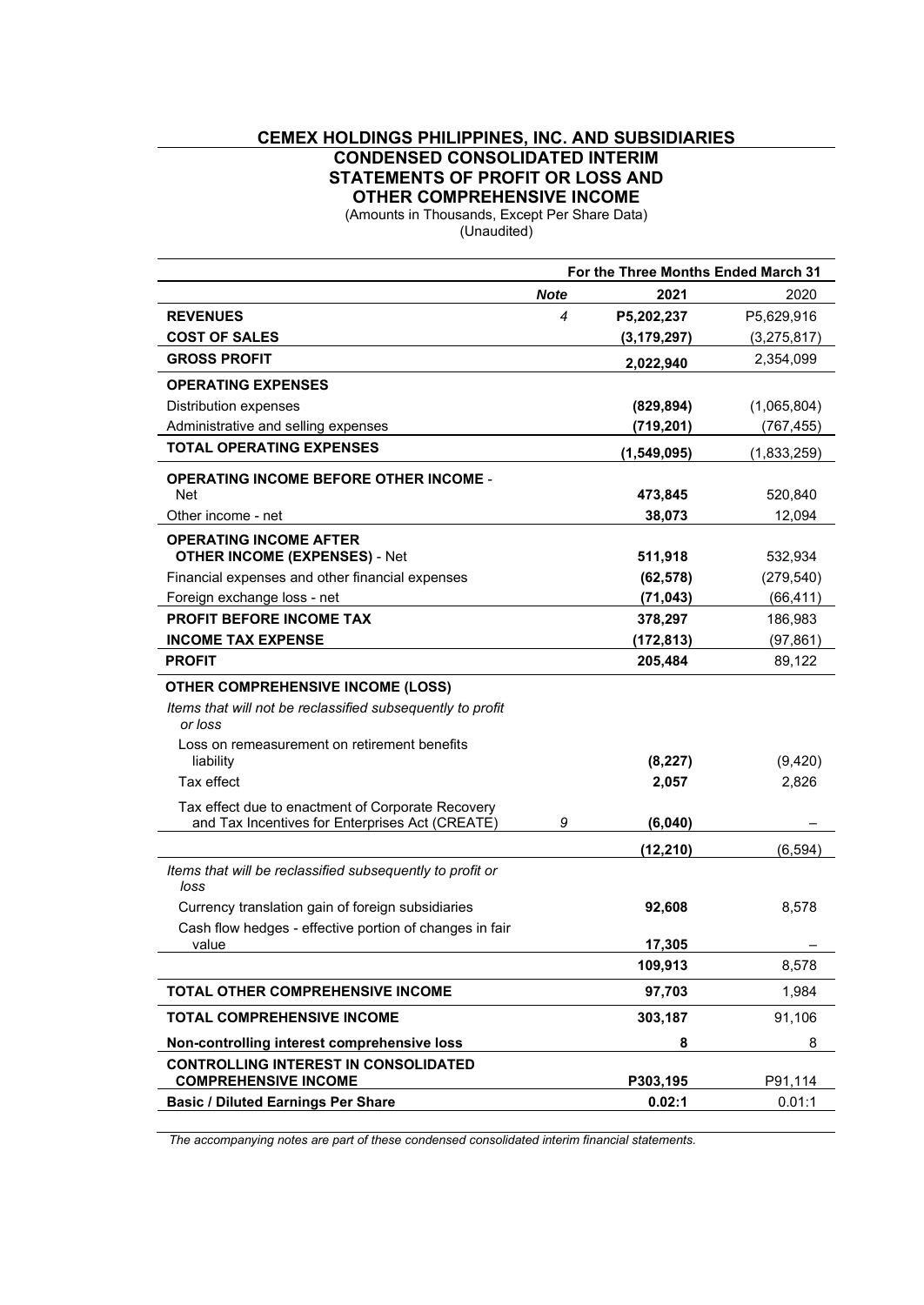# **CEMEX HOLDINGS PHILIPPINES, INC. AND SUBSIDIARIES**

# **CONDENSED CONSOLIDATED INTERIM STATEMENTS OF CASH FLOWS**

(Amounts in Thousands) (Unaudited)

|                                                                                                       |              | For the Three Months Ended March 31 |            |
|-------------------------------------------------------------------------------------------------------|--------------|-------------------------------------|------------|
|                                                                                                       | <b>Notes</b> | 2021                                | 2020       |
| <b>CASH FLOWS FROM OPERATING ACTIVITIES</b>                                                           |              |                                     |            |
| Profit                                                                                                |              | P205,484                            | P89,122    |
| Adjustments for:                                                                                      |              |                                     |            |
| Depreciation and amortization of property, machinery<br>and equipment and assets for the right-of-use |              | 552,186                             | 561,596    |
| Income tax expense                                                                                    |              | 172,813                             | 97,861     |
| Financial expenses, other financial expenses (income)<br>and unrealized foreign exchange result       |              | 119,060                             | 247,396    |
| Retirement benefits expense                                                                           |              | 21,108                              | 25,368     |
| Impairment loss on trade receivables, inventory write-<br>down and provisions during the period       |              | 2,259                               | (105)      |
| Loss on disposal of property, machinery and<br>equipment                                              |              | 157                                 |            |
| Operating profit before working capital changes                                                       |              | 1,073,067                           | 1,021,238  |
| Changes in working capital:                                                                           |              |                                     |            |
| Decrease (increase) in:                                                                               |              |                                     |            |
| Trade receivables - net                                                                               |              | (196, 865)                          | (219, 598) |
| Due from related parties                                                                              |              | 89,960                              | 4,687      |
| Insurance claims and premiums receivable                                                              |              | 87,569                              | 352,873    |
| Other current accounts receivable                                                                     |              | 8,336                               | 41,226     |
| Inventories                                                                                           |              | 111,501                             | 17,981     |
| Prepayments and other current assets                                                                  |              | 243,216                             | 93,904     |
| Increase (decrease) in:                                                                               |              |                                     |            |
| Trade payables                                                                                        |              | 216,971                             | (192, 402) |
| Due to related parties                                                                                |              | (103, 014)                          | (61, 747)  |
| Unearned income, other accounts payable and<br>accrued expenses                                       |              | (130, 077)                          | (216, 758) |
| <b>Contract liabilities</b>                                                                           |              | 115,903                             | 147,006    |

*Forward*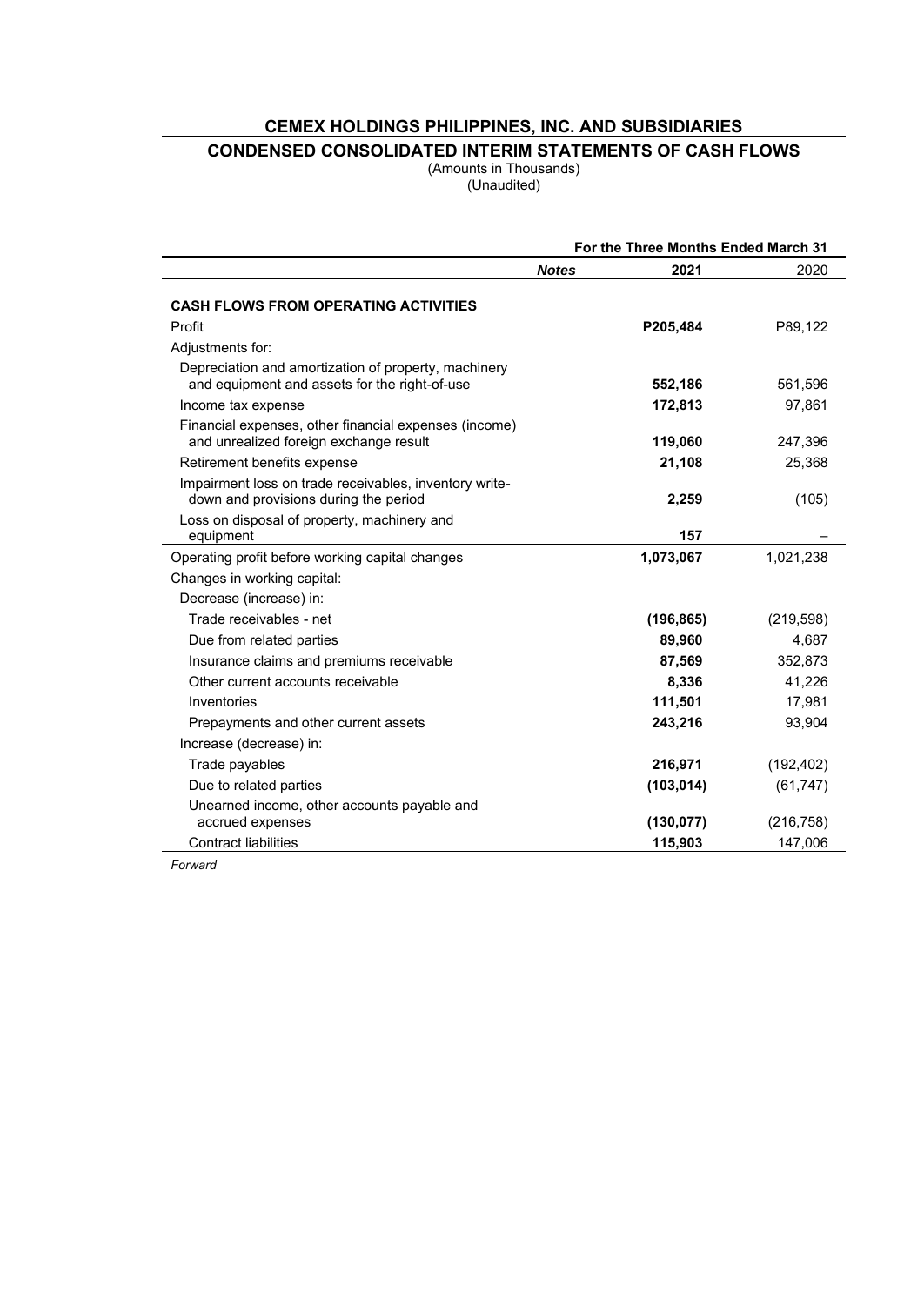|                                                                |              | For the Three Months Ended March 31 |             |
|----------------------------------------------------------------|--------------|-------------------------------------|-------------|
|                                                                | <b>Notes</b> | 2021                                | 2020        |
| Cash generated from operations                                 |              | P1,516,567                          | P988,410    |
| Interest received                                              | 6            | 3,241                               | 12,123      |
| Interest paid                                                  |              | (142, 010)                          | (340, 508)  |
| Income taxes paid                                              |              | (56, 786)                           | (66, 936)   |
| Benefits paid to employees                                     |              |                                     | (4, 873)    |
| Net cash provided by operating activities                      |              | 1,321,012                           | 588,216     |
|                                                                |              |                                     |             |
| <b>CASH FLOWS FROM INVESTING ACTIVITIES</b>                    |              |                                     |             |
| Additions to property, machinery and equipment                 |              | (622, 684)                          | (1,572,406) |
| Increase in other assets and noncurrent<br>accounts receivable |              | (44, 181)                           | (45, 364)   |
| Proceeds from sale of property, machinery and                  |              |                                     |             |
| equipment                                                      |              | 977                                 |             |
| Net cash used in investing activities                          |              | (665, 888)                          | (1,617,770) |
|                                                                |              |                                     |             |
| <b>CASH FLOWS FROM FINANCING ACTIVITIES</b>                    |              |                                     |             |
| Payments of:                                                   |              |                                     |             |
| Bank loan                                                      | 13           | (535,030)                           | (35,031)    |
| Lease liabilities - net of interest                            |              | (194, 949)                          | (145, 834)  |
| Long-term payable to a related party                           |              |                                     | (7,693,933) |
| Proceeds from:                                                 |              |                                     |             |
| Issuance of common stock                                       |              |                                     | 12,632,185  |
| Long-term loan from related parties, net of issuance           |              |                                     |             |
| cost                                                           | 12           |                                     | 1,221,051   |
| Net cash provided by (used in) financing activities            |              | (729, 979)                          | 5,978,438   |
|                                                                |              |                                     |             |
| NET INCREASE (DECREASE) IN CASH AND CASH<br><b>EQUIVALENTS</b> |              | (74, 855)                           | 4,948,884   |
|                                                                |              |                                     |             |
| <b>EFFECT OF EXCHANGE RATE CHANGES ON CASH</b>                 |              |                                     |             |
| <b>AND CASH EQUIVALENTS</b>                                    |              | (187)                               | (13, 734)   |
| <b>CASH AND CASH EQUIVALENTS AT BEGINNING OF</b>               |              |                                     |             |
| <b>PERIOD</b>                                                  |              | 6,139,411                           | 1,399,180   |
|                                                                |              |                                     |             |
| <b>CASH AND CASH EQUIVALENTS AT END OF</b><br><b>PERIOD</b>    |              |                                     |             |
|                                                                |              | P6,064,369                          | P6,334,330  |

*The accompanying notes are part of these condensed consolidated interim financial statements*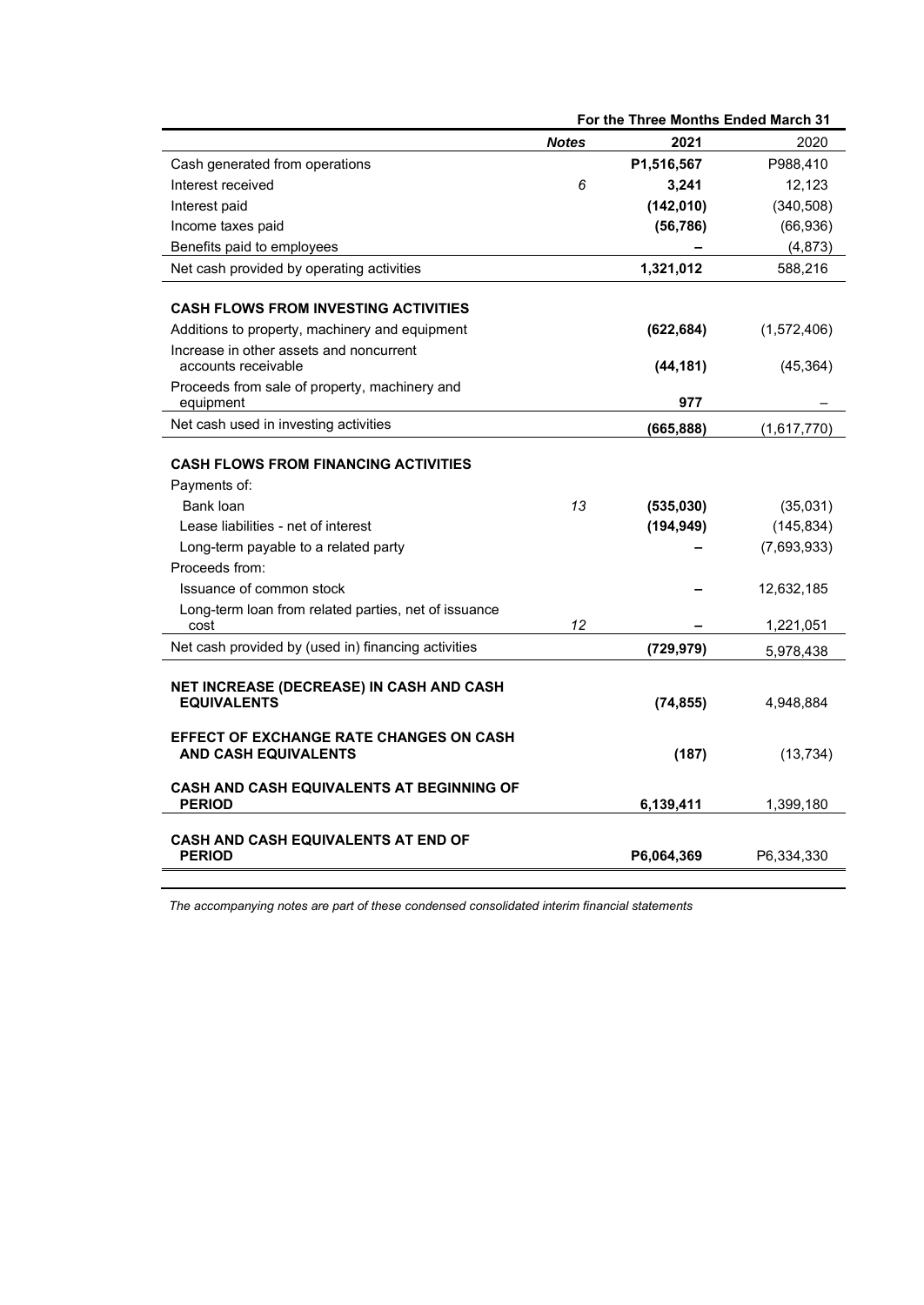# **CEMEX HOLDINGS PHILIPPINES, INC. AND SUBSIDIARIES CONDENSED CONSOLIDATED INTERIM STATEMENTS OF CHANGES IN EQUITY**

(Amounts in Thousands) (Unaudited)

|                                              |                          |                              |                     |                 |                      | For the Three Months Ended March 31, 2021 |                     |
|----------------------------------------------|--------------------------|------------------------------|---------------------|-----------------|----------------------|-------------------------------------------|---------------------|
|                                              | Common<br><b>Stock</b>   | <b>Additional</b><br>Paid-in | <b>Other Equity</b> | <b>Retained</b> | Total<br>Controlling | Non-<br>controlling                       |                     |
|                                              | (see Note 9)             | Capital                      | <b>Reserves</b>     | <b>Earnings</b> | Interest             | <b>Interest</b>                           | <b>Total Equity</b> |
| As at January 1, 2021                        | P13.489.227              | P26.217.799                  | (P42.613)           | P3.246.025      | P42.910.438          | P <sub>150</sub>                          | P42,910,588         |
| Total comprehensive income<br>for the period | $\overline{\phantom{a}}$ | $\overline{\phantom{0}}$     | 97.703              | 205.492         | 303.195              | (8)                                       | 303,187             |
| As at March 31, 2021                         | P13,489,227              | P26,217,799                  | P55,090             | P3.451.517      | P43,213,633          | P142                                      | P43,213,775         |

|                                              |                        |                               |                                 |                      |                         |                             | For the Three Months Ended March 31, 2020 |
|----------------------------------------------|------------------------|-------------------------------|---------------------------------|----------------------|-------------------------|-----------------------------|-------------------------------------------|
|                                              |                        |                               |                                 |                      | Total                   |                             |                                           |
|                                              | Common<br><b>Stock</b> | Additional<br>Paid-in Capital | Other Equity<br><b>Reserves</b> | Retained<br>Earnings | Controlling<br>Interest | Non-controlling<br>Interest | <b>Total Equity</b>                       |
| As at January 1, 2020                        | P5.195.395             | P21,959,159                   | P249.852                        | P2.260.911           | P29,665,317             | P <sub>170</sub>            | P29,665,487                               |
| Issuance of common stock                     | 8.293.831              | 4,338,354                     |                                 |                      | 12.632.185              | $\overline{\phantom{0}}$    | 12,632,185                                |
| Total comprehensive income for<br>the period |                        | -                             | .984                            | 89.130               | 91.114                  | (8)                         | 91,106                                    |
| As at March 31, 2020                         | P13.489.226            | P26.297.513                   | P251.836                        | P2,350,041           | P42,388,616             | P <sub>162</sub>            | P42,388,778                               |

*The accompanying notes are part of these condensed consolidated interim financial statements*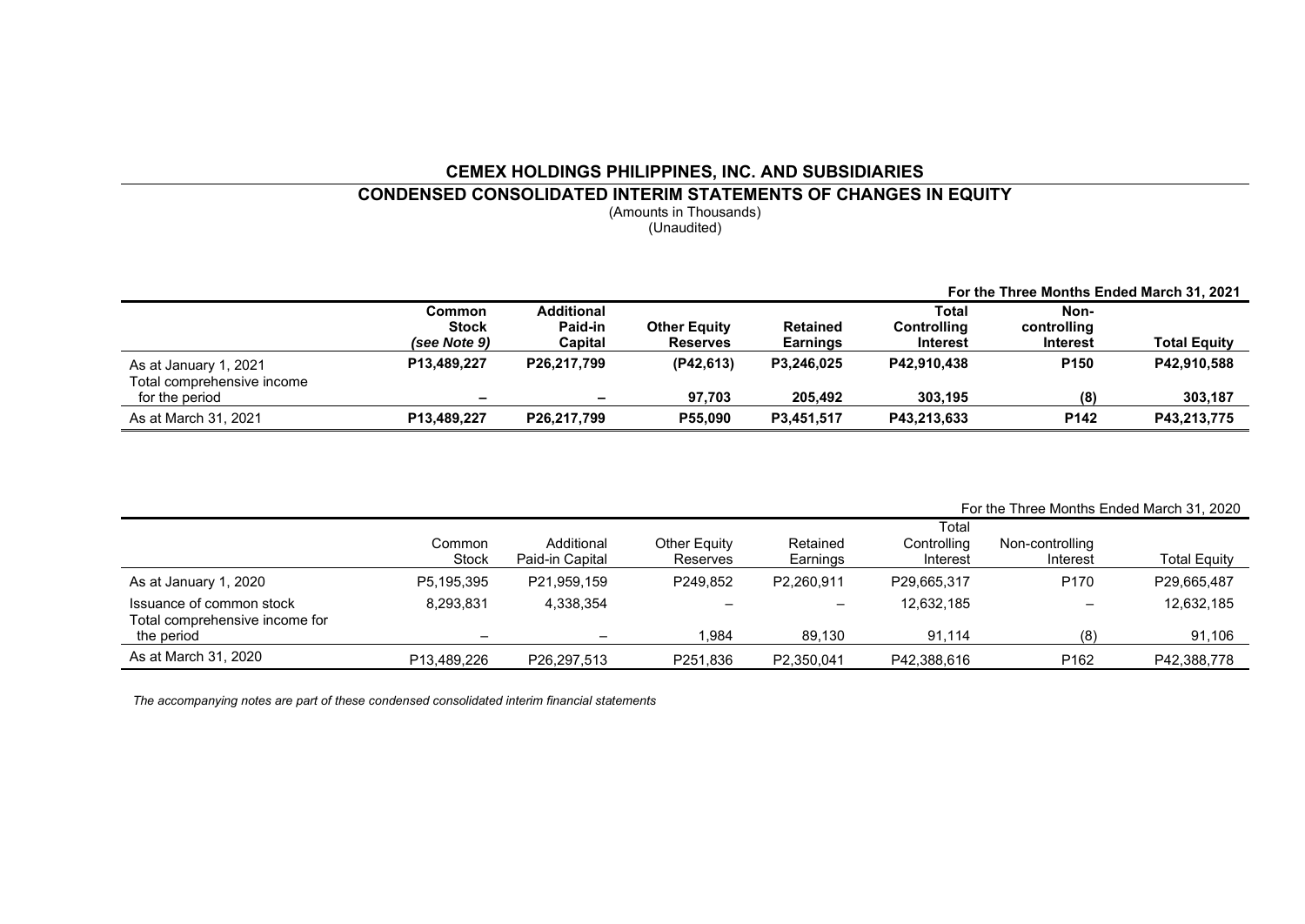#### **CEMEX HOLDINGS PHILIPPINES, INC. AND SUBSIDIARIES**

#### **NOTES TO THE CONDENSED CONSOLIDATED INTERIM FINANCIAL STATEMENTS**

(Amounts in Thousands, Except per Share Data, Number of Shares and When Otherwise Stated)

#### **NOTE 1 - DESCRIPTION OF BUSINESS**

CEMEX Holdings Philippines, Inc. (the "Parent Company"), a subsidiary of CEMEX Asian South East Corporation (CASEC), was incorporated as a stock corporation on September 17, 2015 under Philippine laws, primarily to invest in or purchase real or personal property; and to acquire and own, hold, use, sell, assign, transfer, mortgage all kinds of properties, such as shares of stock, bonds, debentures, notes, or other securities and obligations; provided that the Parent Company shall not engage either in the stock brokerage business or in the dealership of securities, and in the business of an open-end investment company as defined in Republic Act 2629, Investment Company Act.

CASEC was incorporated as a stock corporation on August 25, 2015 under Philippine laws.

On a consolidated group basis, the Parent Company is an indirect subsidiary of CEMEX, S.A.B. de C.V. (CEMEX), a company incorporated in Mexico with address of its principal executive office at Avenida Ricardo Margain Zozaya #325, Colonia Valle del Campestre, Garza Garcia, Nuevo León, Mexico.

The term "Parent Company" used in these accompanying notes to the condensed consolidated interim financial statements refers to CEMEX Holdings Philippines, Inc. without its subsidiaries. The term "Company" refers to CEMEX Holdings Philippines, Inc., together with its consolidated subsidiaries.

On January 1, 2016, the Parent Company became the holding company of the consolidated entities, majority of whom are doing business in the Philippines. The Parent Company's two principal manufacturing subsidiaries, i.e., APO Cement Corporation (APO) and Solid Cement Corporation (Solid), are involved in the production, marketing, distribution and sale of cement and other cement products. APO and Solid are both stock corporations organized under the laws of the Philippines. The Parent Company holds APO directly and indirectly, through Edgewater Ventures Corporation and Triple Dime Holdings, Inc., whereas the Parent Company holds Solid and Solid's subsidiaries directly and indirectly, through Bedrock Holdings, Inc. and Sandstone Strategic Holdings, Inc.

The Company also includes CEMEX Asia Research AG (CAR), a wholly-owned subsidiary incorporated in December 2015 under the laws of Switzerland. Pursuant to license agreements that CAR entered into with CEMEX Research Group AG (CRG) and CEMEX, respectively, CAR became a licensee for certain trademarks, including the CEMEX trademark, and other intangible assets forming part of the intellectual property portfolio owned and developed by CRG and CEMEX. CAR is engaged primarily in the development, maintenance and customization of these intangible assets for the Asia Region and it in turn provides non-exclusive licenses to Solid and APO to use the CEMEX trademark and other trademarks and intangible assets of CEMEX. CRG, an entity under common control of CEMEX, was organized under the laws of Switzerland. CRG develops and manages CEMEX's research and development initiatives.

In May 2016, the Parent Company incorporated a wholly-owned subsidiary named Falcon Re Ltd. (Falcon) under the Companies Act of Barbados. Falcon is registered to conduct general insurance business, all risk property insurance, political risks insurance and non-damage business interruption insurance, and received its license to operate as an insurance company in July 2016. Falcon acts as a re-insurer to the extent of 10% of the risks associated with the property insurance coverage and 100% of the risks associated with political violence and non-damage business interruption programs, professional liability program, and cyber risks for the operating subsidiaries of the Parent Company.

On June 30, 2016, the Philippine Securities and Exchange Commission (SEC) resolved to render effective the Registration Statement of the Parent Company and issued a Certificate of Permit to Offer Securities for Sale in favor of the Parent Company. On July 18, 2016, the Parent Company's initial public offering (IPO) of 2,337,927,954 common shares at P10.75 per share culminated with the listing and trading of shares of stocks under the Main Board of the Philippine Stock Exchange (PSE), resulting in an increase in capital stock of P2,337,928 and additional paid-in capital of P21,959,159, net of P835,639 transaction cost that is accounted for as a reduction in equity.

On April 2, 2019 and October 16, 2019, the Board of Directors (BOD) and stockholders of the Parent Company, respectively, approved the amendment of the Seventh Article of the Amended Articles of Incorporation of the Parent Company to reflect an increase in the Parent Company's authorized capital stock (ACS) from P5,195,395, consisting of 5,195,395,454 common shares with a par value of P1 per share, to P18,310,395, consisting of 18,310,395,454 common shares with a par value of P1 per share. In connection with the proposed capital increase, a stock rights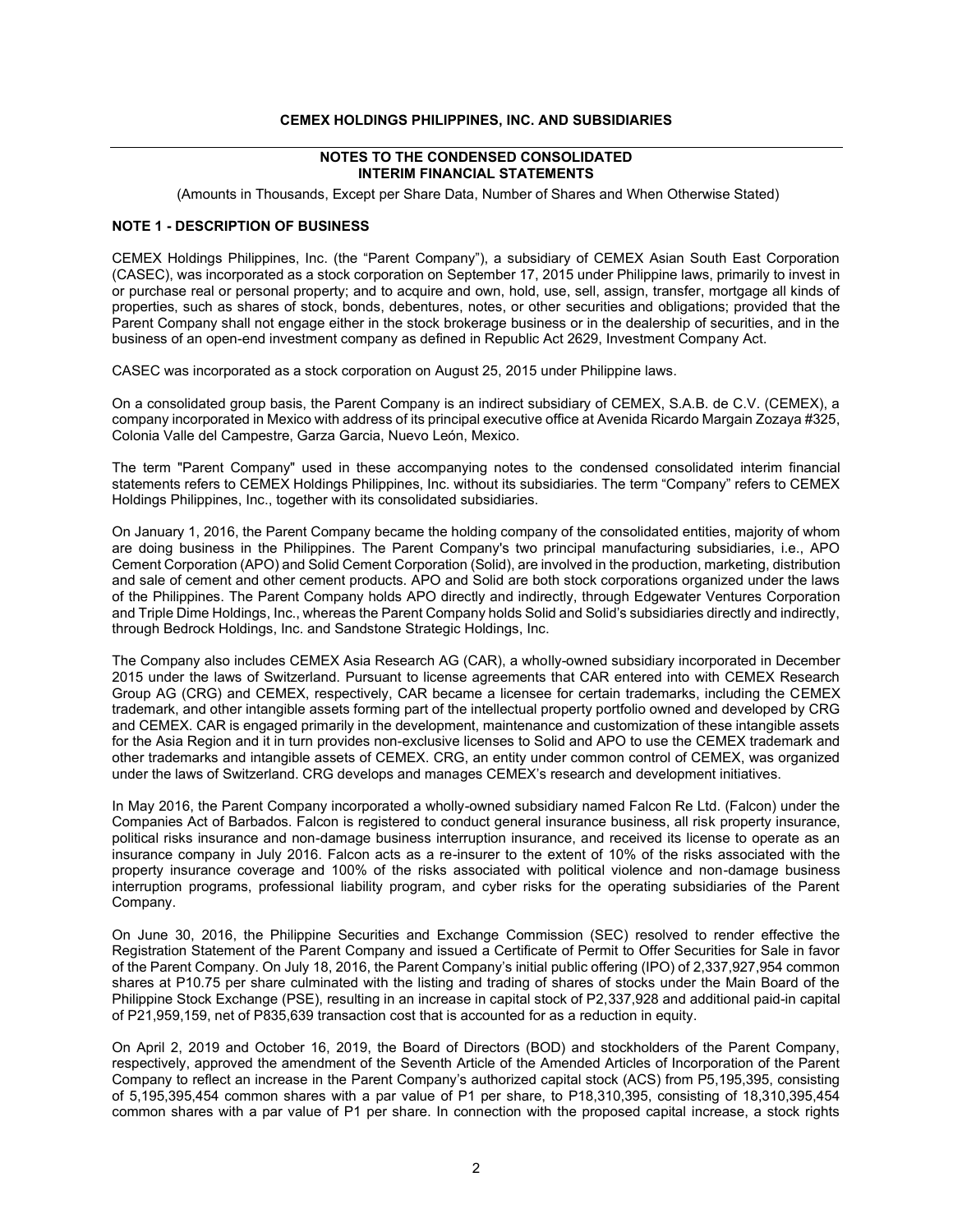offering (SRO) was pursued by the Parent Company. On December 11, 2019, the SEC issued a Notice of Confirmation of Exempt Transaction, confirming that the SRO is exempt from the registration requirements of the Securities Regulation Code of the Philippines, and the board of directors of the PSE approved the Parent Company's application for listing of the shares to be offered in the SRO, subject to the fulfillment of certain listing conditions, such as but not limited to the Parent Company having obtained the SEC's approval of the increase in its ACS.

On January 6, 2020, the Parent Company defined the final terms of the SRO which involved 8,293,831,169 common shares which was sourced from the increase in the Parent Company's ACS, with an offer price of P1.54 per share during an offer period from January 20 to 24, 2020. On February 27, 2020, the SEC approved the increase in ACS of<br>the Parent Company from 5,195,395,454 at P1 par value  $5,195,395,454$  at P1 par to 18,310,395,454 at P1 par value. The SRO offer period was concluded resulting in the full subscription of 8,293,831,169 common shares. After the SRO and the approval from the SEC of the Parent Company's application for increase in ACS, the total number of issued and outstanding shares of the Parent Company is 13,489,226,623 common shares. On March 4, 2020, the 8,293,831,169 common shares comprising the rights shares were listed under the Main Board of the PSE.

The Parent Company's principal office is at 34th Floor Petron Mega Plaza Building, 358 Sen. Gil J. Puyat Avenue, Makati City, Philippines.

#### **NOTE 2 - BASIS OF PREPARATION**

# **A) STATEMENT OF COMPLIANCE**

These condensed consolidated interim financial statements have been prepared in accordance with Philippine Accounting Standard (PAS) 34, *Interim Financial Reporting*. These condensed consolidated interim financial statements do not include all of the information required for a complete set of financial statements and should be read in conjunction with the annual consolidated financial statements of the company as at and for the year ended December 31, 2020.

#### **B) BASIS OF MEASUREMENT**

The condensed consolidated interim financial statements have been prepared on the historical cost basis of accounting, except for retirement benefits liability which is measured at the present value of the defined benefit obligation less the fair value of plan assets and derivative financial asset and other investments, under "Investment in an associate and other investments", that are measured at fair value.

#### **C) PRINCIPLES OF CONSOLIDATION**

The condensed consolidated interim financial statements, includes those of the Parent Company and those of the subsidiaries in which the Parent Company exercises control by means of which the Parent Company is exposed, or has rights, to variable returns from its involvement with the investee and has the ability to affect those returns through its power over the investee. In assessing control, potential voting rights that are presently exercisable or convertible are taken into account. Among other factors, control is evidenced when the Parent Company: a) holds directly or through subsidiaries, more than 50% of an entity's common stock; or b) has the power, directly or indirectly, to govern the administrative, financial and operating policies of an entity.

When the Company has less than a majority of the voting or similar rights of an investee, the Company considers all relevant facts and circumstances in assessing whether it has power over an investee, including:

- The contractual arrangement with the other vote holders of the investee;
- Rights arising from other contractual arrangements; and
- The Company's voting rights and potential voting rights.

The financial statements of the subsidiaries are included in the consolidated financial statements from the date when the Company obtains control and continue to be consolidated until the date that such control ceases.

The condensed consolidated interim financial statements of the Company are prepared for the same reporting period as the Parent Company, using uniform accounting policies for like transactions and other events in similar circumstances. Non-controlling interest is the equity in a subsidiary not attributable, directly or indirectly, to a parent. It is measured at its proportionate share of the acquiree's identifiable net assets at the acquisition date. Changes in the Parent Company's interest in a subsidiary that do not result in a loss of control are accounted for as equity transactions. Any difference between the amount by which the non-controlling interests are adjusted and the fair value of the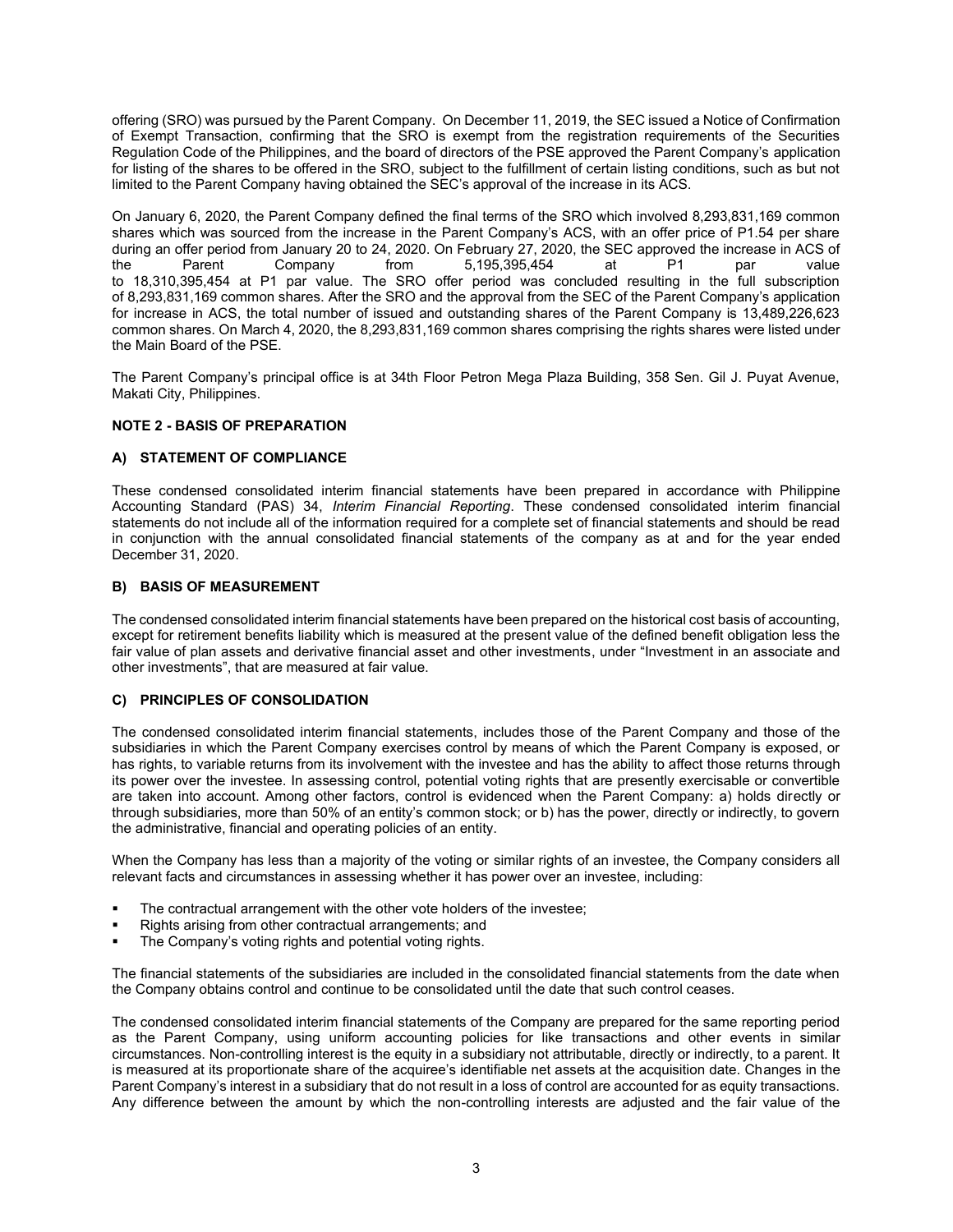consideration paid or received is recognized directly in equity and attributed to the Company.

If the Company loses control over a subsidiary, it:

- derecognizes the assets (including goodwill) and liabilities of the subsidiary;
- derecognizes the carrying amount of any non-controlling interest;
- derecognizes the related other comprehensive income (OCI) recorded in equity and recycles the same to profit or loss or retained earnings;
- recognizes the fair value of the consideration received;
- recognizes the fair value of any investment retained; and
- recognizes any surplus or deficit in profit or loss.

The Company has P142 and P150 non-controlling interest as at March 31, 2021 and December 31, 2020, respectively.

All intragroup transactions, balances and income and expenses are eliminated in consolidation. Each subsidiary is a legally responsible separate entity and maintains custody of its own financial resources.

# **D) DEFINITION OF TERMS**

When reference is made to "P", it means Philippine Peso. Unless otherwise indicated, the Philippine Peso amounts in the condensed consolidated interim financial statements and the accompanying notes are stated in thousands. When reference is made to "US\$" or dollar and "€" or euro, it means thousands of dollars of the United States of America (the "United States" or "U.S.") and euros of the European Union, respectively.

Earnings per share (EPS) is a figure describing a public company's profit per outstanding share of stock, calculated on a quarterly or annual basis. EPS is arrived at by taking a company's quarterly or annual net income and dividing by the number of its shares of stock outstanding.

#### **E) FUNCTIONAL AND PRESENTATION CURRENCY**

These condensed consolidated interim financial statements of the Company are presented in Philippine Peso, the functional currency of the Parent Company and each of its subsidiaries, except for Falcon and CAR whose functional currencies are both in U.S. dollar. All values are rounded to the nearest thousands, except when otherwise stated.

#### **F) USE OF JUDGMENTS, ESTIMATES AND ASSUMPTIONS**

The preparation of the condensed consolidated interim financial statements requires management to make judgments, estimates and use assumptions that affect the application of the Company's accounting policies and the reported amounts of assets, liabilities, income and expenses. These assumptions are reviewed on an ongoing basis using available information. Actual results may differ from these estimates.

The significant judgments and estimates made by management in applying the Company's accounting policies and the key sources of estimation uncertainty were the same as those that were applied to the annual consolidated financial statements.

#### *Judgment on the lease term to be considered in computing for lease liabilities*

The Company determines the lease term as the non-cancellable term of the lease, together with any periods covered by an option to extend the lease if it is reasonably certain to be exercised. The Company has contracts that include extension option to lease parcels of land. The Company applies judgment in evaluating whether it is reasonably certain whether or not to exercise the option to renew the lease. That is, it considers all relevant factors that create an economic incentive for it to exercise the renewal. The Company included the complete renewal period as part of the lease term for such leases of parcels of land as this is reasonably certain to be exercised considering the costs and business disruption required to replace the leased asset. After the commencement date, the Company reassesses the lease term if there is a significant event or change in circumstances that is within its control and affects its ability to exercise or not to exercise the option to renew.

#### *Estimating allowance for impairment losses on trade receivables*

During the three months ended March 31, 2021, management reassessed its estimates in respect of the allowance for impairment losses on receivables. As at March 31, 2021 and December 31, 2020, allowance for impairment losses on receivables amounted to P27,085 and P26,728, respectively (see Note 14).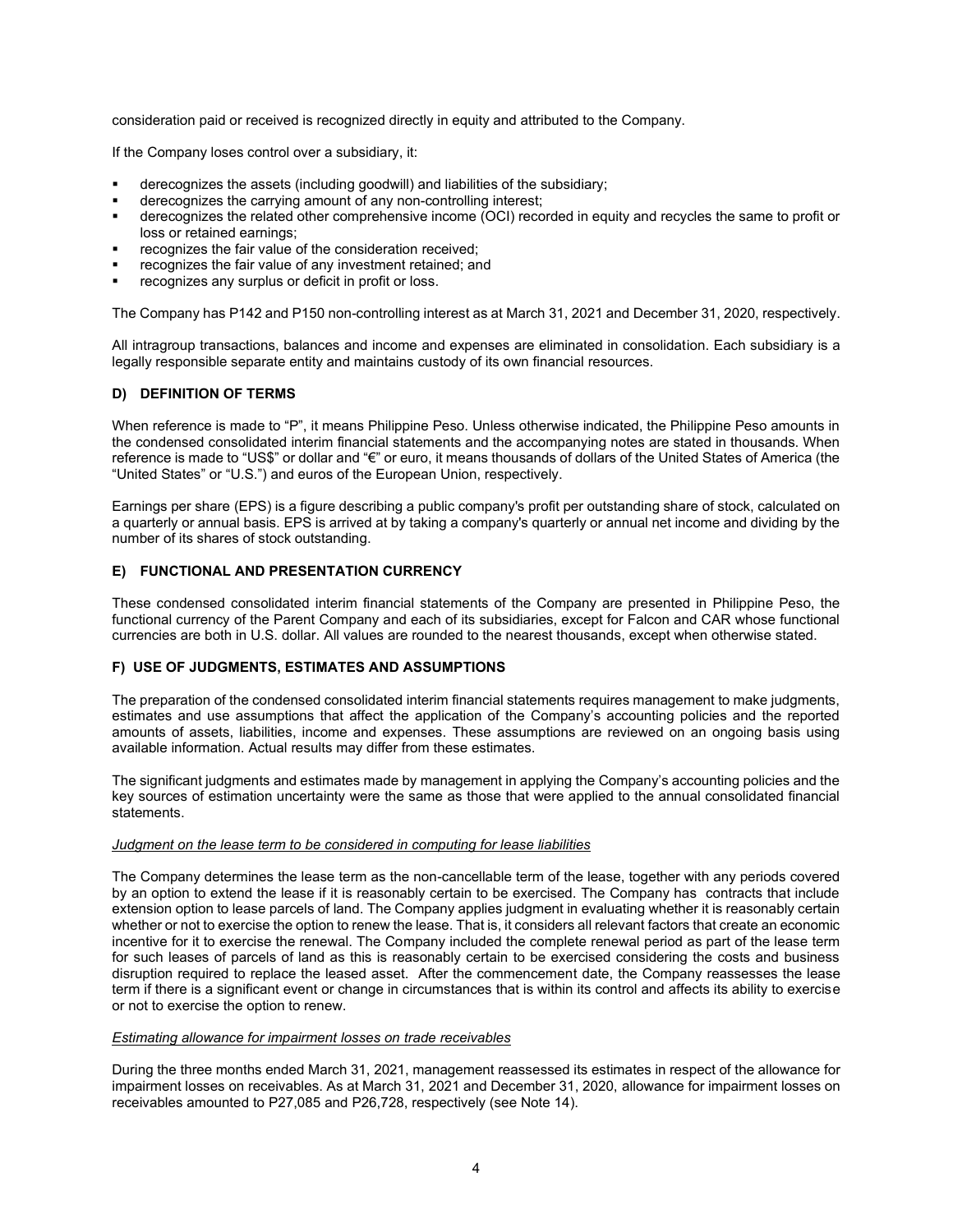# **NOTE 3 – SIGNIFICANT ACCOUNTING POLICIES**

### **A) CHANGES IN ACCOUNTING POLICIES**

The accounting policies adopted in the preparation of the condensed consolidated interim financial statements are consistent with those followed in the preparation of the audited annual consolidated financial statements as of and for the year ended December 31, 2020. Except as otherwise indicated, the adoption of these amendments to standards did not have any significant impact on the Company's consolidated financial statements.

#### **1. Adoption of Amendments to Standards**

*1.1 Amendments to References to Conceptual Framework in PFRS Standards* sets out amendments to PFRS Standards, their accompanying documents and PFRS practice statements to reflect the issuance of the revised Conceptual Framework for Financial Reporting in 2018 (2018 Conceptual Framework). The 2018 Conceptual Framework includes:

- a new chapter on measurement;
- guidance on reporting financial performance;
- improved definitions of an asset and a liability, and guidance supporting these definitions; and
- clarifications in important areas, such as the roles of stewardship, prudence and measurement uncertainty in financial reporting.

Some Standards, their accompanying documents and PFRS practice statements contain references to, or quotations from, the International Accounting Standards Committee (IASC)'s Framework for the Preparation and Presentation of Financial Statements adopted by the IASB in 2001 or the Conceptual Framework for Financial Reporting issued in 2010. The amendments update some of those references and quotations so that they refer to the 2018 Conceptual Framework, and makes other amendments to clarify which version of the Conceptual Framework is referred to in particular documents.

*1.2 Definition of Material (Amendments to PAS 1, Presentation of Financial Statements, and PAS 8, Accounting Policies, Changes in Accounting Estimates and Errors).* The amendments refine the definition of material. The amended definition of material states that information is material if omitting, misstating or obscuring it could reasonably be expected to influence the decisions that the primary users of general purpose financial statements make on the basis of those financial statements, which provide financial information about a specific reporting entity. The amendments clarify the definition of material and its application by:

- raising the threshold at which information becomes material by replacing the term 'could influence' with 'could reasonably be expected to influence';
- including the concept of 'obscuring information' alongside the concept of 'omitting' and 'misstating' information in the definition;
- clarifying that the users to which the definition refers are the primary users of general purpose financial statements referred to in the Conceptual Framework;
- clarifying the explanatory paragraphs accompanying the definition; and
- aligning the wording of the definition of material across PFRS Standards and other publications.

The amendments are expected to help entities make better materiality judgments without substantively changing existing requirements.

*1.3 COVID-19 - Related Rent Concessions (Amendment to PFRS 16, Leases).* The amendments introduce an optional practical expedient that simplifies how a lessee accounts for rent concessions that are a direct consequence of COVID-19. A lessee that applies the practical expedient is not required to assess whether eligible rent concessions are lease modifications, and accounts for them in accordance with other applicable guidance. The practical expedient apply if:

- the revised consideration is substantially the same or less than the original consideration;
- the reduction in lease payments relates to payments due on or before June 30, 2021; and
- no other substantive changes have been made to the terms of the lease.

Lessees applying the practical expedient are required to disclose that fact, whether they have applied the practical expedient to all eligible rent concessions and, if not, the nature of the contracts to which they have applied the practical expedient; and the amount recognized in profit or loss for the reporting period arising from application of the practical expedient. No practical expedient is provided for lessors.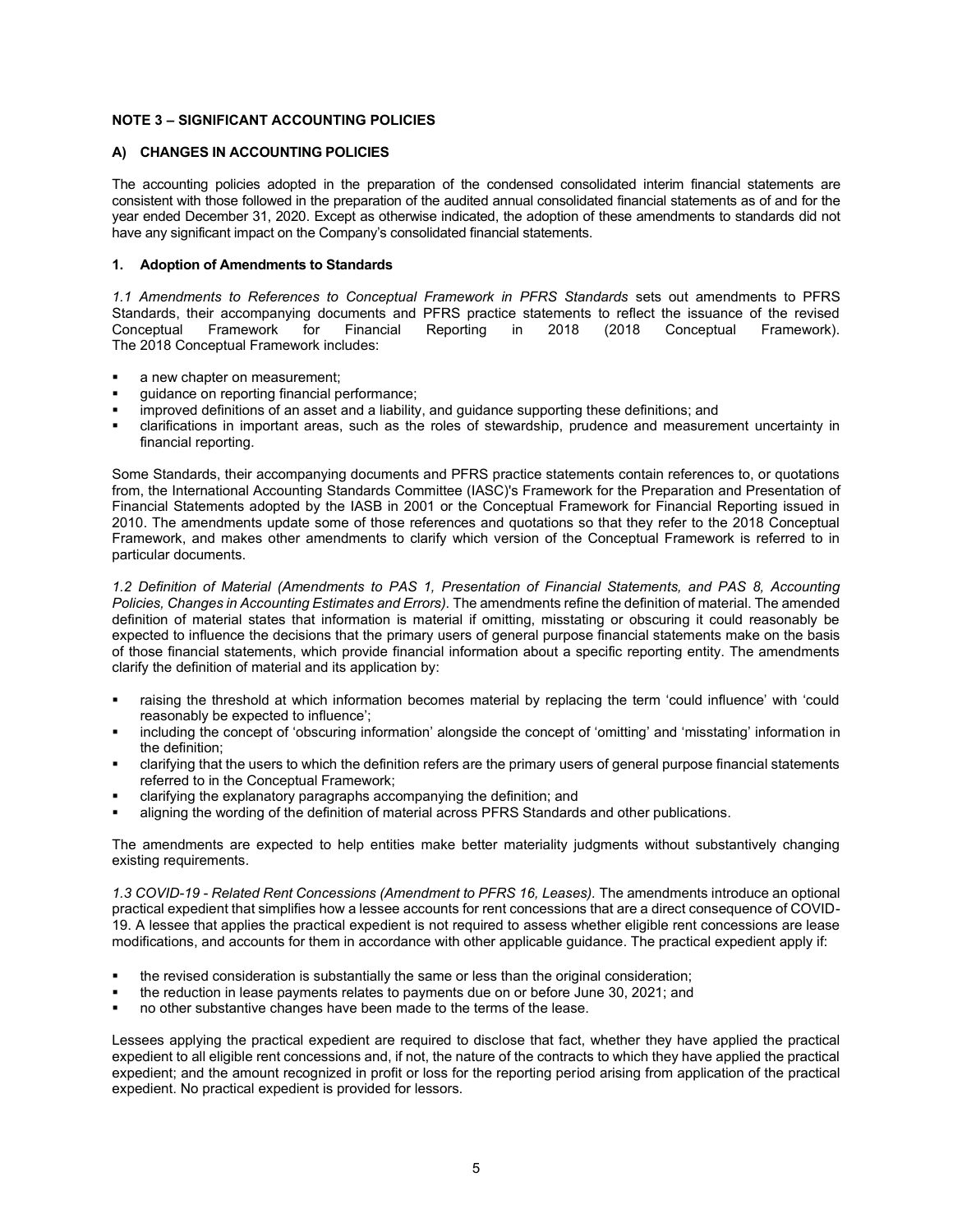#### **2. Standards Issued But Not Yet Adopted**

A number of new standards and amendments to standards are effective for annual periods beginning after January 1, 2020. However, the Company has not early adopted the following new or amended standards in preparing these condensed consolidated interim financial statements. Unless otherwise stated, none of these are expected to have a significant impact on the Company's condensed consolidated interim financial statements. The Company will adopt the following new and amendments to standards in their respective effective dates.

*2.1 Property, Plant and Equipment - Proceeds before Intended Use (Amendments to PAS 16, Property, Plant and Equipment).* The amendments prohibit an entity from deducting from the cost of an item of property, plant and equipment the proceeds from selling items produced before that asset is available for use. The proceeds before intended use should be recognized in profit or loss, together with the costs of producing those items which are identified and measured in accordance with PAS 2, *Inventories*.

The amendments also clarify that testing whether an item of property, plant and equipment is functioning properly means assessing its technical and physical performance rather than assessing its financial performance.

For the sale of items that are not part of a company's ordinary activities, the amendments require the company to disclose separately the sales proceeds and related production cost recognized in profit or loss and specify the line items in which such proceeds and costs are included in the statement of comprehensive income. This disclosure is not required if such proceeds and cost are presented separately in the statement of comprehensive income.

The amendments are effective for annual reporting periods beginning on or after January 1, 2022. Earlier application is permitted. The amendments apply retrospectively, but only to items of property, plant and equipment made available for use on or after the beginning of the earliest period presented in the financial statements in which the company first applies the amendments.

*2.2 Onerous Contracts - Cost of Fulfilling a Contract (Amendment to PAS 37, Provisions, Contingent Liabilities and Contingent Assets).* The amendments clarify that the cost of fulfilling a contract when assessing whether a contract is onerous includes all costs that relate directly to a contract – i.e. it comprise both incremental costs and an allocation of other direct costs.

The amendments are effective for annual reporting periods beginning on or after January 1, 2022 to contracts existing at the date when the amendments are first applied. At the date of initial application, the cumulative effect of applying the amendments is recognized as an opening balance adjustment to retained earnings or other component of equity, as appropriate. The comparatives are not restated. Earlier application is permitted.

*2.3 Annual Improvements to PFRS Standards 2018-2020.* This cycle of improvements contains amendments to the following relevant standards:

- Fees in the '10 per cent' Test for Derecognition of Financial Liabilities (Amendment to PFRS 9, Financial *Instruments).* The amendment clarifies that for the purpose of performing the '10 per cent' test for derecognition of financial liabilities, the fees paid net of fees received included in the discounted cash flows include only fees paid or received between the borrower and the lender, including fees paid or received by either the borrower or lender on the other's behalf.
- Lease Incentives (Amendment to Illustrative Examples accompanying PFRS 16). The amendment deletes from the Illustrative Example 13 the reimbursement relating to leasehold improvements to remove the potential for confusion because the example had not explained clearly enough the conclusion as to whether the reimbursement would meet the definition of a lease incentive in PFRS 16.

The amendments are effective for annual reporting periods beginning on or after January 1, 2022. Earlier application is permitted.

*2.4 Classification of Liabilities as Current or Non-current (Amendments to PAS 1).* To promote consistency in application and clarify the requirements on determining whether a liability is current or non-current, the amendments:

- removed the requirement for a right to defer settlement of a liability for at least twelve months after the reporting period to be unconditional and instead requires that the right must have substance and exist at the end of the reporting period;
- clarified that a right to defer settlement exists only if the company complies with conditions specified in the loan agreement at the end of the reporting period, even if the lender does not test compliance until a later date; and
- clarified that settlement of a liability includes transferring a company's own equity instruments to the counterparty,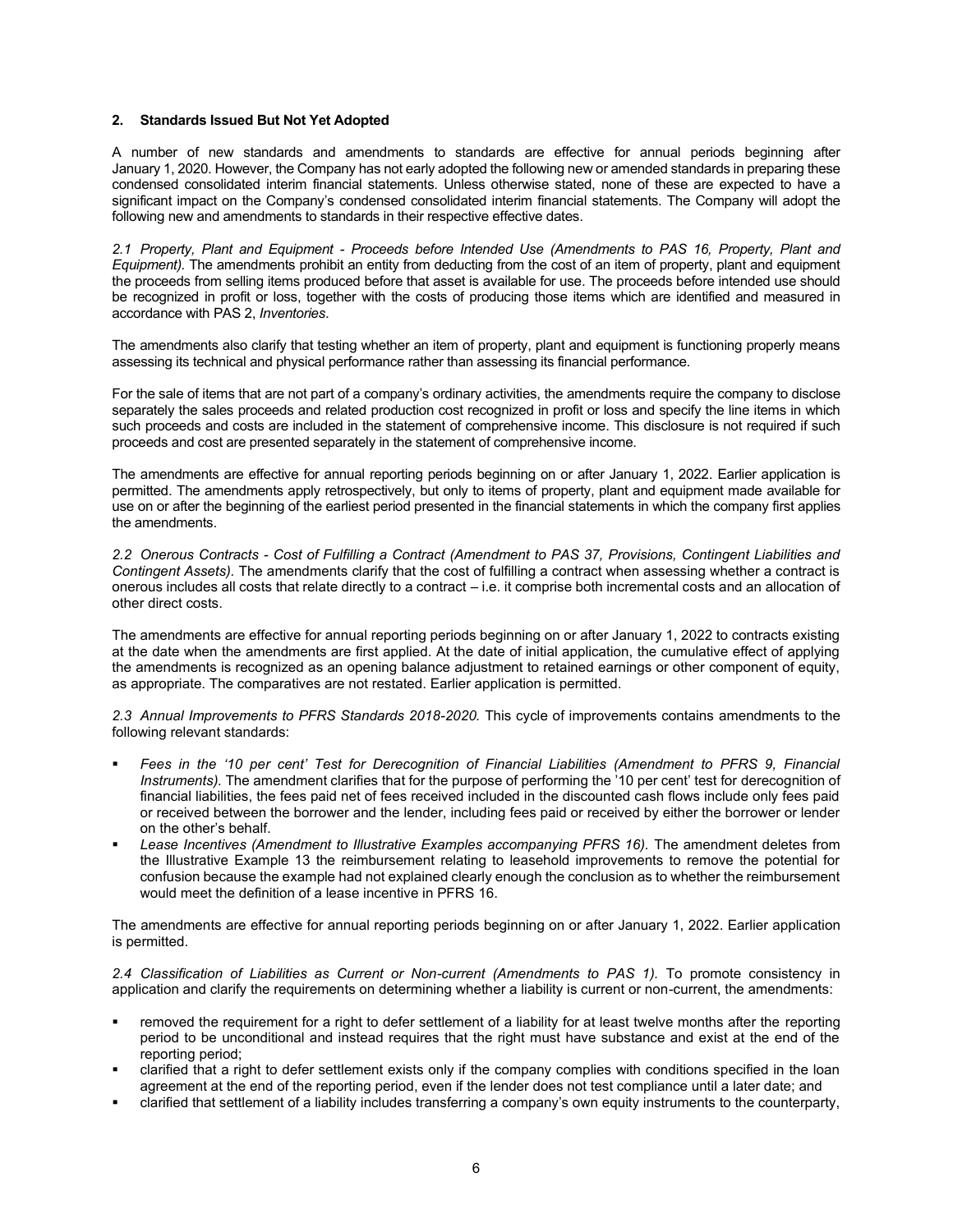but conversion options that are classified as equity do not affect classification of the liability as current or noncurrent.

The amendments apply retrospectively for annual reporting periods beginning on or after January 1, 2023. Earlier application is permitted.

*2.5 PFRS 17, Insurance Contracts,* replaces the interim standard, PFRS 4 Insurance Contracts. Reflecting the view that an insurance contract combines features of both a financial instrument and a service contract, and considering the fact that many insurance contracts generate cash flows with substantial variability over a long period, PFRS 17 introduces a new approach that:

- combines current measurement of the future cash flows with the recognition of profit over the period services are provided under the contract;
- presents insurance service results (including presentation of insurance revenue) separately from insurance finance income or expenses; and
- requires an entity to make an accounting policy choice portfolio-by-portfolio of whether to recognize all insurance finance income or expenses for the reporting period in profit or loss or to recognize some of that income or expenses in other comprehensive income.

Under PFRS 17, groups of insurance contracts are measured based on fulfilment cash flows, which represent the riskadjusted present value of the entity's rights and obligations to the policy holders, and a contractual service margin, which represents the unearned profit the entity will recognize as it provides services over the coverage period. Subsequent to initial recognition, the liability of a group of insurance contracts represents the liability for remaining coverage and the liability for incurred claims, with the fulfilment cash flows remeasured at each reporting date to reflect current estimates.

Simplifications or modifications to the general measurement model apply to groups of insurance contracts measured using the 'premium allocation approach', investment contracts with discretionary participation features, and reinsurance contracts held.

PFRS 17 brings greater comparability and transparency about the profitability of new and in-force business and gives users of financial statements more insight into an insurer's financial health. Separate presentation of underwriting and financial results will give added transparency about the sources of profits and quality of earnings.

PFRS 17 is effective for annual periods beginning on or after January 1, 2025. Full retrospective application is required, unless it is impracticable, in which case the entity chooses to apply the modified retrospective approach or the fair value approach. However, if the entity cannot obtain reasonable and supportable information necessary to apply the modified retrospective approach, then it applies the fair value approach. Early application is permitted for entities that apply PFRS 9 on or before the date of initial application of PFRS 17.

*Deferral of the local implementation of Amendments to PFRS 10, Consolidated Financial Statements, and PAS 28: Sale or Contribution of Assets between an Investor and its Associate or Joint Venture.* The amendments address an inconsistency between the requirements in PFRS 10 and in PAS 28, in dealing with the sale or contribution of assets between an investor and its associate or joint venture.

The amendments require that a full gain or loss is recognized when a transaction involves a business (whether it is housed in a subsidiary or not). A partial gain or loss is recognized when a transaction involves assets that do not constitute a business, even if these assets are housed in a subsidiary.

Originally, the amendments apply prospectively for annual periods beginning on or after January 1, 2016 with early adoption permitted. However, on January 13, 2016, the FRSC decided to postpone the effective date of these amendments until the IASB has completed its broader review of the research project on equity accounting that may result in the simplification of accounting for such transactions and of other aspects of accounting for associates and joint ventures.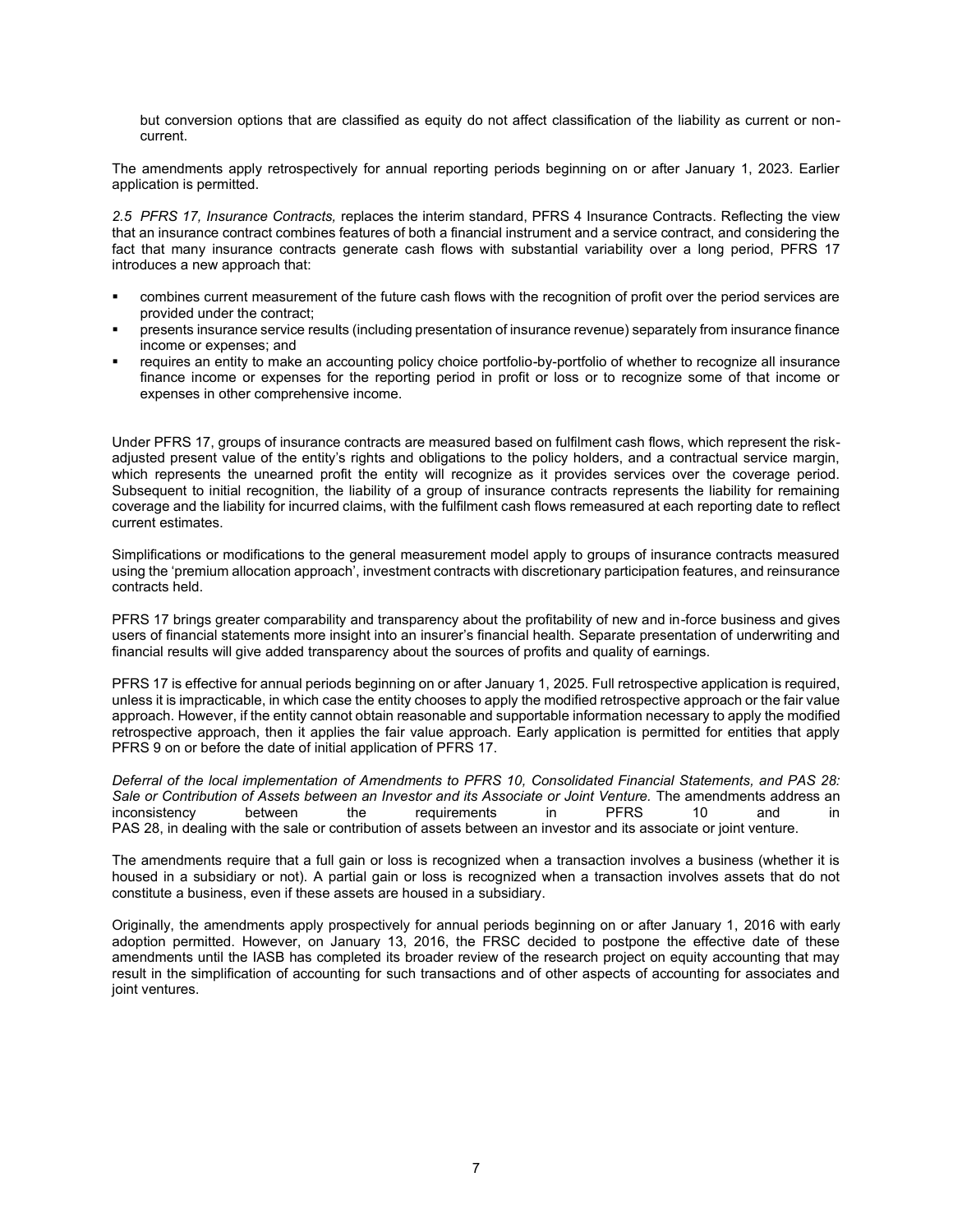#### **NOTE 4 - REVENUES**

# *Disaggregation of Revenues from Contracts with Customers*

Revenues for the three-month period ended March 31, 2021 and 2020 are detailed by major product lines and timing of revenue recognition as follows:

|                                                                         | Timing of revenue<br>recognition         |   | March 31,<br>2021  | March 31,<br>2020  |
|-------------------------------------------------------------------------|------------------------------------------|---|--------------------|--------------------|
| Revenue from sale of goods                                              |                                          |   |                    |                    |
| Admixtures and others                                                   | At a point in time<br>At a point in time | Р | 5,194,272<br>3.722 | 5,628,282<br>1,634 |
|                                                                         |                                          |   | 5,197,994          | 5,629,916          |
| Revenue from services<br>Co-processing of alternative<br>fuel resources | Over time                                |   | 4.243              |                    |
|                                                                         |                                          | P | 5.202.237          | 5.629.916          |

Breakdown of cement sales per customer for the three-month period ended March 31, 2021 and 2020 is as follows:

|                  |   | March 31, | March 31. |
|------------------|---|-----------|-----------|
|                  |   | 2021      |           |
| <b>Retailers</b> | D | 4,148,699 | 4.395.187 |
| Institutional    |   | 979.486   | 1.215.474 |
| <b>Others</b>    |   | 66.087    | 7.621     |
| Total            | D | 5.194.272 | 5.628.282 |

The Company does not depend on any single or few customers, and no single customer represented more than 10% of the Company's consolidated Revenue

#### *Contract Balances*

The following table provides information about the opening and closing balances of trade receivables - net and contract liabilities from contracts with customers:

|                      |   | March 31,<br>2021 | March 31,<br>2020 |
|----------------------|---|-------------------|-------------------|
|                      | P | 896.670           | 1,112,654         |
| Contract liabilities |   |                   |                   |
|                      |   | 408.772           | 378.406           |
|                      |   | 12.261            | 36,387            |
|                      | P | 421.033           | 414.793           |

The contract liabilities comprised of unredeemed customer loyalty points and advances from customers. These will be recognized as revenue when the points are redeemed by customers or when the goods are delivered to the customer, which is expected to occur the following year. Contract liabilities as at March 31, 2021 are expected to be recognized as revenue within 12 months. The amount recognized in contract liabilities as at December 31, 2020 is expected to be recognized as revenue within 12 months from the reporting date. There is no other unperformed obligation other than those already included in contract liabilities.

#### *Seasonality of Operations*

The Company's sales are subject to seasonality. Sales are generally higher in the hot, dry months from March through May and lower during the wetter monsoon months of June through November. While these factors lead to a natural seasonality on the Company's sales, unseasonable weather could also significantly affect sales and profitability compared to previous comparable periods. Low sales are likewise experienced around the Christmas and New Year holiday period in December through early January. Consequently, the Company's operating results may fluctuate. In addition, the Company's results may be affected by unforeseen circumstances, such as production interruptions. Due to these fluctuations, comparisons of sales and operating results between periods within a single year, or between different periods in different financial years, are not necessarily meaningful and should not be relied on as indicators of the Company's performance.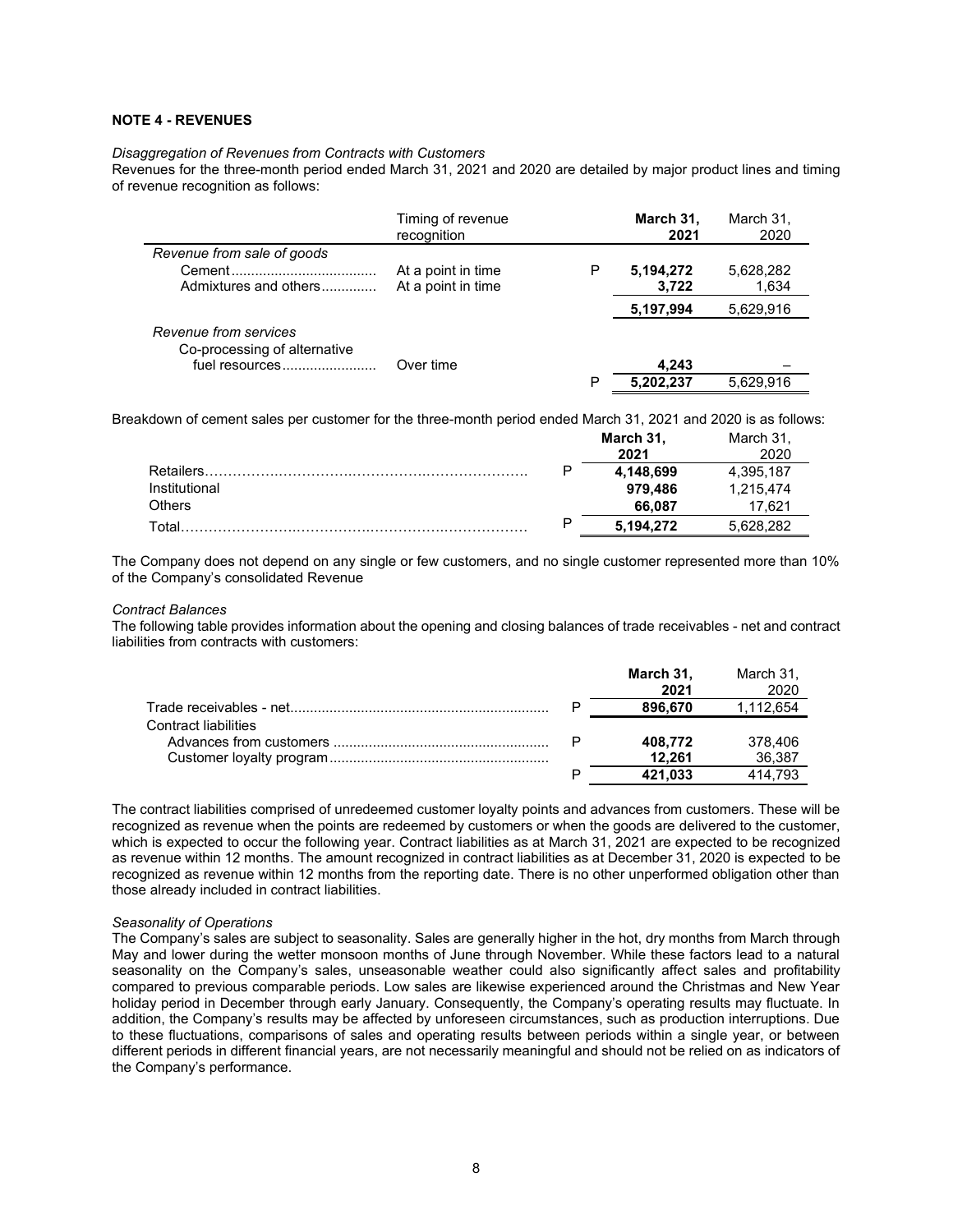# **NOTE 5 – BASIC/ DILUTED EARNINGS PER SHARE**

For the three-months ended March 31, 2021 and 2020, basic and diluted earnings per share is computed as follows:

|                                                                                                     | March 31,<br>2021 | March 31.<br>2020 |
|-----------------------------------------------------------------------------------------------------|-------------------|-------------------|
| Profit<br>Add: non-controlling interest net loss                                                    | P205,484<br>8     | P89.122<br>8      |
| Controlling interest in profit (a)                                                                  | P205,492          | P89,130           |
| Weighted average number of shares outstanding -                                                     |                   |                   |
| Basic/Diluted                                                                                       | 13,489,226,623    | 8,294,189,517     |
| Bonus element of SRO <sup>1</sup>                                                                   |                   | 519,539,546       |
| Weighted average number of shares outstanding<br>adjusted for the effect of bonus factor - issuance |                   |                   |
| from $SRO1$ (b)                                                                                     | 13,489,266,623    | 8,813,729,063     |
| Basic/Diluted EPS (a/b)                                                                             | P <sub>0.02</sub> | P <sub>0.01</sub> |

<sup>1</sup> The weighted average number of shares takes into account the effect of the bonus element related to the issuance of stock rights.

#### **NOTE 6 – CASH AND CASH EQUIVALENTS**

The cash and cash equivalents as at March 31, 2021 and December 31, 2020 consisted of:

|  | March 31.<br>2021 | December<br>31.2020 |
|--|-------------------|---------------------|
|  | P2.367.244        | 1.875.326           |
|  | 3.697.125         | 4.264.085           |
|  | 6.064.369         | 6.139.411           |

Cash in banks earns interest at the prevailing bank deposit rates. Short-term investments are made for varying periods of up to three months, depending on the immediate cash requirements of the Company, and earn interest ranging from less than 0.01 % to 1.25% for the three months ended March 31,2021 and interest ranging from 0.78% to 1.63% for the three months ended March 31, 2020.

For the three months ended March 31, 2021 and 2020, interest income earned on cash and cash equivalents amounted to P3,241 and P12,123, respectively.

As at March 31, 2021 and December 31, 2020, short-term investments include deposits of the Company with local banks and related parties, which are considered highly liquid investments readily convertible to cash as follows:

|  | 2021      | 2020      |
|--|-----------|-----------|
|  | 50.000    | 50.000    |
|  | 3.647.125 |           |
|  |           | 4.214.085 |
|  | 3.697.125 | 4.264.085 |

Effective January 1, 2021, the short-term investments with Lomez were transferred to Cemex Innovation Holding AG which also bears interest at a rate equivalent to the higher of Western Asset Institutional Liquid Reserves Fund (WAILRF) rate minus 10 basis points and zero interest.

The Company´s exposures to credit risk, foreign currency risk, and interest rate risk related to cash and cash equivalents are disclosed in Note 14 to the condensed consolidated interim financial statements.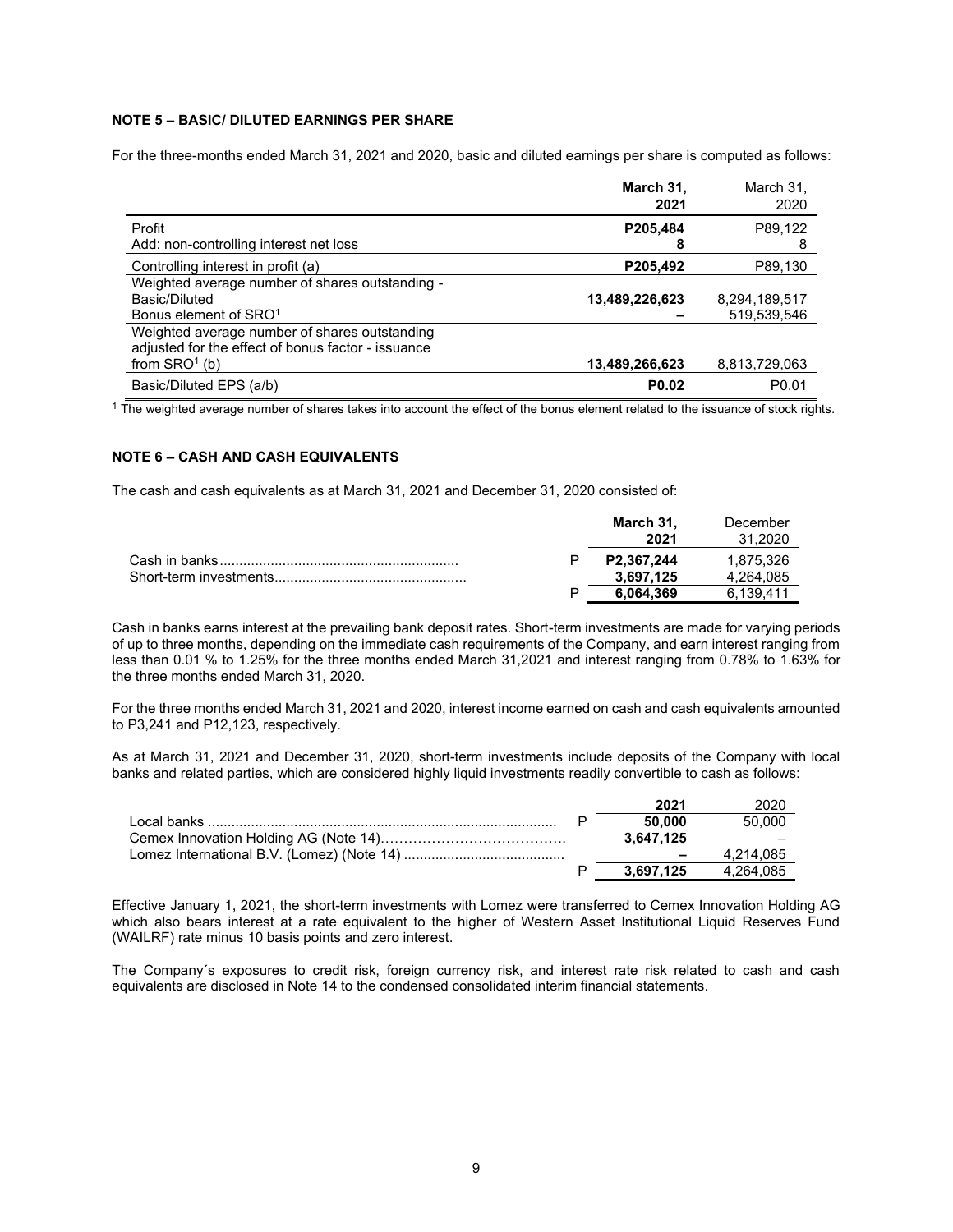# **NOTE 7 – PROPERTY, MACHINERY, EQUIPMENT AND ASSETS FOR THE RIGHT-OF-USE - NET**

The consolidated balance of this item is broken down as follows:

|  | March 31.  | December 31. |
|--|------------|--------------|
|  | 2021       | 2020         |
|  | 20.285.909 | 19.908.567   |
|  | 1.635.100  | 1.790.810    |
|  | 21.921.009 | 21.699.377   |

#### *Property, Machinery and Equipment*

The movements for each class of property, machinery and equipment are as follows:

|                              |   | <b>Buildings</b><br>and | <b>Machinery</b><br>and | <b>Construction</b> |             |
|------------------------------|---|-------------------------|-------------------------|---------------------|-------------|
|                              |   | <b>improvements</b>     | equipment               | In-progress         | Total       |
| <b>Gross Carrying Amount</b> |   |                         |                         |                     |             |
| January 1, 2020              | P | 4,403,654               | 13,794,495              | 4,810,422           | 23,008,571  |
|                              |   | 54,797                  | 153,729                 | 3,316,777           | 3,525,303   |
|                              |   | 94,680                  | 163,938                 | (258, 618)          |             |
|                              |   | (7)                     | (18, 221)               |                     | (18, 228)   |
| December 31, 2020            |   | 4,553,124               | 14,093,941              | 7.868.581           | 26,515,646  |
|                              |   | 190                     | 4,650                   | 715,154             | 719,994     |
|                              |   | 10,903                  | (8,750)                 | (2, 153)            |             |
|                              |   |                         | (6, 367)                |                     | (6, 367)    |
| March 31, 2021               |   | 4,564,217               | 14,083,474              | 8,581,582           | 27,229,273  |
| Accumulated depreciation and |   |                         |                         |                     |             |
| impairment                   |   |                         |                         |                     |             |
| January 1, 2020              |   | (923, 744)              | (4, 108, 882)           |                     | (5,032,626) |
| Depreciation for the year    |   | (347, 693)              | (1,244,003)             |                     | (1,591,696) |
|                              |   |                         | 17,236                  |                     | 17,243      |
| December 31, 2020            |   | (1,271,430)             | (5,335,649)             |                     | (6,607,079) |
| Depreciation for the period  |   | (49, 543)               | (291, 975)              |                     | (341, 518)  |
|                              |   |                         | 5,233                   |                     | 5,233       |
| March 31, 2021               |   | (1,320,973)             | (5,622,391)             |                     | (6,943,364) |
| <b>Carrying Amounts</b>      |   |                         |                         |                     |             |
| December 31, 2020            | P | 3,281,694               | 8,758,292               | 7,868,581           | 19,908,567  |
| March 31, 2021               | P | 3,243,244               | 8,461,083               | 8,581,582           | 20,285,909  |

In relation to Solid's construction of new production line, the Company capitalized borrowing cost amounting to P94,178 and P100,519 for the three months ended March 31, 2021 and 2020, respectively. The average capitalization rate used to determine the amount of borrowing cost eligible for capitalization during the three months ended March 31, 2021 and 2020 is 4.69%. and 9.10%, respectively.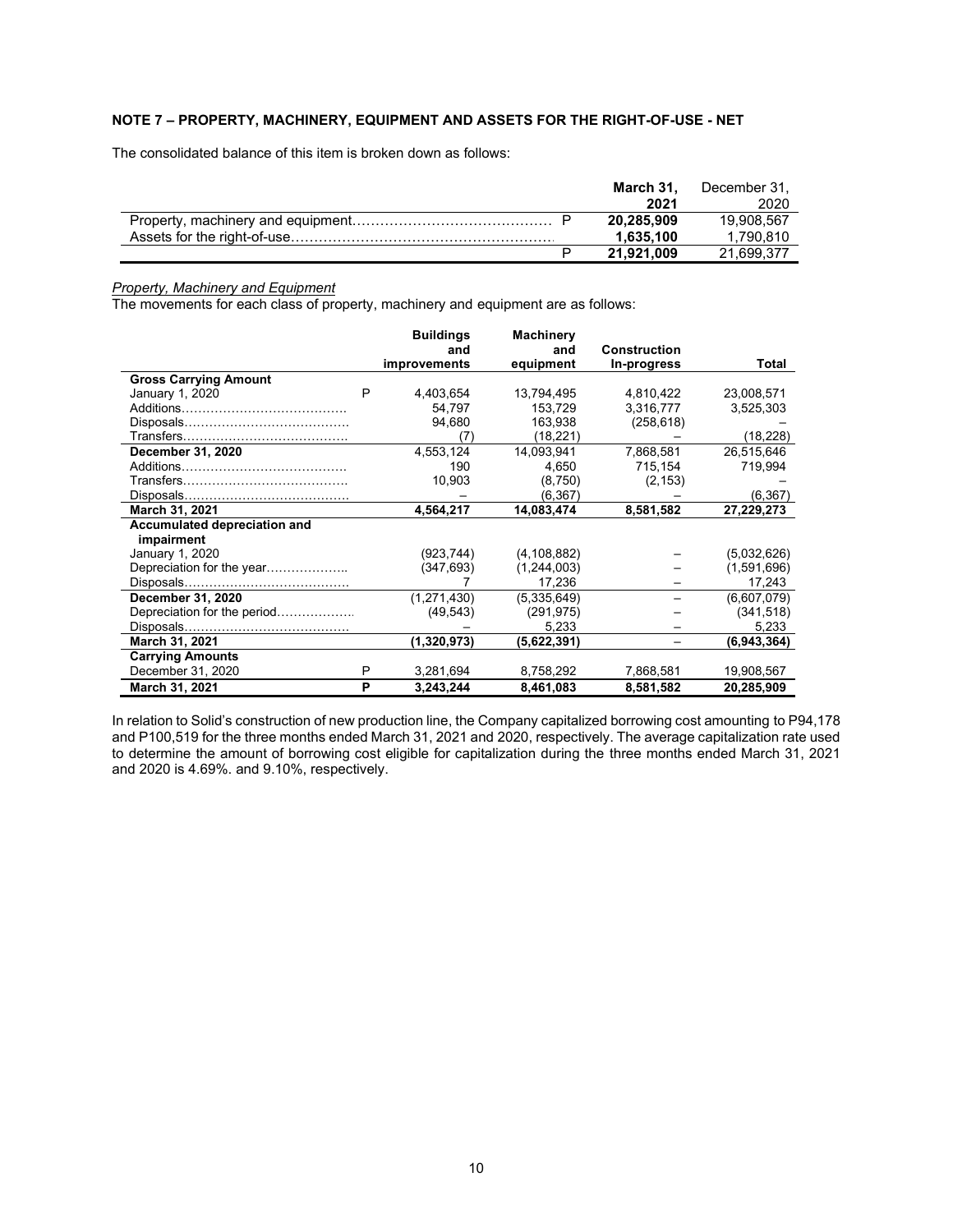# *Assets for the Right-of-Use*

The movements in the balance of assets for the right-of-use are as follows:

|                                 |   |                  | <b>Machinery</b> |             |
|---------------------------------|---|------------------|------------------|-------------|
|                                 |   | Land and         | and              |             |
|                                 |   | <b>Buildings</b> | <b>Equipment</b> | Total       |
| <b>Gross Carrying Amount</b>    |   |                  |                  |             |
| January 1, 2020                 | P | 1,835,709        | 1,556,379        | 3,392,088   |
| Additions.                      |   | 131,459          | 426,759          | 558,218     |
|                                 |   | (7)              |                  |             |
|                                 |   | (72,089)         | (379,603)        | (451, 692)  |
| December 31, 2020               |   | 1,895,072        | 1.603.542        | 3,498,614   |
| Additions                       |   | 32.637           |                  | 32.637      |
|                                 |   | (1,746)          | (309,109)        | (310, 855)  |
| March 31, 2021                  |   | 1,925,963        | 1,294,433        | 3,220,396   |
|                                 |   |                  |                  |             |
| <b>Accumulated amortization</b> |   | 1,951,077        | 1.923.200        | 3,874,277   |
| January 1, 2020                 |   | (451, 281)       | (979, 029)       | (1,430,310) |
|                                 |   | (179, 156)       | (536, 821)       | (715, 977)  |
|                                 |   | 68,369           | 370,114          | 438,483     |
| December 31, 2020               |   | (562,068)        | (1, 145, 736)    | (1,707,804) |
|                                 |   | (43,956)         | (136, 739)       | (180, 695)  |
|                                 |   |                  | 303,203          | 303,203     |
| March 31, 2021                  |   | (606,024)        | (979,272)        | (1,585,296) |
| <b>Carrying Amounts</b>         |   |                  |                  |             |
| December 31, 2020               | P | 1,333,004        | 457,806          | 1,790,810   |
| <b>March 31, 2021</b>           | P | 1.319.939        | 315,161          | 1,635,100   |

# **NOTE 8 – LEASE LIABILITIES**

The roll forward analyses of opening and closing balance of lease liabilities are as follow:

|  |           | March 31. December 31. |
|--|-----------|------------------------|
|  | 2021      | 2020                   |
|  | 2.066.112 | 2.163.251              |
|  | 32.634    | 558.218                |
|  | 30.468    | 135.249                |
|  | 5.051     | (11, 979)              |
|  | (225.417) | (760, 670)             |
|  | (7.652)   | (13, 418)              |
|  |           | (4,539)                |
|  | 1,901,196 | 2,066,112              |

#### **NOTE 9 – EQUITY**

#### Common Stock

As at March 31, 2021 and December 31, 2020 the account consists of:

|                                        | Number of Shares | Amount                  |
|----------------------------------------|------------------|-------------------------|
| Authorized - P1.00 par value per share | 18.310.395.454   | P <sub>18.310.395</sub> |
| Paid, Issued and Outstanding shares    | 13.489.226.623   | P <sub>13.489.227</sub> |
| Total Common Stock                     | 13.489.226.623   | P <sub>13.489.227</sub> |

On September 17, 2015, CASEC subscribed to 376,000 shares of stock of the Parent Company at P100 par value per share. Of the agreed subscription price of P37,600, only P9,400 was paid in 2015, while the remainder of P28,200 was paid in 2016. In 2016, the Parent Company's BOD approved the amendment of and increase in the authorized capital stock of the Parent Company from P150,400, divided into 1,504,000 common shares with par value of P100 per share, to P5,195,395, divided into 5,195,395,454 common shares with par value of P1 per share.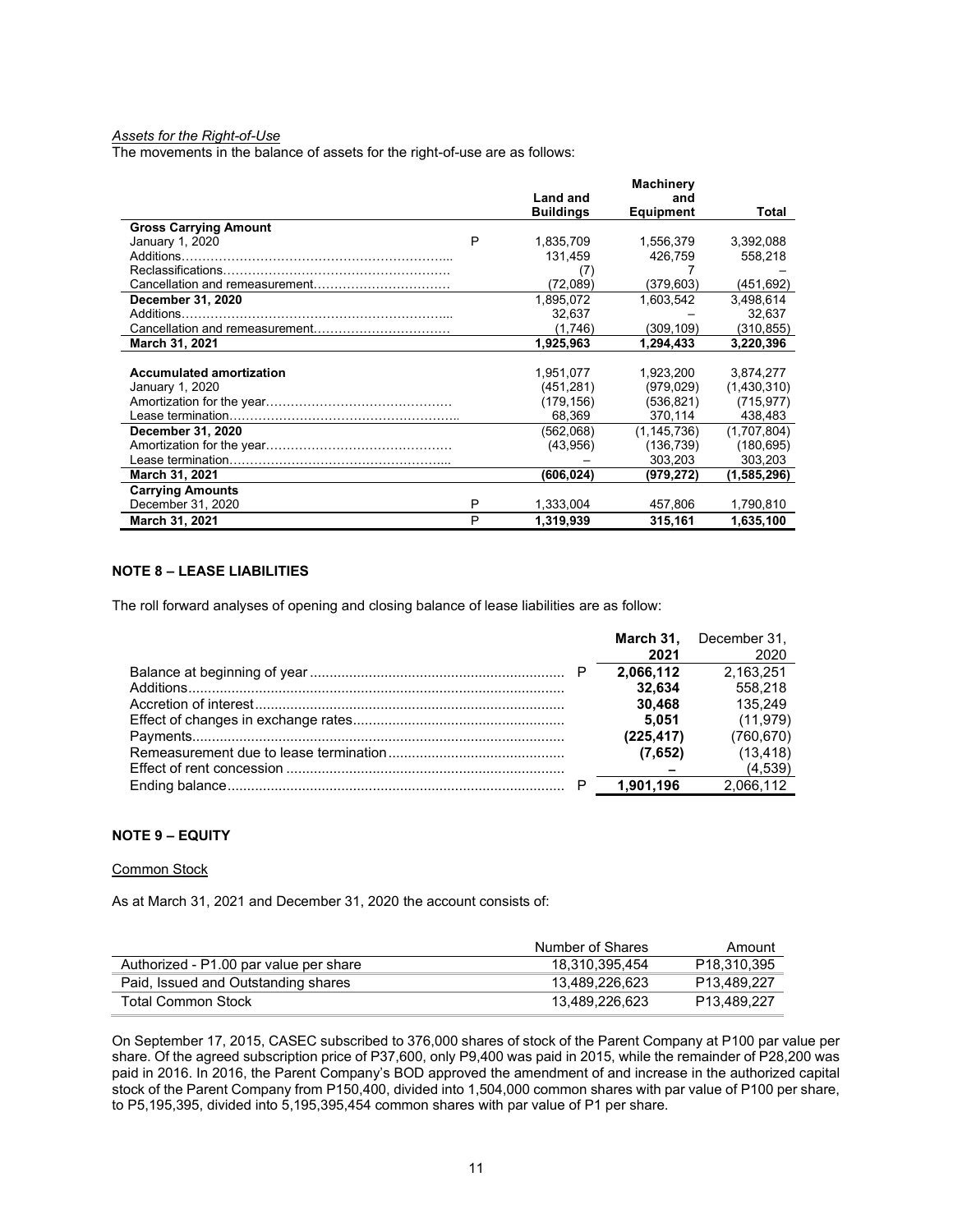On May 20, 2016, the SEC approved the Parent Company's application for the amendment of and increase in its authorized capital stock. Accordingly, the original subscription of CASEC changed from 376,000 common shares, with par value of P100 per share, to 37,600,000 common shares, with par value of P1 per share. Furthermore, in connection with the increase in authorized capital stock, CASEC subscribed to an additional 2,819,867,500 shares at P1 par value per share or a total par value of P2,819,867 which was fully paid. During the IPO which culminated in the listing of all of the outstanding shares of stock of the Parent Company on July 18, 2016, the Parent Company issued additional 2,337,927,954 shares at P1 par value per share or a total par value of P2,337,928 at the offer price of P10.75 per share (see Note 1).

The BOD and stockholders of the Parent Company approved on April 2, 2019 and October 16, 2019, respectively, the amendment of the Seventh Article of the Amended Articles of Incorporation of the Company, to reflect an increase in the Parent Company's ACS from P5,195,395, consisting of 5,195,395,454 common shares with a par value of P1 per share, to P18,310,395, consisting of 18,310,395,454 common shares with a par value of P1 per share.

In connection with the proposed ACS increase, the Company's BOD on September 3, 2019 approved the conduct of SRO. The shares subject of the SRO will come from an increase in Parent Company's ACS.

On December 11, 2019, the SEC issued a Notice of Confirmation of Exempt Transaction, confirming that the SRO is exempt from the registration requirements of the Securities Regulation Code of the Philippines, and the board of directors of the PSE approved the Parent Company's application for listing of the shares to be offered in the SRO, subject to the fulfillment of certain listing conditions, such as but not limited to the Parent Company having obtained the SEC's approval of the increase in the company's authorized capital stock.

As at December 31, 2019, the shareholdings in the Parent Company owned by CASEC increased to 3,469,412,498 common shares at P1 par value per share or P3,469,412. As at December 31, 2019, deferred share issuance costs relating to the stock rights offering amounted to P95,105, which is presented as "Deferred share issuance cost" under "Prepayments and other current assets" account in the condensed consolidated interim financial statements.

On January 6, 2020, the Parent Company defined the final terms of the SRO which involved 8,293,831,169 common shares which was sourced from the increase in the Parent Company's ACS, offered at an offer price of P1.54 per share during an offer period from January 20 to 24, 2020. The SRO offer period was concluded resulting in the full subscription of 8,293,831,169 common shares.

On February 27, 2020, the SEC approved the Parent Company's application for increase in ACS and on March 4, 2020, 8,293,831,169 common shares, comprising the Rights Shares, were listed under the Main Board of the Exchange. After the SRO and the approval by the SEC of the Parent Company's application for increase in ACS, the Parent Company's issued and outstanding shares totaled 13,489,226,623 common shares at P1 par value per share or a total par value of P13,489,227. As at March 31, 2021, the shareholdings in the Parent Company owned by CASEC increased to 10,500,624,662 common shares at P1 par value per share.

#### Other Equity Reserves

The movements on components of Other equity reserves as at March 31, 2021 and December 31, 2020 follow:

|                                                                  |   | <b>Cumulative</b><br>translation of<br>foreign<br>subsidiaries | <b>Remeasurements</b><br>on retirement<br>benefits liability | Share-based<br>compensation<br>reserve | Hedge<br>reserve | Total      |
|------------------------------------------------------------------|---|----------------------------------------------------------------|--------------------------------------------------------------|----------------------------------------|------------------|------------|
| Balance at January 1, 2020                                       | P | 73.306                                                         | 106.894                                                      | 69,652                                 |                  | 249.852    |
| Currency translation loss of foreign                             |   |                                                                |                                                              |                                        |                  |            |
|                                                                  |   | (381, 924)                                                     |                                                              |                                        |                  | (381, 924) |
| Gain on remeasurement on                                         |   |                                                                |                                                              |                                        |                  |            |
| retirement benefits liability                                    |   |                                                                | 63,192                                                       |                                        |                  | 63,192     |
| Share-based compensation                                         |   |                                                                |                                                              | 2,088                                  |                  | 2,088      |
| Cash flow hedges - effective portion                             |   |                                                                |                                                              |                                        |                  |            |
| of changes in fair value                                         |   |                                                                |                                                              |                                        | 24,179           | 24,179     |
| Balance at December 31, 2020                                     | P | (308,618)                                                      | 170,086                                                      | 71,740                                 | 24,179           | (42, 613)  |
| Currency translation gain of foreign<br>Loss on remeasurement on |   | 92,608                                                         |                                                              |                                        |                  | 92,608     |
| retirement benefit liability                                     |   |                                                                | (6, 170)                                                     |                                        |                  | (6, 170)   |
| Tax effect due to enactment of                                   |   |                                                                |                                                              |                                        |                  |            |
| CREATE                                                           |   |                                                                | (6,040)                                                      |                                        |                  | (6,040)    |
| Cash flow hedges - effective portion                             |   |                                                                |                                                              |                                        |                  |            |
| of changes in fair value                                         |   |                                                                |                                                              |                                        | 17,305           | 17,305     |
| Balance at March 31, 2021                                        | P | (216, 010)                                                     | 157,876                                                      | 71,740                                 | 41,484           | 55,090     |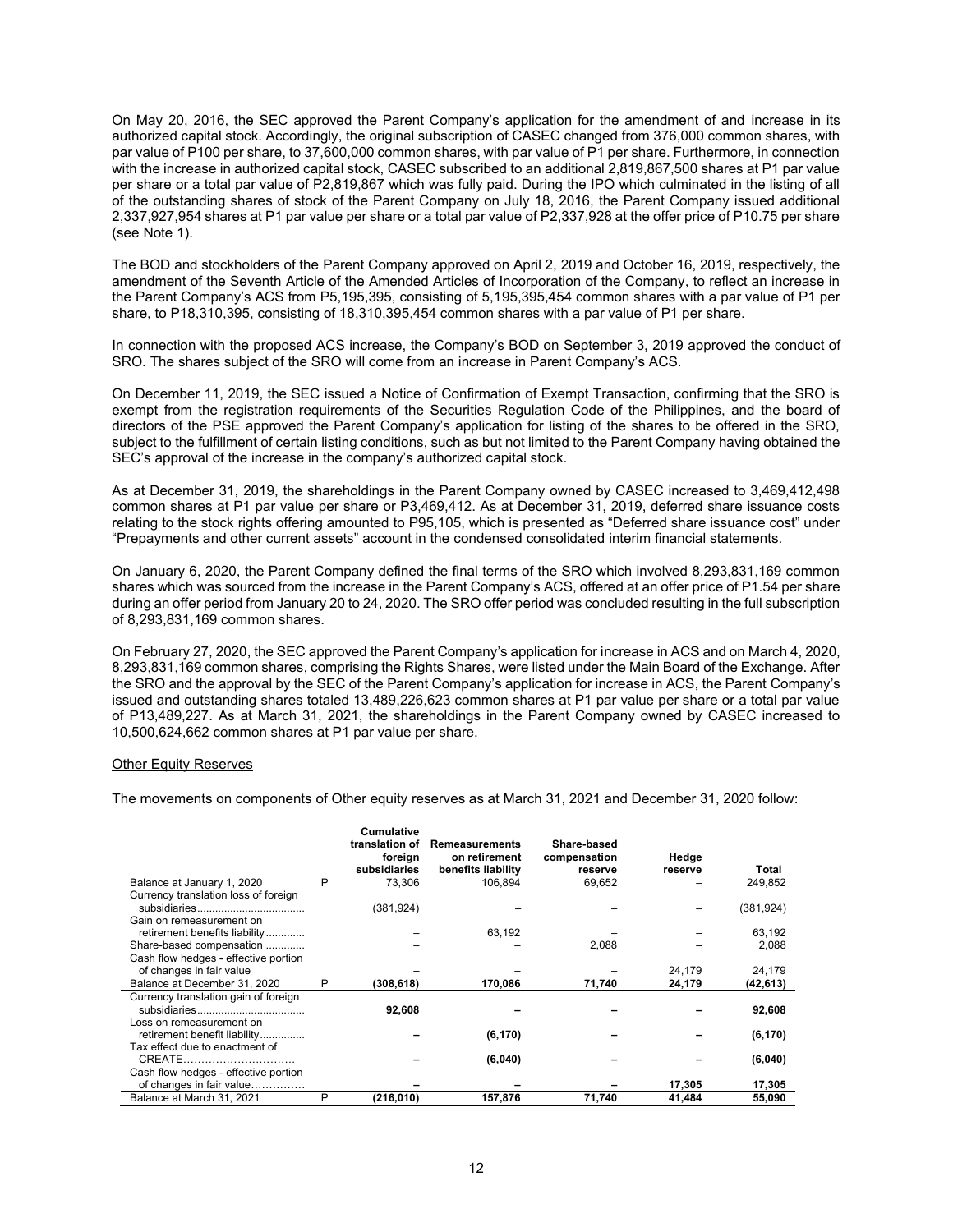#### Capital Management

The Company's objectives when managing capital are to increase the value of shareholders' investment and maintain high growth by applying free cash flow to selective investments. The Company sets strategies for the Company with the objective of establishing a versatile and resourceful financial management and capital structure.

The Board of Directors has overall responsibility for the monitoring of capital in proportion to risk. Profiles for capital ratios are set in the light of changes in the Company's external environment and the risks underlying the Company's business operations and industry. The Company's capital is defined as "Equity" as shown in the condensed consolidated interim statements of financial position.

The Company is not subject to externally imposed capital requirements. The Company's net debt to equity ratio at the reporting dates is as follows:

|   | March 31.<br>2021 | December 31,<br>2020 |
|---|-------------------|----------------------|
| D | 20,245,688        | 20,849,759           |
|   | 6,064,369         | 6.139.411            |
|   | 14.181.319        | 14.710.348           |
|   | 43,213,775        | 42,910,588           |
|   | 0.33:1            | በ 34·1               |

#### **NOTE 10 – RELATED PARTY TRANSACTIONS**

Related party relationship exists when the other party (i) has control or joint control of the reporting entity; (ii) has significant influence over the reporting entity; or (iii) is a member of the key management personnel of the reporting entity or of a parent of the reporting entity. A related party relationship is deemed to exist when one party has the ability to control, directly or indirectly, through one or more intermediaries, the other party or exercise significant influence over the other party in making the financial and/or operating decisions. Another criteria recognizes a related party relationship, whether or not the ability to control exists, if any of the following conditions applies to an entity: (i) the entity and the reporting entity are members of the same group (which means that each parent, subsidiary and fellow subsidiary is related to the others); (ii) one entity is an associate or joint venture of the other entity (or an associate or joint venture of a member of a group of which the other entity is a member); (iii) both entities are joint ventures of the same third party; (iv) one entity is a joint venture of a third entity and the other entity is an associate of the third entity; or (v) the entity is a post-employment benefit plan for the benefit of employees of either the reporting entity or an entity related to the reporting entity (if the reporting entity is itself such a plan, the sponsoring employers are also related to the reporting entity).

The Company has an approval requirement and limits on the amount and extent of related party transactions in compliance with the Revised Securities Regulation Code Rule 68 and the SEC Memorandum Circular 10-2019 - *Rules on Material Related Party Transactions for Publicly-Listed Companies*. Transactions entered into with a related party amounting to 10% or more of the total consolidated assets based on the latest audited consolidated financial statements are considered material. All individually material related party transactions shall be reviewed and evaluated by the Audit Committee and endorsed to the BOD for approval. The material related party transaction shall require the approval of at least two-thirds (2/3) votes of the members of the BOD, with at least the majority of the independent directors voting to approve the material related party transaction. For aggregate related party transactions within 12-month period with the same related party that breaches the materiality threshold, the same review and approval procedures mentioned above is required.

Set out below are the Company's balances of related party short-term investments, due from related patties, due to related parties, and lease liabilities as at March 31, 2021 and December 31, 2020:

|                          | 2021                     | 2020      |
|--------------------------|--------------------------|-----------|
| Short-term investments   |                          |           |
| Other related party $20$ |                          |           |
|                          | 3.647.125                |           |
|                          | $\overline{\phantom{a}}$ | 4,214,085 |
|                          |                          |           |
|                          | 2021                     | 2020      |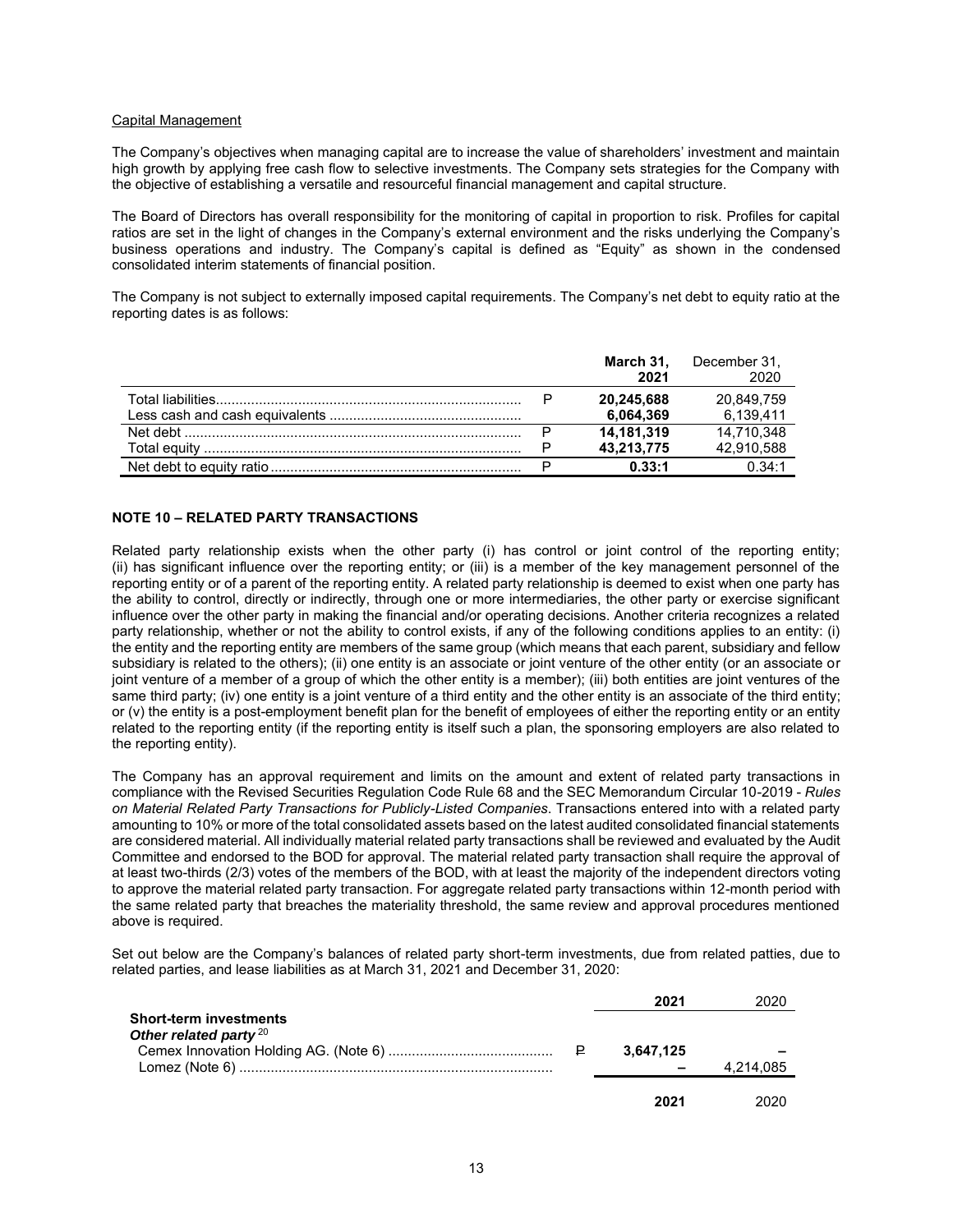#### **Due from related parties**

| <b>Ultimate Parent</b> |  |
|------------------------|--|
|------------------------|--|

|                                                              | P | 6,054     |           |
|--------------------------------------------------------------|---|-----------|-----------|
| Other related parties <sup>20</sup>                          |   |           |           |
|                                                              |   | 695       | 1,051     |
| Island Quarry and Aggregates Corporation (IQAC) <sup>3</sup> |   | 300       | 9         |
|                                                              |   | 71        | 71        |
|                                                              |   |           | 1,443     |
|                                                              |   |           | 1,215     |
|                                                              |   |           | 6         |
|                                                              | P | 7,120     | 3,795     |
| Due to related parties                                       |   |           |           |
| <b>Ultimate Parent</b>                                       |   |           |           |
|                                                              | P | 17,854    | 10,952    |
| Other related parties <sup>20</sup>                          |   |           |           |
|                                                              |   | 721,473   | 661,804   |
|                                                              |   | 245,020   | 264,067   |
|                                                              |   | 225,633   | 113,202   |
|                                                              |   | 192,522   |           |
|                                                              |   | 28,530    | 15,911    |
|                                                              |   | 20,661    |           |
|                                                              |   | 11,027    | 11,027    |
|                                                              |   | 3,511     | 5,243     |
|                                                              |   | 2,201     | 629       |
|                                                              |   | 2,060     | 2,128     |
|                                                              |   | 1,748     | 1,748     |
|                                                              |   | 244       |           |
|                                                              |   |           | 415,238   |
|                                                              |   |           | 6,429     |
|                                                              |   |           | 3,100     |
|                                                              |   |           | 349       |
|                                                              |   |           | 258       |
|                                                              |   |           |           |
|                                                              |   | 1,472,484 | 1,512,086 |
| Lease liabilities on land 18                                 |   |           |           |
|                                                              | P | 789,111   | 784,507   |
|                                                              |   | 390,273   | 390,563   |
|                                                              | P | 1.179.384 | 1.175.070 |

<sup>1</sup>Effective December 1, 2019, CEMEX Mexico, S.A. de C.V has merged with CEMEX. On January 1, 2016, CAR entered into an agreement with CEMEX for the right to use of its "marks" and to further license the "marks" with other CEMEX group companies operating in the Asia territories.

The due from related party balance as at March 31, 2021 and December 31, 2020 pertains to the hedge settlement received by CEMEX on behalf of the Company which is due on demand and unimpaired, which amounted to the receivable of P6,054 and nil, respectively.

The due to related party balance as at March 31. 2021 and December 31. 2020 pertains to:

a) the use of CEMEX "marks" which is payable in 30 days after receipt of invoice and is unsecured and noninterest bearing which amounted to P17,473 and P10,952, respectively; and

b) reimbursable expenses amounting to P381 and nil, respectively, which is unsecured, noninterest-bearing and payable on demand.

<sup>2</sup>The due from related party balance, which is unimpaired, unsecured, noninterest-bearing and due on demand as at March 31, 2021 and December 31. 2020 includes:

- a) The service agreements were entered by Solid and APO with ALQC wherein Solid and APO provides back-office and other support services to ALQC. Fees are calculated at cost incurred plus fixed mark-up. Outstanding receivable amounted to P578 and nil, respectively; and
- b) Others pertaining to reimbursements and/or advances amounting to P117 and P1,051, respectively.

The due to related party balance that is unsecured, noninterest-bearing and payable upon demand as at March 31, 2021 and December 31, 2020 pertains to the purchase of raw materials which amounting to P28,530 and P15,911, respectively.

<sup>3</sup>The due from related party balance as at March 31, 2021 and December 31, 2020, which is unimpaired, unsecured, noninterest-bearing and due on demand pertains to the following:

- a) reimbursable expenses amounting to P110 and P9, respectively; and b) service fee amounting to P190 and nil, respectively.
- service fee amounting to P190 and nil, respectively.

In 2020, the Company paid its liability to IQAC by assigning its loan receivable from CEMEX Philippines Foundation, Inc. amounting to P39,244. The due to related party balance as at March 31, 2021 and December 31, 2020, respectively, includes the following: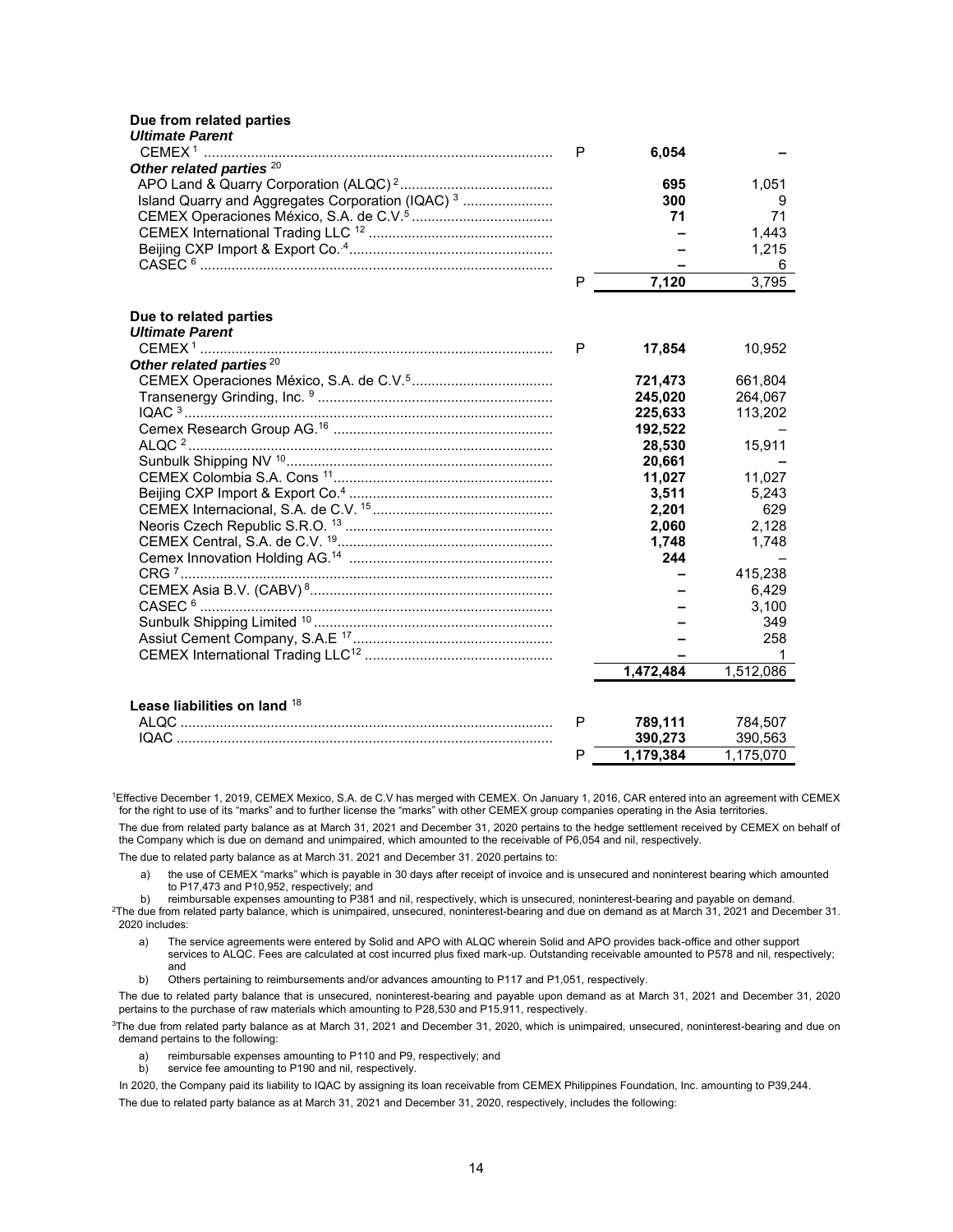- a) unsecured payable arising from purchase of raw materials with a 30-day term and noninterest-bearing amounting to P225,633 and P113,202, respectively. Solid purchases the majority of its limestone, pozzolan and clay requirements from IQAC pursuant to a long-term supply agreement.
- 4The due from related party balance as at March 31, 2021 and December 31, 2020 pertains to advances which are unimpaired, unsecured, noninterestbearing and due on demand amounting to nil and P1,215, respectively.

The due to related party balance as at March 31, 2021 and December 31, 2020, pertains to the outstanding liability for the purchases of materials, supplies and spare parts amounting to P3,511 and P5,243, respectively, which is unsecured, noninterest-bearing and payable on demand.

<sup>5</sup>The due from related party balance as at March 31, 2021 and December 31, 2020, which is unimpaired, unsecured, noninterest-bearing and due on demand, pertains to reimbursement of fringe benefit tax on share-based compensation amounting to P71 and P71, respectively.

The due to related party balances as at March 31, 2021 and December 31, 2020, are as follow:

- a) The business support services received by the Company which is unsecured, noninterest-bearing and payable on demand. In 2009, Solid and APO entered into separate service agreements with CAPL, whereby the latter through CAPL-PHQ shall provide to Solid and APO services relating to, among others, general administration and planning; business planning and coordination; marketing control and; sales promotion and business development. In the implementation of these service agreements, CAPL-PHQ also arranged for certain services to be performed by CEMEX Central, S.A. de C.V. ("CEMEX Central") and, accordingly, CAPL-PHQ collected from each of Solid and APO as reimbursement of the fees billed by CEMEX Central for services rendered. In 2017, the arrangement between CAPL-PHQ and CEMEX Central was changed resulting in Solid and APO entering into separate service agreements directly with CEMEX Central wherein the latter shall provide to the companies those particular services previously performed by CEMEX Central through the service agreements with CAPL-PHQ. CEMEX Operaciones, S.A. de C.V., a CEMEX subsidiary organized and existing under the laws of Mexico, was merged with CEMEX Central, whereby CEMEX Operaciones was the surviving entity pursuant to an agreement with respect to such merger dated August 1, 2019. The payable balance amounted to P656,715 and P463,948, respectively; and
- b) unsecured payable arising from reimbursement of cost incurred for Solid's new line with a 30-day term and noninterest-bearing amounting to nil and P5,089, respectively; and
- c) reimbursable expenses which relate to the cost incurred by Cemex Central in behalf of Solid Cement Corporation for the Solid 4k Project amounting to P453 and nil, respectively.

<sup>6</sup>The due from related party balance pertains to reimbursable expenses, which is unsecured, noninterest-bearing and due on demand. The due to related party balance pertains to non-trade advances, which is unsecured, noninterest-bearing and due on demand.

<sup>7</sup>The due to related party balance as at March 31, 2021 and December 31, 2020, which is unsecured, noninterest-bearing and payable on demand, includes:

- the unpaid royalties/license fees amounted to nil and P415,196, respectively; and
- b) reimbursable fees which amounted to nil and P42, respectively.
- <sup>8</sup>The due to related party balance includes:
	- the balance of nil and P6,429 as at March 31, 2021 and December 31, 2020 pertains to reimbursable expenses related to Solid's new line expansion project, which is unsecured, noninterest-bearing and due on demand; and

<sup>9</sup>The due to related party balance as at March 31, 2021 and December 31, 2020, pertains to the purchase of coal with a term of 30 days, noninterestbearing and unsecured.

 $10$ The due to related party balance amounted to P20,661 and P349 as at March 31, 2021 and December 31, 2020, which is unimpaired, unsecured, noninterest-bearing and has 30-days term pertains to international freight services.

<sup>11</sup>The due to related party balance as at March 31, 2021 and December 31, 2020, which is unsecured, noninterest-bearing and due on demand pertains to services acquired related to the Solid's new line expansion project, amounting to P11,027.

 $12$ The due from related party balance amounting to nil and P1,443, which is unimpaired, unsecured, noninterest-bearing as at March 31, 2021 and December 31, 2020, pertains to the purchase of materials and has 30-days term.

The due to related party balance amounting to nil and P1 as at March 31, 2021 and December 31, 2020, pertains to the purchase of raw materials with a 30-day term which is unsecured and noninterest-bearing.

 $13$ The due to related party balance as at March 31, 2021 and December 31, 2020, pertains to the purchase of paperless solutions which is unsecured, noninterest-bearing and due on demand, amounting to P2,060 and P2,128, respectively.

<sup>14</sup>On January 1, 2021, the Company entered into a lease agreement through CARG with Cemex Innovation Holding, AG which have an initial five-year term. The due to related party balance as at March 31, 2021 and December 31, 2020 pertaining to the rental of building amounted to P244 and nil, respectively.

 $^{15}$ The due to related party balance as at March 31, 2021 and December 31, 2020 pertains to the purchase of other production supplies including additives, fuel and others with a 30-day term which is unsecured and noninterest-bearing, which amounted to P2,201 and P629, respectively.

 $16$ The due to related party balance as at March 31, 2021 and December 31, 2020, which is unsecured, noninterest-bearing and payable on demand, pertains to the license or royalties to CRG amounting to P192,522 and nil, respectively.

 $17$ The due to related party balance as at March 31, 2021 and December 31, 2020, which is unsecured, noninterest-bearing and with a 30-day term, pertains to the purchase of spare parts amounting to nil and P258, respectively.

<sup>18</sup>The balances, which are recognized under "Lease liabilities" account, are unsecured, noninterest-bearing and payable on an annual basis. These land rentals have a 30-day term and are both noninterest-bearing and unsecured. The principal manufacturing installations of APO and Solid are located on land owned by IQAC or ALQC, under long-term lease agreements.

<sup>19</sup>The due to related party balance as at March 31, 2021 and December 31, 2020, pertains to reimbursable expenses which is unimpaired, unsecured, noninterest-bearing and due on demand. P1,748.

20Other related parties pertain to entities under common control of CEMEX, except for IQAC and ALQC.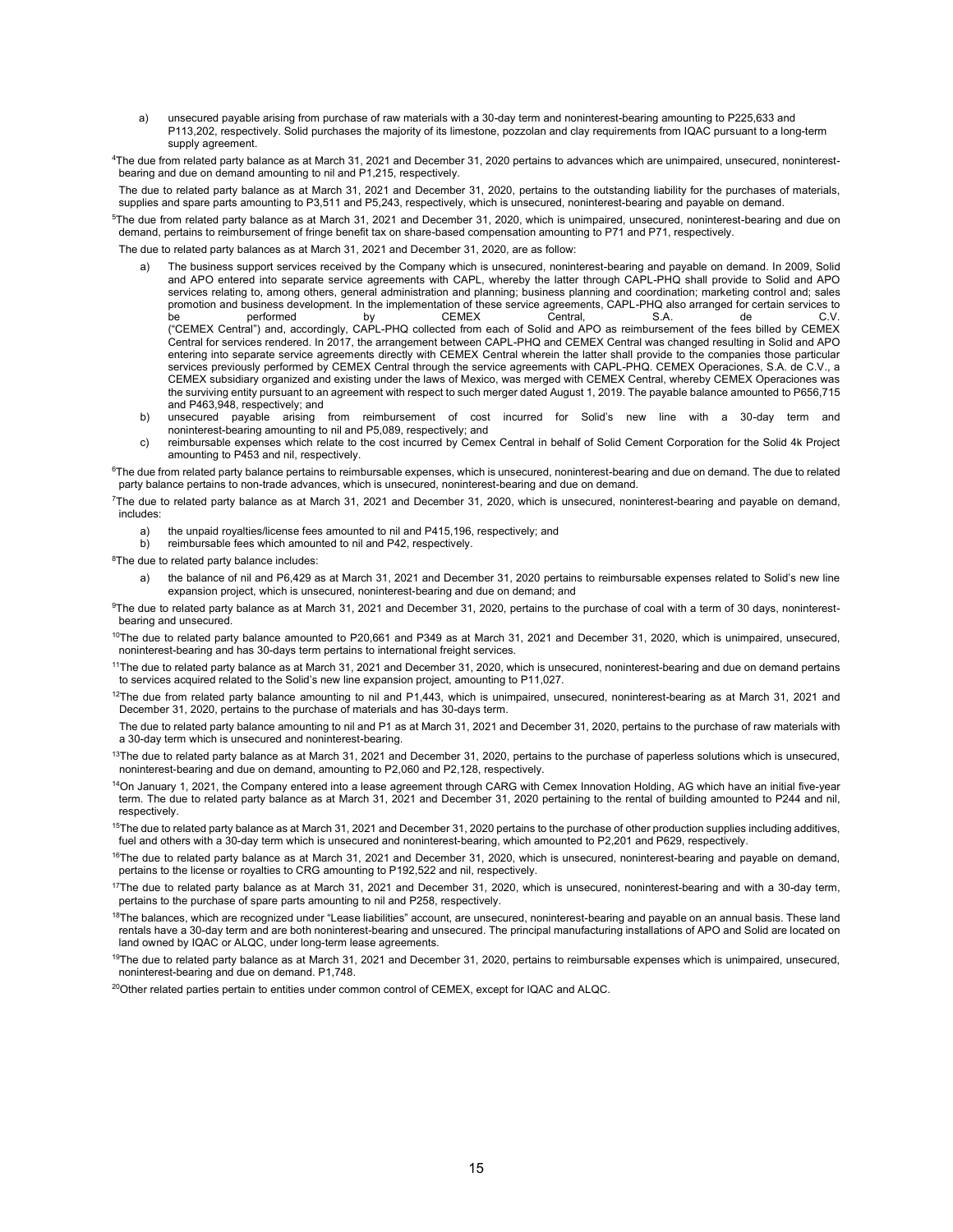The main transactions entered by the Company with related parties for the three months ended March 31,2021 and 2020 are shown below:

|                                                         |    | March 31,<br>2021         | March 31,<br>2020 |
|---------------------------------------------------------|----|---------------------------|-------------------|
| <b>Transactions with ultimate parent</b>                |    |                           |                   |
| <b>Royalties and trademarks</b>                         | P. | 6,981                     | 22,849            |
| Transactions with other related parties <sup>5</sup>    |    |                           |                   |
| Purchases of raw materials, supplies and/or spare parts |    |                           |                   |
|                                                         | P  | 250,960                   | 1,588,988         |
|                                                         |    | 109,932                   | 281,928           |
|                                                         |    | 41,965                    | 142,917           |
|                                                         |    | 9,391                     | 43,273            |
|                                                         |    | 2,201                     | 6,079             |
|                                                         |    |                           | 32,293            |
|                                                         |    |                           | 258               |
|                                                         | P  |                           | 414,449 2,095,736 |
| Loan drawdown                                           |    |                           |                   |
|                                                         | P. | $ -$                      | 1,269,568         |
|                                                         |    |                           |                   |
| <b>Royalties and trademarks</b>                         |    |                           |                   |
|                                                         |    | 195,239<br>P <sub>a</sub> | 724,178           |
|                                                         |    |                           |                   |
| Corporate services and administrative expenses          |    |                           |                   |
|                                                         | P  | 57,503                    | 236,596           |
|                                                         |    |                           |                   |
| Interest expense                                        |    |                           |                   |
| CABV <sup>1</sup>                                       |    |                           |                   |
|                                                         | P  |                           | 149,110           |
|                                                         |    |                           |                   |
| <b>Gross premiums written</b>                           |    |                           |                   |
|                                                         | P  |                           | 108,163           |
|                                                         |    |                           |                   |
| <b>Freight services</b>                                 |    |                           |                   |
|                                                         | P  | 20,690                    | 41,562            |
|                                                         |    |                           |                   |
| Interest income                                         |    |                           |                   |
|                                                         | P  | 7,452                     |                   |
|                                                         |    |                           | 36,890            |
|                                                         | P  | 7,452                     | 36,890            |
|                                                         |    |                           |                   |
| Corporate services and administrative income            |    |                           |                   |
|                                                         | P  | 1,811                     | 9,520             |
|                                                         |    | 594                       | 3,977             |
|                                                         | P  | 2,405                     | 13,497            |
|                                                         |    |                           |                   |
| <b>Purchase of equipment</b>                            |    |                           |                   |
|                                                         | P  |                           | 11,027            |
| Purchase of paperless solutions                         |    |                           |                   |
|                                                         | P  |                           | 2,128             |
|                                                         |    |                           |                   |

<sup>1</sup> Please refer to the footnotes provided on the outstanding balances of related party receivables and payables.

 $^{\rm 2}$ The amount pertains to the interest income on short-term investments (see Note 6).

 $^3$ These sale transactions have a 30-day term and are both noninterest bearing and unsecured.

<sup>4</sup> The amount refers to gross premiums written on property insurance.

 $^{\rm 5}$  Other related parties pertain to entities under common control to CEMEX, except IQAC and ALQC.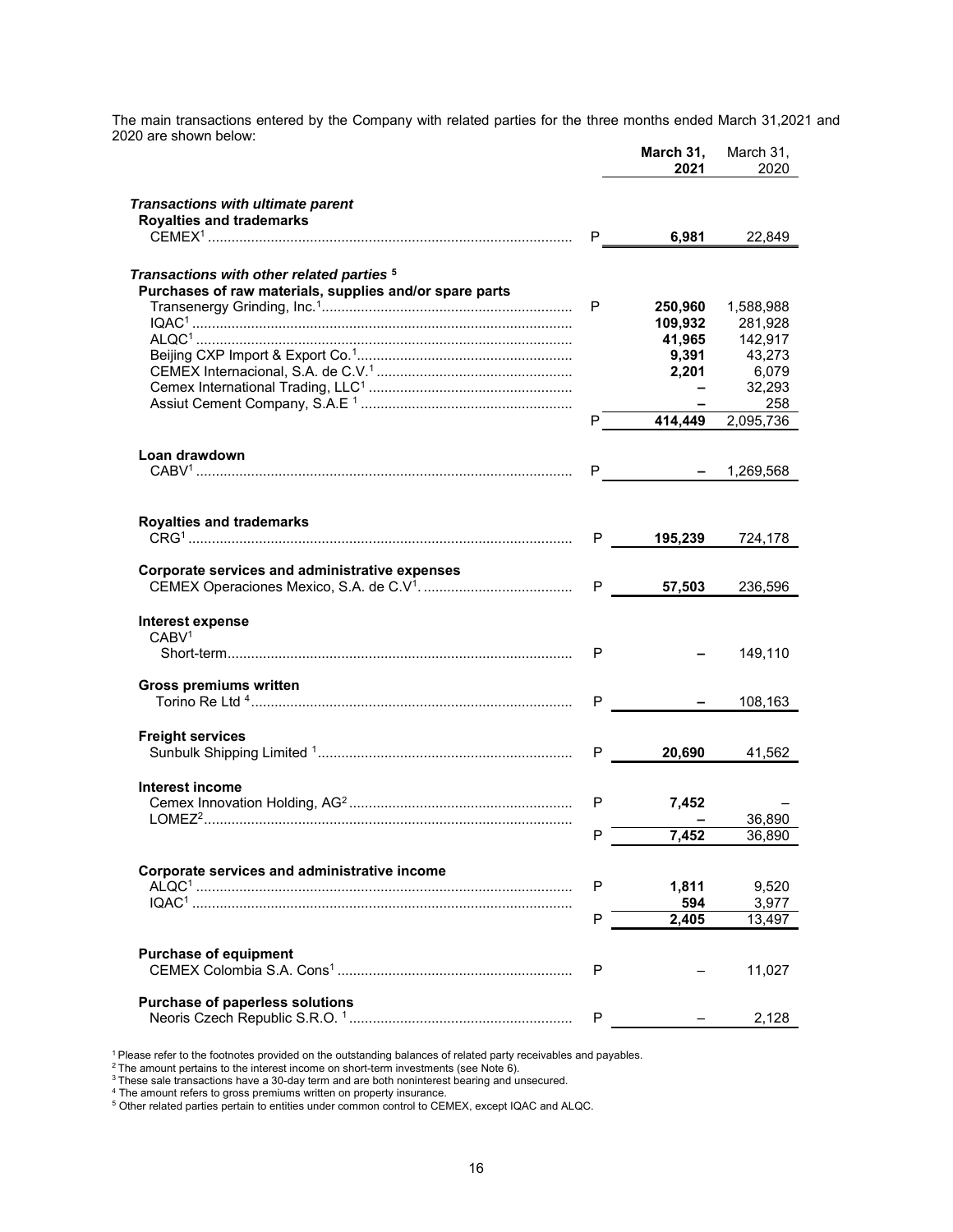#### **NOTE 11 – INSURANCE CLAIMS AND PREMIUMS RECEIVABLE**

Insurance claims and premiums receivable, which is related to non-damage business interruption insurance, consists of premiums receivable from third party insurance company. Premiums receivable represents premiums on written policies which are collectible within the Company's credit term.

As at March 31, 2021 and December 31, 2020, the insurance claims and premiums receivables amounted to nil and P87,569, respectively.

#### **NOTE 12 – SEGMENT INFORMATION**

The Company applies PFRS 8, *Operating Segment,* which are defined as the components of an entity that engage in business activities from which they may earn revenues and incur expenses; whose operating results are regularly reviewed by the entity's top management to make decisions about resources to be allocated to the segments and assess their performance; and for which discrete financial information is available. The Company's results and performance is evaluated for decision-making purposes and allocation of resources is made on a per country basis. Hence, the Company represents a single geographical operating segment. The Company's main activity is oriented to the construction industry through the production, distribution, marketing and sale of cement, ready-mix concrete and other construction materials. For the three-months period ended March 31,2021 and 2020, the cement sector represented approximately 90.4% and 89.34% respectively, of total net revenues before eliminations resulting from consolidation, and 129.7% and 131.73%, of Operating EBITDA.

The main indicator used by the Company's management to evaluate performance is "Operating EBITDA", representing operating earnings before other income - net, interest, tax, depreciation and amortization, considering that such amount represents a relevant measure for the Company's management as an indicator of the ability to internally fund capital expenditures, as well as a widely accepted financial indicator to measure the Company's ability to service or incur debt. Operating EBITDA should not be considered as an indicator of the Company's financial performance, as an alternative to cash flow, as a measure of liquidity, or as being comparable to other similarly titled measures of other companies.

#### **NOTE 13 – LONG-TERM BANK LOAN**

On February 1, 2017, the Parent Company signed a Senior Unsecured Peso Term Loan Facility Agreement (Facility Agreement) with BDO Unibank, Inc. (BDO) for an amount of up to the Philippine Peso equivalent of US\$280,000 to refinance a majority of the Parent Company's outstanding long-term loan with New Sunward Holding B.V. The term loan provided by BDO has a tenor of seven (7) years from the date of the initial drawdown on the facility and consists of a fixed rate and a floating rate tranche based on market rates plus spread. Short-term portion of the bank loan amounted to P140,123 as at March 31, 2021 and December 31, 2020.

The unamortized debt issuance cost of this bank loan amounting to P73,564 and P80,055 as at March 31, 2021 and December 31, 2020, respectively, was deducted from the total loan liability. Interest expense incurred as at March 31, 2021 and 2020, excluding amortization of debt issuance cost, amounted to P424,430 and P618,224, respectively, which is recognized under "Financial expenses" account in the condensed consolidated interim statements of profit or loss and other comprehensive income.

The reconciliation of opening and closing balances of bank loan follows:

|                                 |            | Accrued    |            |
|---------------------------------|------------|------------|------------|
|                                 | Bank Loan  | Interest   | Total      |
|                                 | 11.320.925 | 95.000     | 11.415.925 |
|                                 | 25.964     | 541,139    | 567.103    |
| Payment of:                     |            |            |            |
|                                 | (640, 124) |            | (640,124)  |
|                                 |            | (567,031)  | (567,031)  |
| Balance as at December 31, 2020 | 10,706,765 | 69.108     | 10.775.873 |
|                                 | 6.491      | 108,432    | 114.923    |
| Payment of:                     |            |            |            |
|                                 | (535,030)  |            | (535,030)  |
|                                 |            | (111, 542) | (111, 542) |
|                                 |            | (2, 169)   | (2,169)    |
|                                 | 10,178,226 | 63.829     | 10,242,055 |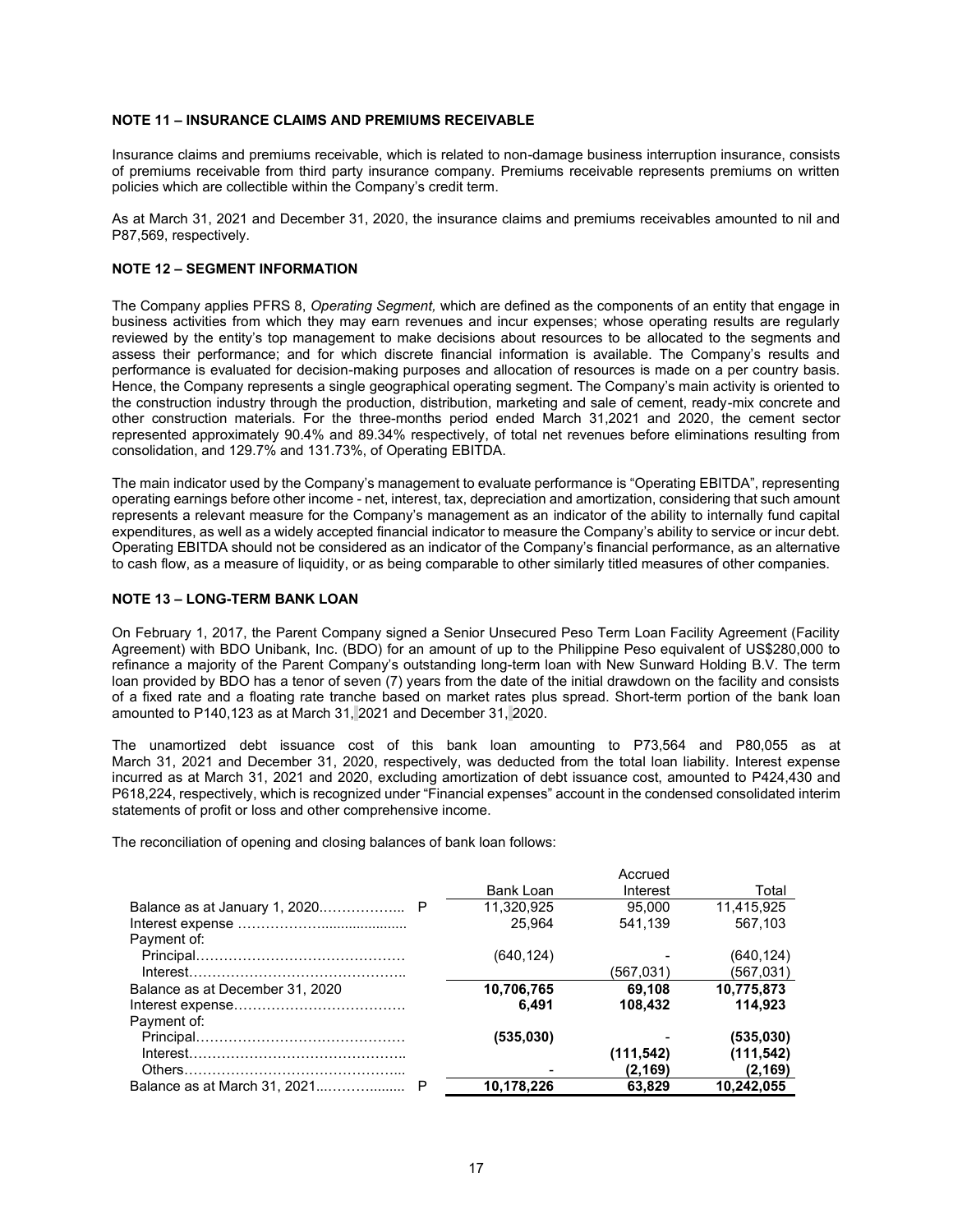Accrued interest from this bank loan amounting to P63,829 and P69,108 as at March 31, 2021 and December 31, 2020, respectively, are recognized under "Unearned income, other accounts payable and accrued expenses" account in the condensed consolidated interim statements of financial position.

The Facility Agreement also provides certain covenants. Compliance with these covenants shall be tested semiannually. On December 8, 2017, the Parent Company entered into a Supplemental Agreement to the Facility Agreement with BDO pursuant to which, more notably, it was agreed that:

- i. the commencement date for compliance with the aforementioned financial covenants under the Facility Agreement would be in June 2020;
- ii. debt service reserve accounts were created; and
- iii. additional debt incurrence restrictions be put in place.

One of these debt incurrence restrictions agreed is based on a financial ratio that measures, on a consolidated basis, the Parent Company's ability to cover its interest expense using its Operating EBITDA (interest coverage ratio) and is measured by dividing Operating EBITDA by the financial expense for the last twelve months as of the calculation date. Operating EBITDA equals operating income before other income, net plus depreciation and amortization. On December 14, 2018, the Parent Company entered into another Supplemental Agreement to the Facility Agreement that provides an option, only for certain potential events of default under the Facility Agreement, for the Parent Company's ultimate parent company, CEMEX, or any affiliate of CEMEX which is not a direct or indirect subsidiary of the Parent Company, to pay all amounts outstanding under the Facility Agreement before they become due and payable prior to their maturity in certain events.

Debt service reserve account related to the Company's bank loan amounted to P291,674 and P302,462 as at March 31, 2021 and December 31, 2020, respectively, and is recognized under "Other assets and noncurrent accounts receivable" account in the condensed consolidated interim statements of financial position.

On May 15, 2019, the Company signed an Amendment to the Facility and Supplemental Agreements with BDO mainly to:

- i. conform the Facility Agreement with certain changes required due to PFRS 16 entering into effect;
- ii. exclude from financial covenants in the Facility Agreement any principal and interest from certain subordinated loans and advances incurred in relation with the new cement line being built by Solid that have been made or are to be made to the Company by any subsidiary of CEMEX; and
- iii. allow for certain loans taken by the Company with any CEMEX subsidiary to be paid with the proceeds from any equity fundraising activity of the Parent Company without having to pay a prepayment fee to BDO under the Facility Agreement.

On June 30, 2020, the Parent Company entered into an agreement with BDO to further amend the Facility Agreement, which provides compliance with certain financial covenants to commence at the later date of June 30, 2021.

As at March 31, 2021, the Parent Company is in compliance with the applicable restrictions and covenants of the Facility Agreement.

#### **NOTE 14 – FINANCIAL INSTRUMENTS AND FINANCIAL RISK MANAGEMENT**

This note presents information on the financial risk exposure of the Company relating to credit risk, foreign currency risk, commodity price risk and liquidity risk; goals, policies and procedures of the Company to measure and manage such risks and the administration of the Company's resources.

The Company's management has overall responsibility for the development, implementation and monitoring of the conceptual framework and policies for an effective risk management.

The Company's risk management policies are intended to:

- a) identify and analyze the risks faced by the Company;
- b) implement appropriate risk limits and controls; and
- c) monitor the risks and the compliance with the limits.

Policies and risk management systems are regularly reviewed to reflect changes in market conditions and in the Company's activities. By means of its policies and procedures for risk management, the Company aims to develop a disciplined and constructive control environment where all employees understand their roles and obligations.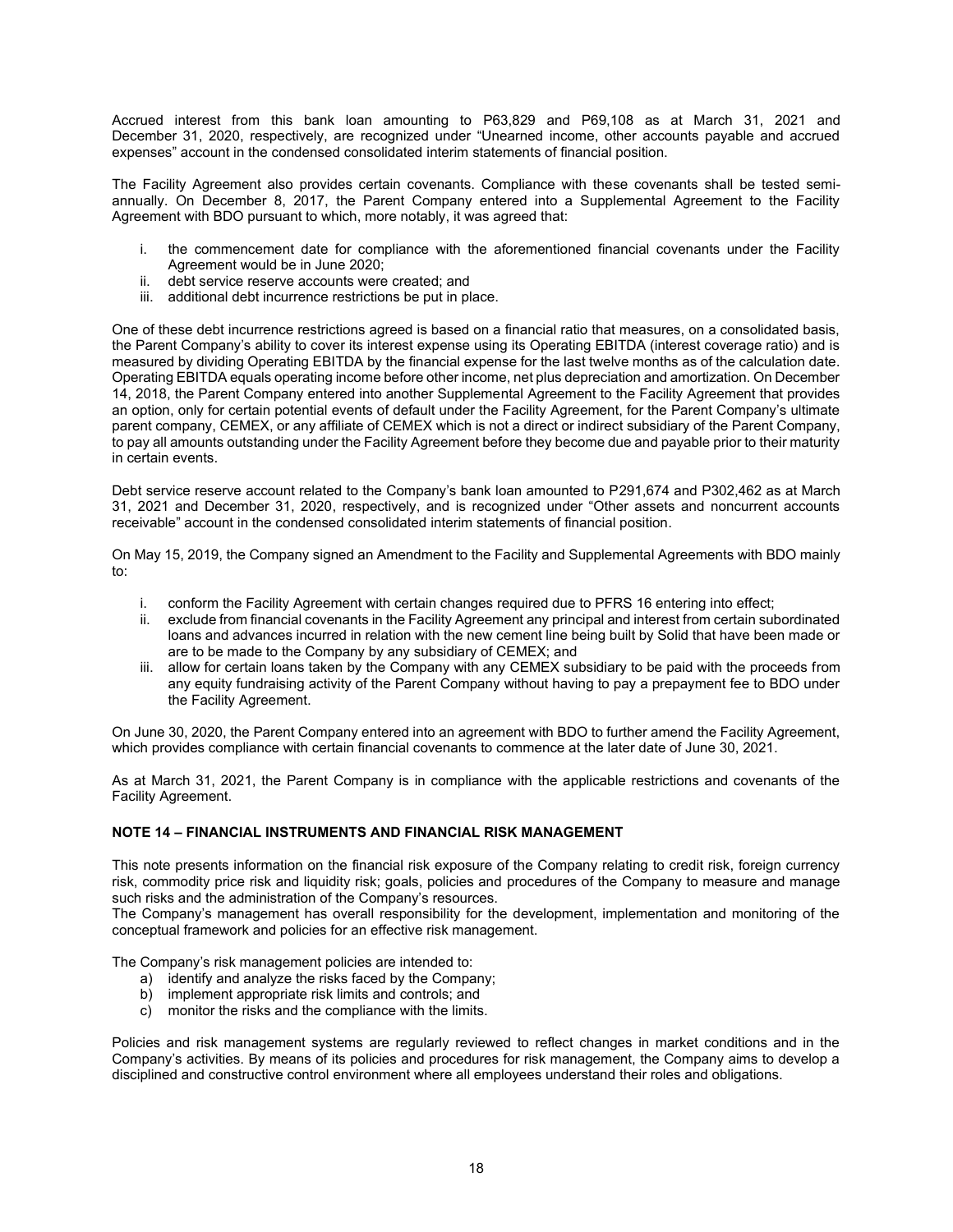#### **Credit Risk**

Credit risk is the risk of financial loss faced by the Company if a customer or counterparty of a financial instrument does not meet its contractual obligations and originates mainly from trade receivables. As at March 31, 2021 and December 31, 2020, the maximum exposure to credit risk is represented by the balance of financial assets (excluding equity investments). Management has developed policies for the authorization of credit to customers. The exposure to credit risk is monitored constantly according to the behavior of payment of the debtors. Credit is assigned on a customer-by-customer basis and is subject to assessments which consider the customers' payment capacity, as well as past behavior regarding due dates, balances past due and delinquent accounts. In cases deemed necessary, the Company's management requires cash bonds from its customers and financial counterparties with regard to financial assets, which can be called upon if the counterparty is in default under the terms of the agreement. Cash bonds received from credit customers as at March 31, 2021 and December 31, 2020 amounted to P32,624.

The Company's management has established a policy which analyzes the creditworthiness of each new client individually before offering the general conditions of payment terms and delivery, and the review includes external ratings, when references are available, and in some cases bank references. Threshold of credit limits are established for each client, which represent the maximum credit amount that requires different levels of approval. Customers who do not meet the levels of solvency requirements imposed by the Company can only carry out transactions with the Company by paying cash in advance.

The carrying amount of financial assets below represents the maximum credit exposure without taking into account the effect of collateral and any credit enhancements. The maximum exposure to credit risk as at March 31, 2021 and December 31, 2020 is as follows:

|                                                                         | <b>Gross Carrying Amount</b> |                      | <b>Net Carrying Amount</b> |                      |  |  |
|-------------------------------------------------------------------------|------------------------------|----------------------|----------------------------|----------------------|--|--|
|                                                                         | March 31.<br>2021            | December 31.<br>2020 | March 31.<br>2021          | December 31.<br>2020 |  |  |
|                                                                         | (Unaudited)                  | (Audited)            | (Unaudited)                | (Audited)            |  |  |
| Financial assets at amortized cost                                      |                              |                      |                            |                      |  |  |
|                                                                         | 6.064.369                    | 6.139.411            | 6.064.369                  | 6.139.411            |  |  |
|                                                                         | 923,755                      | 726.890              | 896.670                    | 700,162              |  |  |
|                                                                         | 7,120                        | 3,795                | 7,120                      | 3,795                |  |  |
| Insurance claims and premiums                                           |                              |                      |                            |                      |  |  |
|                                                                         |                              | 87,569               |                            | 87,569               |  |  |
| Other current accounts receivable<br>Long-term time and rental quaranty | 35.391                       | 43.717               | 35.391                     | 43.717               |  |  |
|                                                                         | 562.544                      | 531.555              | 562.544                    | 531,555              |  |  |
|                                                                         | 7.593.179                    | 7.532.937            | 7.566.094                  | 7.506.209            |  |  |
| Financial assets at fair value (hedging<br><i>instrument</i> )          |                              |                      |                            |                      |  |  |
|                                                                         | 41.484                       | 24.039               | 41.484                     | 24.039               |  |  |
| P                                                                       | 7,634,663                    | 7.556.976            | 7,607,578                  | 7.530.248            |  |  |

#### *Trade Receivables*

The Company applied the simplified approach in measuring ECLs which uses a lifetime expected loss allowance for all trade receivables. To measure the ECLs, trade receivables have been grouped by shared credit risk characteristics based on customer type and determines for each group an average ECL, considering actual credit loss experience over the last 12 months and the Company's view of economic conditions over the expected lives of the trade receivables. The ECL rate that is used to arrive at the ECL arising from the current year credit sales is computed as the percentage of prior year's credit sales that eventually became more than 365 days overdue. The ECL rate is 100% for the trade receivables that are 365 and more days past due. The Company has identified the GDP growth rate to be the most relevant macroeconomic factor that affects the ability of the customers to settle the receivables. However, it was assessed that the adjustment for forward-looking information is not material. The Company does not have trade receivable for which no allowance is recognized because of collateral.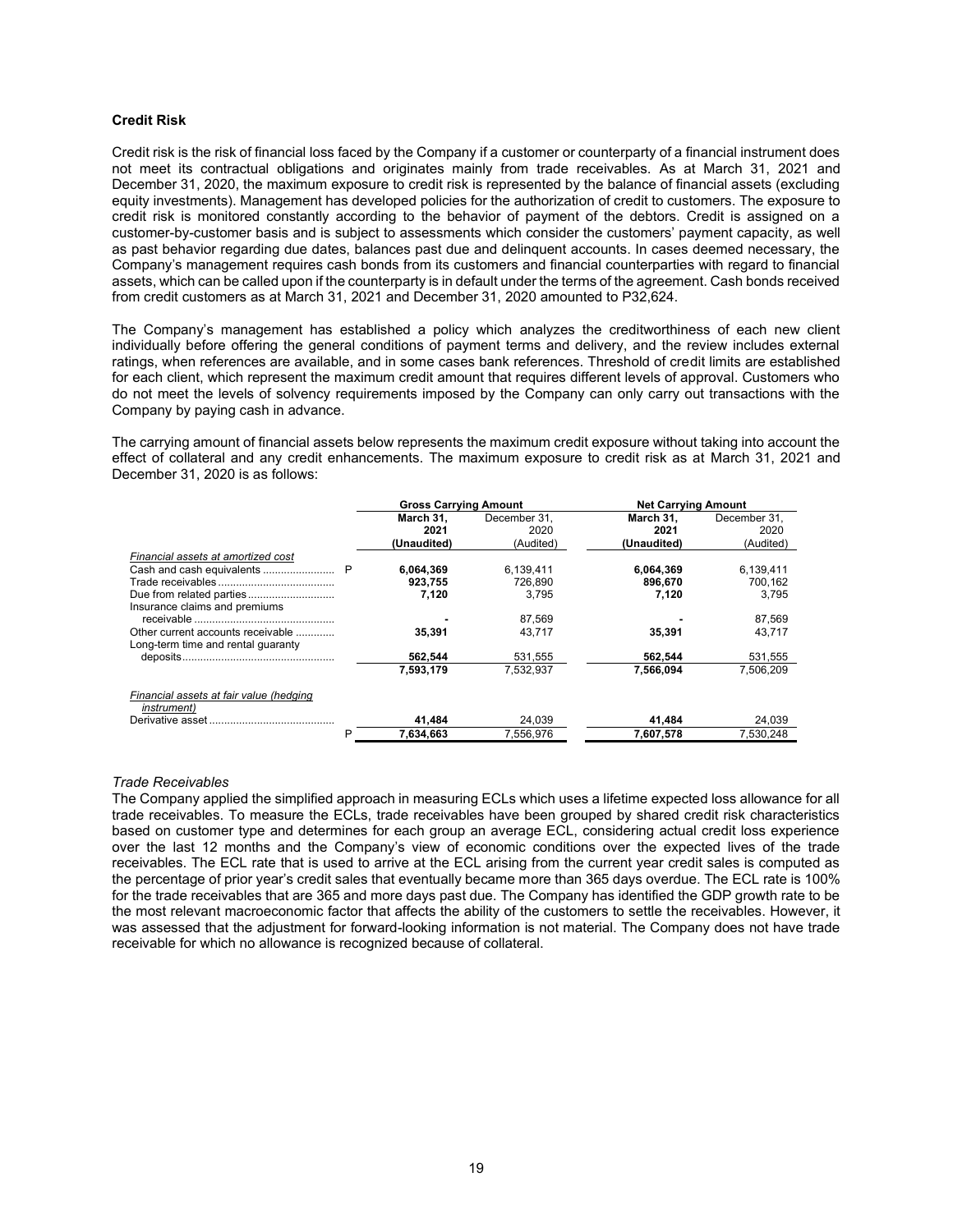The following table provides information about the exposure to credit risk and ECLs for trade receivables:

|                                    |   |                | 1 to 30 | 31 to 60 | More than |         |
|------------------------------------|---|----------------|---------|----------|-----------|---------|
| As at March 31, 2021               |   | <b>Current</b> | days    | days     | 60 days   | Total   |
|                                    |   | $0.00\%$       | 0.18%   | 12.43%   | 51.58%    | 2.93%   |
| Trade receivables - gross carrying | P | 785,643        | 64,941  | 27,516   | 45,655    | 923,755 |
| Allowance for impairment losses    |   |                | 114     | 3.420    | 23,551    | 27,085  |
|                                    |   |                |         |          |           |         |
|                                    |   |                | 1 to 30 | 31 to 60 | More than |         |
| As at December 31, 2020            |   | Current        | days    | days     | 60 days   | Total   |
|                                    |   | 0.5%           | $0.6\%$ | $1.7\%$  | 54.6%     | 3.7%    |
| Trade receivables - gross carrying |   |                |         |          |           |         |
| amount.                            | P | 594.333        | 66.601  | 24.256   | 41.700    | 726.890 |
| Allowance for impairment losses    |   | 3.177          | 388     | 415      | 22.748    | 26.728  |

#### *Other Financial Assets (excluding Equity Instruments)*

Impairment on cash and cash equivalents, long-term time deposits (recognized under "Other assets and noncurrent accounts receivable" account in the condensed consolidated interim statements of financial position) has been measured on a 12-month expected credit loss basis and reflects the short maturities of the exposures. The Company considers that these financial assets, as well as derivative assets, have low credit risk as these are held with reputable banks and financial institutions. All other debt investments and other receivables (i.e., due from related parties, insurance claims and premiums receivable, other current accounts receivable and rental guaranty deposits) that are<br>measured at amortized cost are considered to have low credit risk. measured at amortized cost are considered to have low credit risk, because they have low risk of default as the issuer has a strong capacity to meet its contractual cash flow obligations in the near term.

Credit risk on these financial assets has not increased significantly since their initial recognition. Hence, the loss allowance calculated was therefore limited to 12 months expected losses. The Company has determined an insignificant amount of ECL on these financial assets because of the zero-instance of default from the counterparties and the effect of forward-looking information on macro-economic factors affecting the ability of the counterparties to settle the receivables were assessed to have an insignificant impact.

The Company sells its products primarily to retailers in the construction industry, with no specific geographic concentration of credit within the country in which the Company operates. As at March 31, 2021 and December 31, 2020, no single customer individually accounted for a significant amount of the reported amounts of sales or the balances of trade receivables.

#### *Movements in the Allowance for Impairment Losses on Trade Receivables*

Changes in the allowance for impairment losses for the three-month period ended March 31, 2021 and for the year ended December 31, 2020 are as follows:

| 2021   | 2020    |
|--------|---------|
| 26.728 | 23.757  |
| 357    | 6.206   |
| -      | (3,235) |
| 27.085 | 26.728  |

#### **Foreign Currency Risk**

Foreign currency risk is the risk that the fair value of the future cash flows of a financial instrument will fluctuate in relation to changes in exchange rates. The Company's exposure to the risk of changes in foreign exchange rates relates to its operational and financing activities. The objective of foreign currency risk management is to manage and control exposures within acceptable parameters while optimizing the return. The Company's revenue and costs are generated and settled mainly in Philippine Peso. For the three months ended generated and settled mainly in Philippine Peso. For the three months ended March 31, 2021 and as at December 31, 2020 approximately less than 5% of the Company's net sales, were generated in U.S. dollars.

The Company had an exposure arising from the dollar-denominated financial obligations as compared to the currency in which the majority of the Company's revenues are generated. The Company's only revenue denominated in U.S. dollars to cover such dollar-denominated obligations are those generated by exports. As at March 31, 2021 and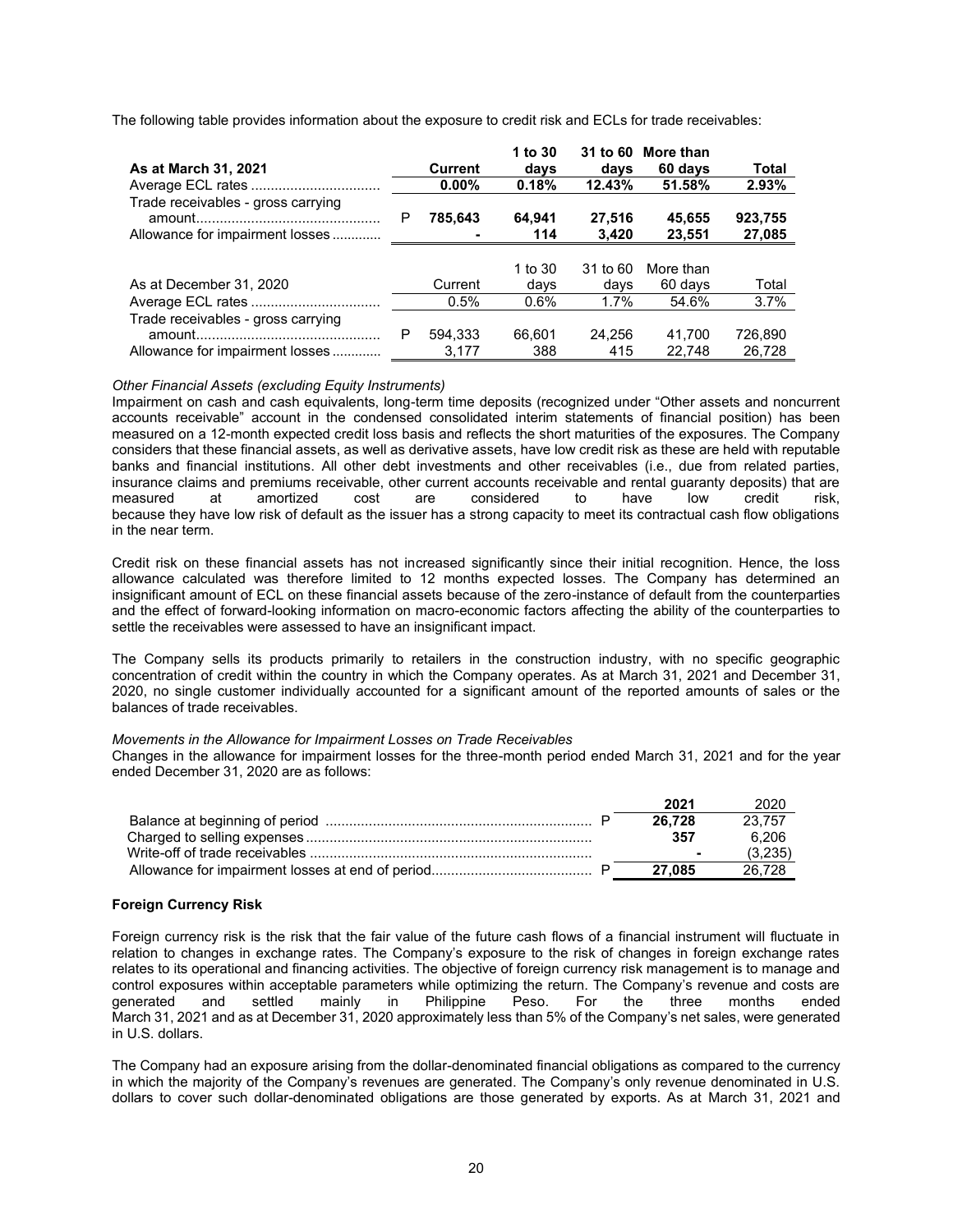December 31, 2020, the Company has not implemented any derivative financing hedging strategy to address this foreign currency risk.

Foreign exchange fluctuations occur when any member of the Company incur monetary assets and liabilities in a currency different from its functional currency. These translation gains and losses are recognized in the condensed consolidated interim statements of profit or loss and other comprehensive income.

As at March 31, 2021 and December 31, 2020, a summary of the quantitative information of the exposure of the Company due to foreign currencies is provided to the top management on the basis of its risk management policy as follows:

|                                                 | As at March 31, 2021 |           |  |
|-------------------------------------------------|----------------------|-----------|--|
|                                                 | (in U.S. dollar)     | (in Euro) |  |
|                                                 | <b>US\$4,616</b>     |           |  |
|                                                 | 126                  |           |  |
|                                                 | (13, 153)            | (103)     |  |
|                                                 | (21, 101)            |           |  |
|                                                 | (7.735)              |           |  |
| Net liabilities denominated in foreign currency | (US\$37,247)         | (€103)    |  |

*\*Pertains to related party transactions with entities outside the Company*

|                                                 | As at December 31, 2020 |           |  |
|-------------------------------------------------|-------------------------|-----------|--|
|                                                 | (in U.S. dollar)        | (in Euro) |  |
|                                                 | US\$4.505               |           |  |
|                                                 | 558                     |           |  |
|                                                 | (16, 715)               |           |  |
|                                                 | (19, 821)               | (142)     |  |
|                                                 | (10.809)                |           |  |
| Net liabilities denominated in foreign currency | (US\$42.282)            | (€142)    |  |

*\*Pertains to related party transactions with entities outside the Company*

The Company is also exposed to foreign currency risks on eliminated foreign currency denominated intragroup balances as follows (in U.S. dollar):

|                       |                        |                       | December 31, |
|-----------------------|------------------------|-----------------------|--------------|
| Amounts owed by       | <b>Amounts owed to</b> | <b>March 31, 2021</b> | 2020         |
| <b>Parent Company</b> | CAR                    | (US\$74,125)          | (US\$65,873) |
| Parent Company        | Falcon                 | (18, 503)             | (13,003)     |
| APO                   | CAR                    | (3,869)               | (4,595)      |
| Solid                 | CAR                    | (1.742)               | (1,772)      |
|                       |                        | (US\$98,239)          | (US\$85,243) |

The most significant closing exchange rates and the approximate average exchange rates of Philippine Peso per U.S. dollar and Euro used in the consolidated financial statements were as follows:

|                 |                    | March 31.2021 | December 31, 2020  |                    |
|-----------------|--------------------|---------------|--------------------|--------------------|
| <b>Currency</b> | Closina<br>Average |               | Closina            | Average            |
| U.S. dollar.    | P48.53             | P48.40        | P48.02             | P49.94             |
| <b>Euro</b>     | P56.93             | P58.12        | P <sub>58.69</sub> | P <sub>56.40</sub> |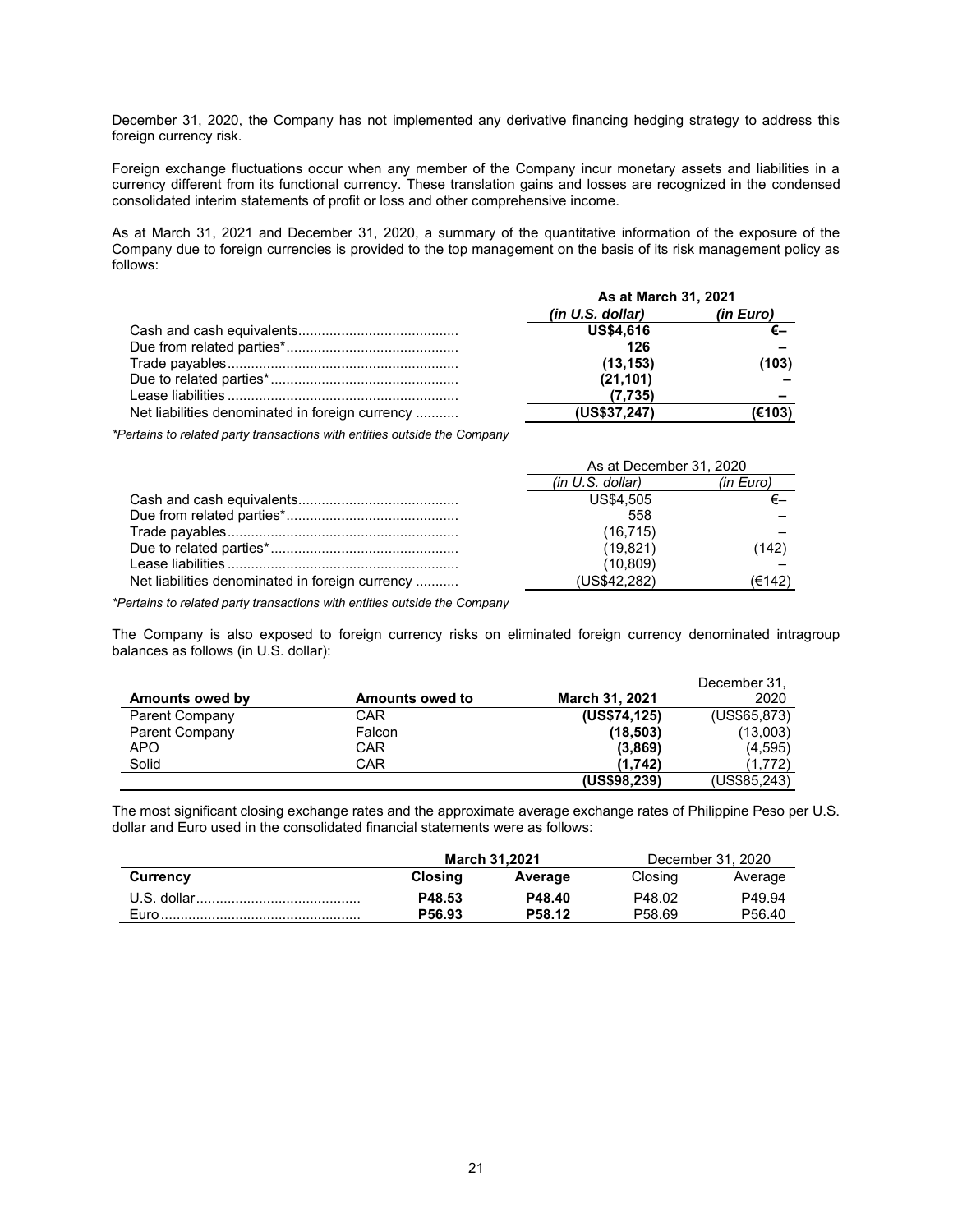#### **Sensitivity Analysis on Foreign Currency Risk**

The following table demonstrates the sensitivity to a reasonably possible change in various foreign currencies, with all other variables held constant, of the Company's profit (loss) before income tax and equity for the three-month period ended March 31, 2021 and for the year ended December 31, 2020:

| U.S. Dollar | <b>Strengthening</b><br>(Weakening)<br>of Philippine Peso | <b>Effect on</b><br><b>Earnings before</b><br><b>Income Tax</b> | <b>Effect on Equity</b> |
|-------------|-----------------------------------------------------------|-----------------------------------------------------------------|-------------------------|
| 2021        | +1.06%                                                    | P <sub>18.938</sub>                                             | P14.204                 |
|             | $-1.06%$                                                  | (18,938)                                                        | (14, 204)               |
| 2020        | $+5.20%$                                                  | P <sub>104,774</sub>                                            | P73,342                 |
|             | $-5.20%$                                                  | (104,774)                                                       | (73, 342)               |

| <b>EUR</b> | Strengthening<br>(Weakening)<br>of Philippine Peso | <b>Effect on</b><br><b>Earnings before</b><br><b>Income Tax</b> | <b>Effect on Equity</b> |
|------------|----------------------------------------------------|-----------------------------------------------------------------|-------------------------|
| 2021       | $+3.00\%$                                          | P <sub>176</sub>                                                | P <sub>132</sub>        |
|            | $-3.00%$                                           | (176)                                                           | (132)                   |
| 2020       | $+3.40%$                                           | P <sub>279</sub>                                                | P <sub>195</sub>        |
|            | $-3.40%$                                           | (279)                                                           | (195)                   |

*Sensitivity Analysis Pertaining to Eliminated Intragroup Balances*

|                    | Strengthening<br>(Weakening) | <b>Effect on</b><br><b>Earnings before</b> |                         |
|--------------------|------------------------------|--------------------------------------------|-------------------------|
| <b>U.S. Dollar</b> | of Philippine Peso           | <b>Income Tax</b>                          | <b>Effect on Equity</b> |
| 2021               | $+1.06%$                     | P50.536                                    | P37.902                 |
|                    | $-1.06%$                     | (50, 536)                                  | (37,902)                |
| 2020               | +5.20%                       | P211,231                                   | P <sub>147.862</sub>    |
|                    | $-5.20%$                     | (211, 231)                                 | (147,862)               |

#### **Interest Rate Risk**

Interest rate risk is the risk that changes in interest rates will affect the Company's income or the value of its holdings of financial instruments. As at March 31, 2021 and December 31, 2020, the Company is exposed to interest rate risk primarily on the floating interest rate tranche corresponding to P4,859,085 and P5,380,072, respectively, of the longterm bank loan with BDO and short-term investments in Cemex Innovation Holding A.G. and Lomez amounting to P3,697,125 and P4,214,085 as at March 31, 2021 and December 31, 2020, respectively. The short-term investments in Lomez were transferred to Cemex Innovation Holding A.G. which bear interest at a rate equivalent to the higher of WAILRF rate minus 10 basis points and zero interest.

#### **Sensitivity analysis on Interest Rate Risk**

As at March 31, 2021 and December 31, 2020, a hypothetical 1% increase in interest rate, with all other variables held constant, the Company's profit for the three months ended March 31, 2021 and 2020, would have decreased by approximately P8,715 and P8,162, respectively. Conversely, a hypothetical 1% decrease in interest rate would have the opposite effect.

#### **Commodity Price Risk**

In the ordinary course of business, the Company is exposed to commodity price risk, including the exposure from diesel fuel prices, and expose the Company to variations in prices of the underlying commodity. The Company established specific policies oriented to obtain hedge with the objective of fixing diesel fuel prices. To hedge the price of diesel fuel, the Company has entered into a derivative commodity swap agreement in 2020. Through this contract, the Company fixed the price of diesel over a certain volume representing a portion of the estimated consumption of diesel fuel in the operations. The contract has been designated as cash flow hedges of diesel fuel consumption, and as such, changes in fair value are recognized temporarily through OCI and are recycled to profit or loss as the related diesel volumes are consumed.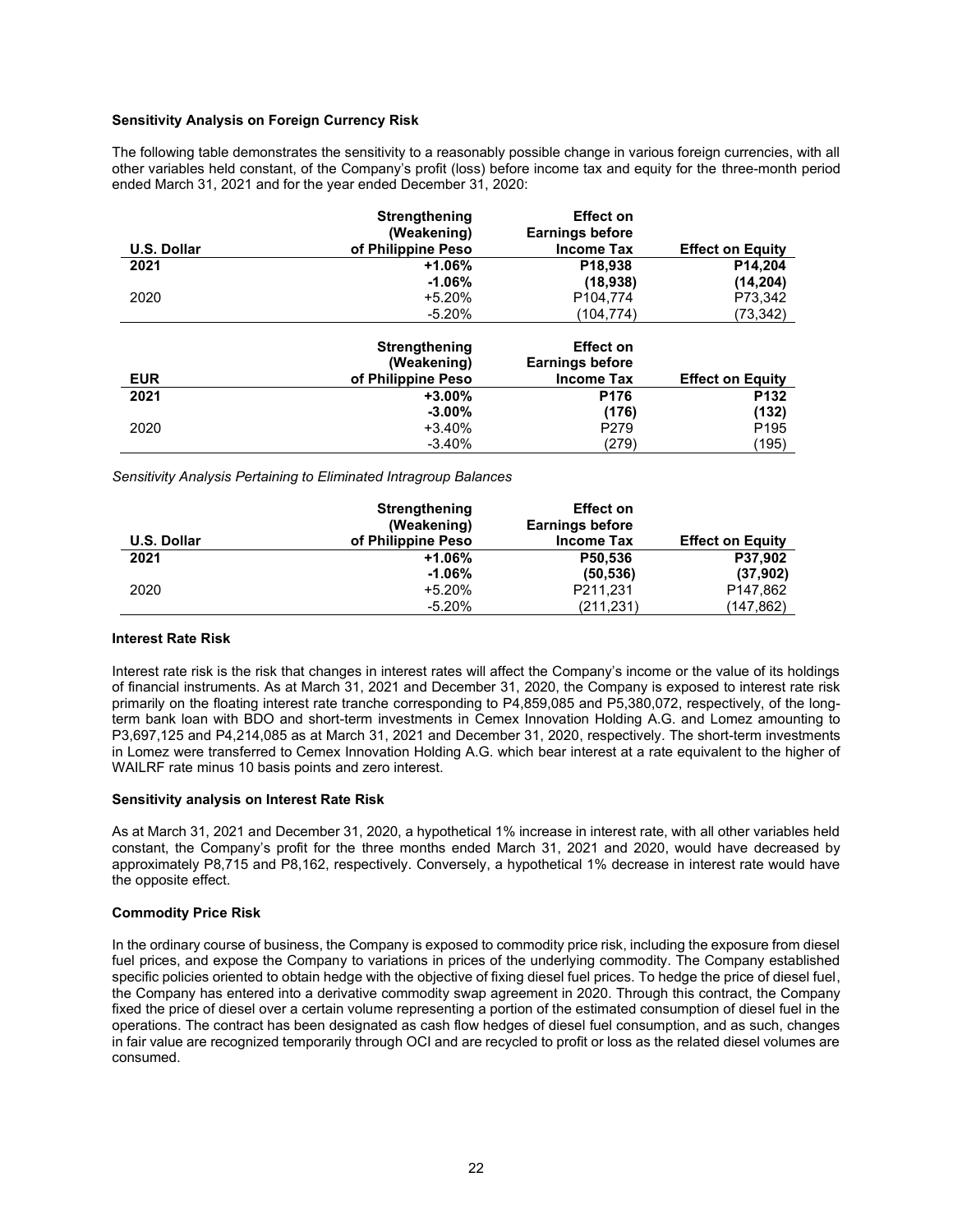The following amounts relating to items designated as hedging instruments as at March 31, 2021 and December 31, 2020 were as follows:

|                        | March 31, 2021       |         | December 31, 2020                |         |
|------------------------|----------------------|---------|----------------------------------|---------|
|                        | Notional             |         | Notional<br>Carrving<br>Carrying |         |
|                        | amount               | amount  | amount                           | amount  |
| Price swap transaction | P <sub>139.111</sub> | P41.484 | P183.544                         | P24.179 |

#### **Liquidity Risk**

Liquidity risk is the risk that the Company will not have sufficient funds available to meet its obligations. The Company has fulfilled its operational liquidity needs primarily through its own operations and expects to continue to do so for both the short and long-term liabilities. Although cash flow from the Company's operations has historically covered its overall liquidity needs for operations, servicing debt and funding capital expenditures and acquisitions, the consolidated entities are exposed to risks from changes in foreign currency exchange rates, prices and currency controls, interest rates, inflation, governmental spending, social instability and other political, economic and/or social developments in the countries in which they operate, any one of which may materially decrease the Company's net profit and reduce cash flows from operations. Accordingly, in order to meet its liquidity needs, the Company also relies on cost-control and operating improvements to optimize capacity utilization and maximize profitability. The Company's consolidated net cash flows provided by operating activities, as presented in its unaudited condensed consolidated interim statements of cash flows, amounted to P1,321,012 and P588,216 for the three months period ended March 31, 2021 and 2020, respectively. In addition, there is no significant concentration of a specific supplier relating to the purchase of raw materials.

The following are the contractual maturities of financial liabilities, including estimated interest payments and excluding the impact of netting agreements:

|                                                                      |                           |                                         | As at March 31, 2021        |                 |                      |
|----------------------------------------------------------------------|---------------------------|-----------------------------------------|-----------------------------|-----------------|----------------------|
|                                                                      | Carrying<br><b>Amount</b> | <b>Contractual</b><br><b>Cash Flows</b> | <b>12 Months</b><br>or Less | 1 to 5<br>Years | More than<br>5 Years |
| Trade payables<br>Due to related                                     | P4,416,870                | P4,416,870                              | P4,416,870                  | $P-$            | <b>P</b> -           |
| parties<br>Unearned income, other<br>accounts payable and<br>accrued | 1,472,484                 | 1,472,484                               | 1,472,484                   |                 |                      |
| expenses*                                                            | 606,425                   | 606.425                                 | 606,425                     |                 |                      |
| Lease liabilities                                                    | 1,901,196                 | 4,608,655                               | 551,424                     | 548,362         | 3,508,869            |
| Bank loan                                                            | 10,178,226                | 11,084,870                              | 569,524                     | 10,515,346      |                      |
| Total                                                                | P18,575,201               | P22,189,304                             | P7,616,727                  | P11,063,708     | P3,508,869           |

*\*Excluding government-related payables, unearned income from insurance premiums and other non-financial liabilities amounting to P551.3 million.*

|                                                | As at December 31, 2020 |             |            |             |            |  |  |  |
|------------------------------------------------|-------------------------|-------------|------------|-------------|------------|--|--|--|
|                                                | Carrying                | Contractual | 12 Months  | 1 to $5$    | More than  |  |  |  |
|                                                | Amount                  | Cash Flows  | or Less    | Years       | 5 Years    |  |  |  |
| Trade payables                                 | P4,281,750              | P4.281.750  | P4.281.750 | $P-$        | P-         |  |  |  |
| Due to related                                 |                         |             |            |             |            |  |  |  |
| parties                                        | 1,512,086               | 1.512.086   | 1,512,086  |             |            |  |  |  |
| Unearned income, other<br>accounts payable and |                         |             |            |             |            |  |  |  |
| accrued                                        |                         |             |            |             |            |  |  |  |
| $expenses$ *                                   | 516.341                 | 516.341     | 516.341    |             |            |  |  |  |
| Lease liabilities                              | 2,066,112               | 4,354,433   | 295.405    | 523.463     | 3,535,565  |  |  |  |
| Bank loan.                                     | 10,706,765              | 11,777,572  | 588.796    | 11,188,776  |            |  |  |  |
| Total                                          | P19,083,054             | P22.442.182 | P7,194,378 | P11,712,239 | P3,535,565 |  |  |  |

*\*Excluding government-related payables, unearned income from insurance premiums and other non-financial liabilities amounting to P764.9 million.*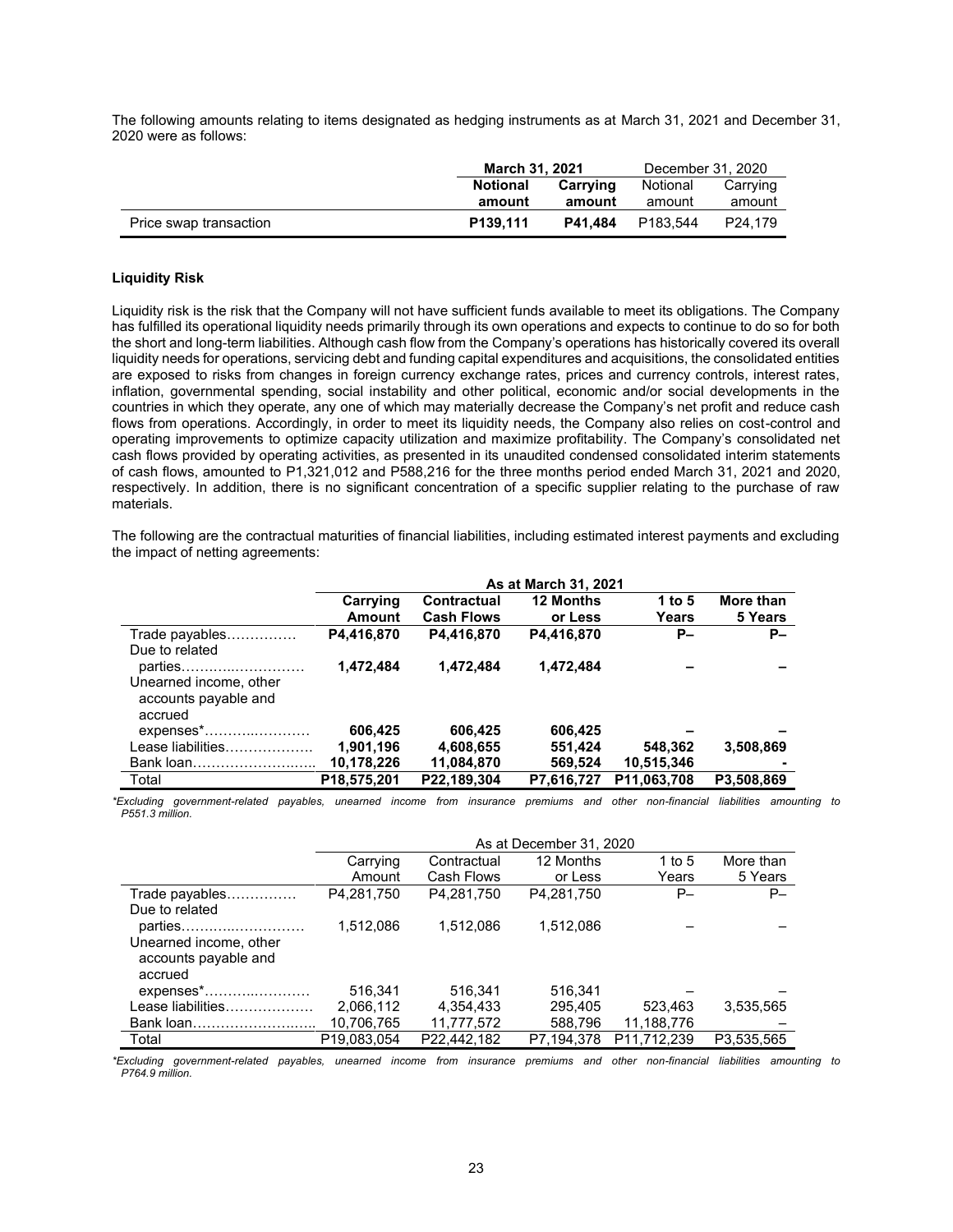The interest payments on floating rate bank loans reflect market forward interest rates at the reporting date and these amounts may change as market interest rates change. Except for this financial liability, it is not expected that the cash flows included in the maturity analysis could occur significantly earlier, or at significantly different amounts.

#### **Insurance Risk Management**

As mentioned in Note 1, the Parent Company incorporated Falcon to create its own reserves and reinsure in respect of the Company's property, non-damage business interruption and political risks insurance. Falcon is expected to retain 10% of the risk in connection with property insurance and 100% of the risk in connection with earthquake and wind stop loss, non-damage business interruption and political risks insurance of the Parent Company's operating subsidiaries. As a result of these arrangements, the Company self-insures these risks to the extent of Falcon's retained liability. There can be no assurance that the reserves established by Falcon will exceed any losses in connection with the Company's self-insured risks.

In addition, the Company's insurance coverage is subject to periodic renewal. If the availability of insurance coverage is reduced significantly for any reason, the Company may become exposed to certain risks for which it is not and, in some cases could not be, insured. Moreover, if the Company's losses exceed its insurance coverage, or if the Company's losses are not covered by the insurance policies it has taken up, or if Falcon is required to pay claims to its insurer pursuant to the reinsurance arrangements, the Company may be liable to cover any shortfall or losses. The Company's insurance premiums may also increase substantially because of such claim from the Company's insurers.

The foregoing risk exposure is mitigated, through making reasonable approximation after an evaluation of reported claims in the past of the Parent Company's operating subsidiaries, by retaining only insurance risk from insurance policies in which the operating subsidiaries have low probability of incurring losses.

#### **NOTE 15 – FAIR VALUE OF FINANCIAL ASSET AND FINANCIAL LIABILITIES**

The fair values of cash and cash equivalents, trade receivables, insurance claims and premiums receivable, amounts due from related parties, other current accounts receivable (under financial assets measured at amortized cost), trade payables, amounts due to related parties, other accounts payable and accrued expenses (under financial liabilities measured at amortized cost) reasonably approximate their carrying amounts considering the short-term maturities of these financial instruments.

As at March 31, 2021 and December 31, 2020, the carrying amounts and fair values of financial assets and liabilities are as follow:

|                                                                                                  |   | March 31, 2021 |                   |   | December 31, 2020 |            |
|--------------------------------------------------------------------------------------------------|---|----------------|-------------------|---|-------------------|------------|
|                                                                                                  |   | Carrying       |                   |   | Carrying          |            |
|                                                                                                  |   | amount         | <b>Fair value</b> |   | amount            | Fair value |
| Financial assets measured at<br>amortized cost<br>Long-term time<br>and rental guaranty deposits | P | 562.544        | 562.544           | P | 531.555           | 531,555    |
| Financial assets at fair value<br>(hedging instrument)                                           |   |                |                   |   |                   |            |
| Derivative asset                                                                                 |   | 41.484         | 41.484            |   | 24.039            | 24,039     |
|                                                                                                  | P | 604,028        | 604,028           | P | 555.594           | 555,594    |
| Financial liabilities measured at<br>amortized cost                                              |   |                |                   |   |                   |            |
| Bank loan                                                                                        | P | 10,178,226     | 10,465,218        | P | 10,706,765        | 11,411,683 |
| Payable to a related party                                                                       |   |                |                   |   |                   |            |
|                                                                                                  | P | 10,178,226     | 10.465.218        | P | 10.706.765        | 11.411.683 |

The fair values disclosed for the financial assets and financial liabilities above are categorized under level 2 of fair value hierarchy.

The estimated fair value of the Company's long-term time and rental guaranty deposits, bank loan and long-term payable to a related party are either based on estimated market prices for such or similar instruments, considering interest rates currently available for the Company to negotiate debt with the same maturities, or determined by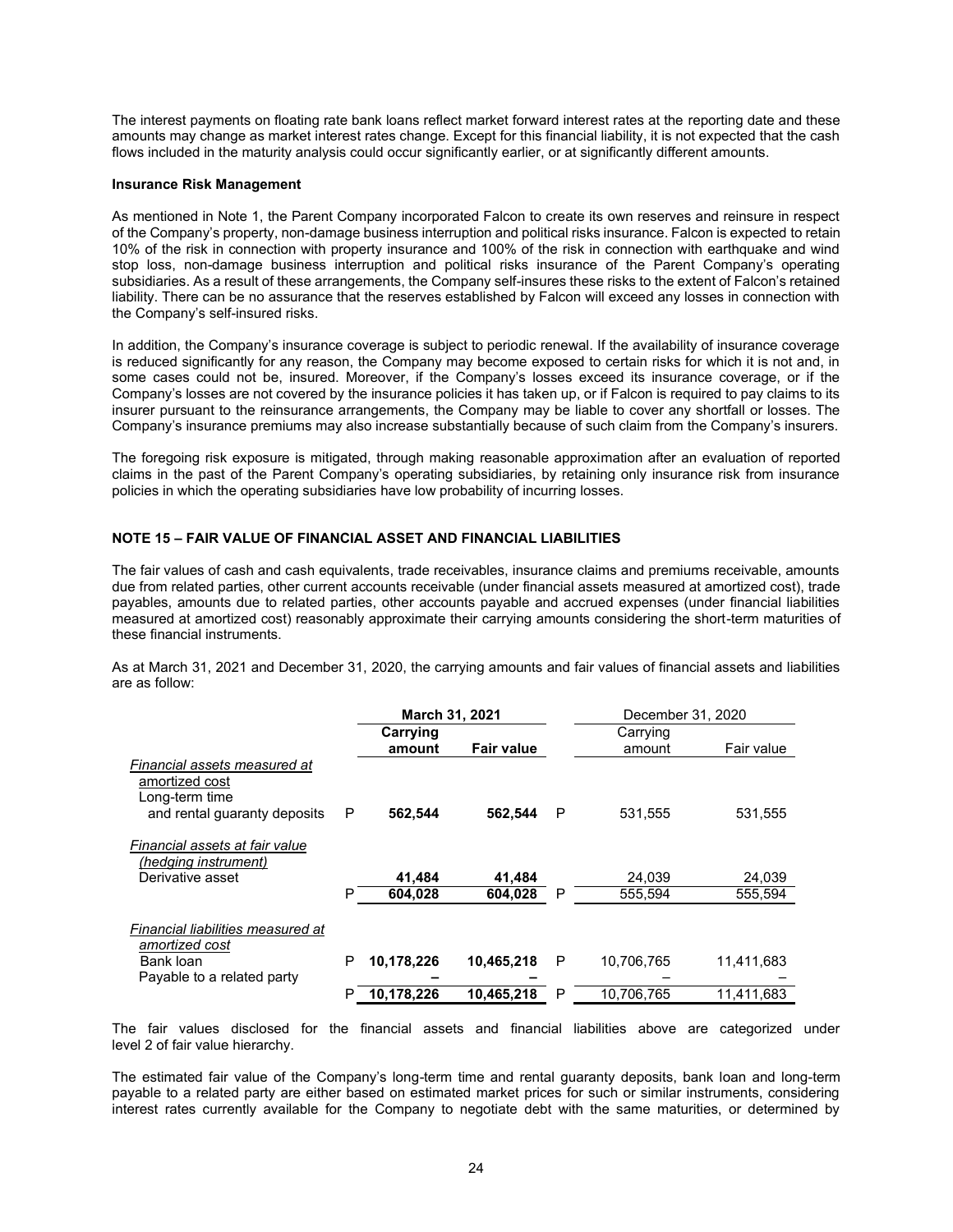discounting future cash flows using market-based interest rates currently available to the Company. The estimated fair value of the derivative asset is determined by measuring the effect of the future economic variables according to the yield curved shown in the market as at the reporting date.

# **NOTE 17 – CONTINGENCIES FROM LEGAL PROCEEDINGS**

As at March 31, 2021, the Company is involved in various legal proceedings of minor impact that have arisen in the ordinary course of business. These proceedings involve: 1) national and local tax assessments; 2) labor claims; and 3) other diverse civil actions. The Company considers that in those instances in which obligations have been incurred, the Company has accrued adequate provisions to cover the related risks. The Company believes these matters will be resolved without any significant effect on its business, consolidated financial position or consolidated financial performance. In addition, in relation to ongoing legal proceedings, the Company is able to make a reasonable estimate of the expected loss or range of possible loss, as well as disclose any provision accrued for such loss. However, for a limited number of ongoing proceedings, the Company may not be able to make a reasonable estimate of the expected loss or range of possible loss or may be able to do so but believes that disclosure of such information on a case-bycase basis would seriously prejudice Company's position in the ongoing legal proceedings or in any related settlement discussions. Accordingly, in these cases, the Company has disclosed qualitative information with respect to the nature and characteristics of the contingency but has not disclosed the estimate of the range of potential loss.

# **NOTE 16 – RELEVANT INFORMATION REGARDING THE IMPACT OF THE LANDSLIDE**

On September 20, 2018, a landslide occurred in Sitio Sindulan, Barangay Tina-an, Naga City, Cebu, Philippines (the "Landslide"), a site located within an area covered by the mining rights of ALQC who is a principal raw material supplier of APO. The Parent Company does not own any equity stake (directly or indirectly) in ALQC or its parent company, Impact Assets Corporation. CASEC, an indirect subsidiary of CEMEX, S.A.B. de C.V. which is a majority shareholder of the Parent Company, owns a minority 40% stake in Impact Assets Corporation.

The Landslide prompted local and national authorities to order the suspension of the mining operations of ALQC<sup>1</sup>. Business continuity plans were put in place by APO and implemented to address the disruption in the supply arrangement with ALQC. As a result, the Company incurred incremental costs of raw materials in production and other expenses. In addition, the Company incurred losses amounting to P83,844 on inventories which were buried during the incident. However, substantial portion of such incremental costs and losses were offset by the insurance claims recognized amounting to P662,210. Other losses as result of the landslide amounting to P71,716 were not covered by the insurance. Such loss was recognized under "Other income (expenses) - net" account in the statements of comprehensive income in 2018. As at March 31, 2021 and December 31, 2020, the outstanding claims amounted to nil and P1,126, respectively.

In 2019, the Company received the outstanding amount of its insurance claims amounting to P447,053 which includes the additional claims made during the year amounting to P123,136. The collection and recognition of additional insurance claims were offset against "Costs of Sales" account in the consolidated statements of comprehensive income for the year ended December 31, 2019.

On November 19, 2018, the Parent Company and APO Cement were served summons concerning an environmental class action lawsuit filed by 40 individuals and one legal entity (on behalf of 8,000 individuals allegedly affected by the Landslide) at the Regional Trial Court of Talisay, Cebu $^2$ , against the Parent Company, APO Cement, ALQC, the Mines and Geosciences Bureau of the Department of Environment and Natural Resources, the City Government of Naga, and the Province of Cebu, for "Restitution of Damage of the Natural and Human Environment, Application for the Issuance of Environmental Protection Order against Quarry Operations in Cebu Island with Prayer for Temporary Protection Order, Writ of Continuing Mandamus for Determination of the Carrying Capacity of Cebu Island and Rehabilitation and Restoration of the Damaged Ecosystems". In the complaint, among other allegations, plaintiffs (i) claim that the Naga Landslide occurred as a result of the defendants' gross negligence; and (ii) seek, among other reliefs, (a) monetary damages in the amount of approximately 4.3 billion Philippine Pesos, (b) the establishment of a 500 million Philippine Pesos rehabilitation fund, and (c) the issuance of a Temporary Environment Protection Order against ALQC while the case is still pending. In the complaint, ALQC, APO and the Parent Company are made solidarily liable for payment of monetary damages and establishment of a rehabilitation fund.

Among other defenses and based on a report by the Mines and Geosciences Bureau of the Department of Environment and Natural Resources, the Parent Company, ALQC and APO hold the position that the landslide occurred due to natural causes and deny liability, fault and negligence. In the event a final adverse resolution is issued in this matter,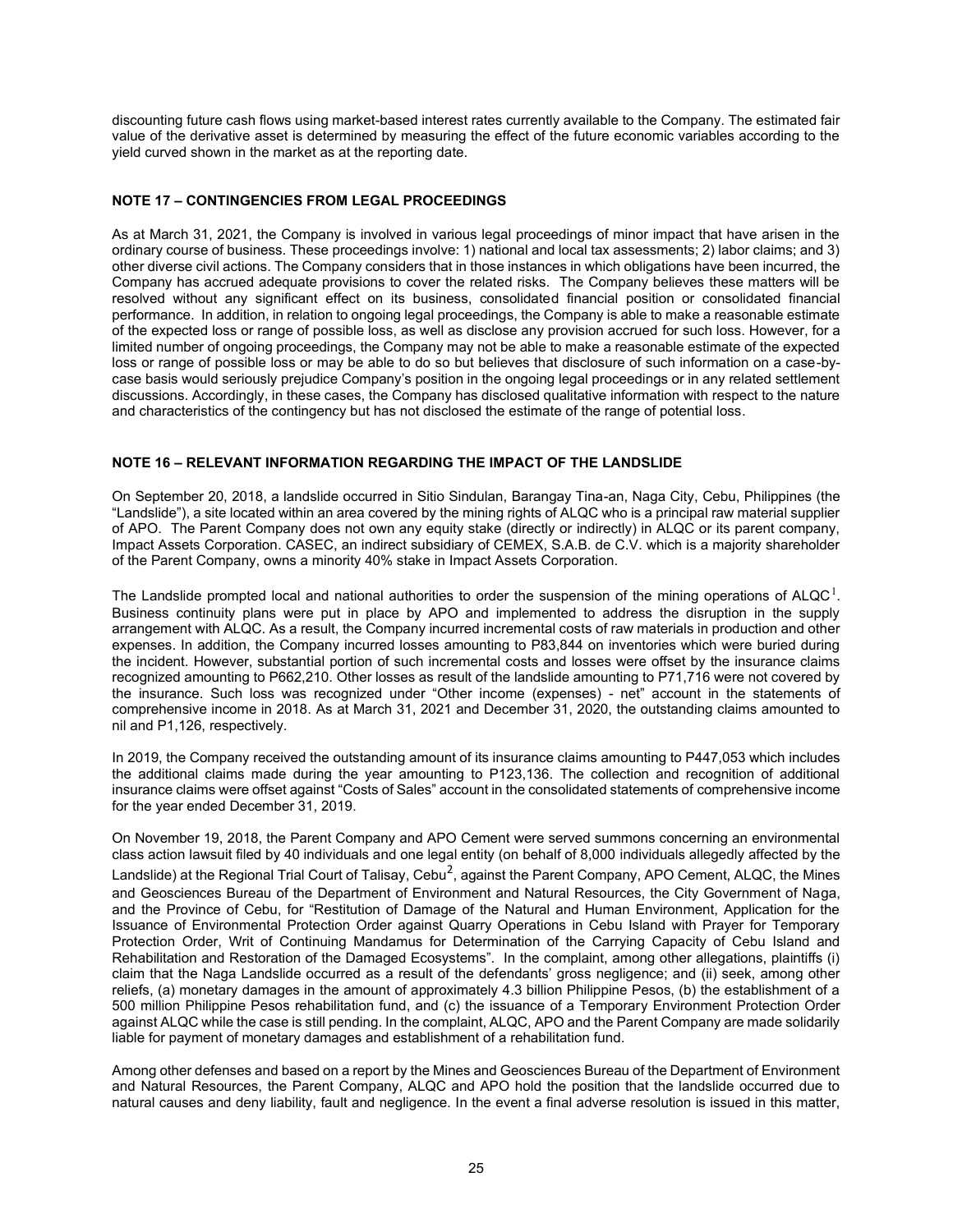plaintiffs will have the option to proceed against any one of ALQC, APO or the Parent Company for satisfaction of the entirety of the potential judgement award, without the need to proceed against any other private defendant beforehand. Thus, ALQC's, APO's or the Parent Company's assets alone could be exposed to execution proceedings.

In an order dated August 16, 2019, the Regional Trial Court denied plaintiffs' Application for Temporary Environment Protection Order. By denying such application, the Regional Trial Court found that the applicants did not sufficiently establish that they will suffer grave injustice and irreparable injury by the continued operations of ALQC while the proceedings are pending. Plaintiffs moved for reconsideration, but the Court also denied plaintiffs' motion in an Order dated September 30, 2019. Plaintiffs did not appeal this ruling, which became final as of December 5, 2020.

In an order dated September 30, 2019, the Regional Trial Court partially granted the affirmative defenses of the private defendants and ruled, among others, that the subject case against the Parent Company and APO is dismissed for failure to state a cause of action. The court also ruled that: (i) the 22 plaintiffs who failed to sign the verification and certification against forum shopping are dropped as party-plaintiffs; (ii) the subject case is not a proper class suit, and that the remaining 17 plaintiffs can only sue for their respective claims, but not as representatives of the more than 8,000 alleged victims of the landslide incident; (iii) plaintiffs' cause of action against ALQC for violation of Section 19(a) of Republic Act No. 10121 is dismissed; (iv) there is a misjoinder of causes of action between the environmental suit and the damage suit; and (v) the damage suit of the remaining plaintiffs will proceed separately upon payment of the required docket fees within 30 days from receipt of order, otherwise, the case for damages will be dismissed. The plaintiffs filed a motion for reconsideration of the court's order dated September 30, 2019, which remains pending as of the date of this report. Meanwhile, during the hearing of plaintiffs' motion for reconsideration on September 11, 2020, the Province of Cebu was officially dropped as a party-defendant in the case.

Local and national authorities have allowed ALQC to resume its mining operations in the affected areas. As at March 31, 2021, at this stage of the overall proceedings and considering all possible defenses that could be available, while the Company cannot assess with certainty the likelihood of an adverse result in the overall proceedings, the Company believes that a final adverse resolution in the overall proceeding is not probable, and, in turn, because the Company is not able to assess the outcome of the reconsiderations filed against the court's order, the Company is not able to determine if a final adverse resolution, if any, would have a material adverse impact on the Company's consolidated results of operations, liquidity and financial condition.

<sup>1</sup> Since third quarter of 2020, local and national authorities have allowed ALQC to resume its mining operations in the affected areas.

<sup>2</sup> The records of the case were subsequently transferred to the Regional Trial Court of Cebu City Branch 23.

#### **NOTE 17 – IMPACTS OF COVID-19**

On March 11, 2020, the World Health Organization declared a pandemic the outbreak of the Coronavirus Disease 2019 (the "COVID-19 pandemic"), due to its rapid spread throughout the world, having affected as of such date more than 150 countries. In response to that, on March 16, 2020, the President of the Philippines issued Proclamation No. 929 declaring a state of calamity throughout the Philippines due to the COVID-19 Pandemic which resulted in the imposition of an Enhanced Community Quarantine ("ECQ") throughout Luzon starting midnight of March 16, 2020. The President announced several social distancing measures which were implemented including extension of suspension of classes in all levels in Metro Manila, prohibition of mass gatherings or events, imposition of community quarantine measures as necessary, restriction of mass public transport system (MRT, LRT, etc.), and suspension of land, domestic air and domestic sea travel to and from Metro Manila beginning March 16, 2020. On March 26, 2020, the Governor of Cebu Province announced the implementation of ECQ measures for the entire island of Cebu, effective March 30, 2020.

Beginning May 16, 2020, several cities and provinces (which included Metro Manila and Cebu City) were placed under modified enhanced community quarantine, while other cities and provinces (which included the Province of Rizal and other cities in the Province of Cebu) were placed under general community quarantine. As of the second half of August 2020, Metro Manila and Cebu City, as well as the Municipalities of Minglanilla and Consolacion in the Province of Cebu, were among the areas which shifted to general community quarantine. On September 1, 2020, Cebu City, the Province of Cebu, and Rizal Province already shifted to modified general community quarantine with lesser quarantine<br>Fifective Effective restrictions. Effective on March 29, 2021, NCR, as well as 4 other provinces (i.e., Laguna, Rizal, Cavite and Bulacan), were placed under ECQ until April 5, 2021 due to the surge in COVID-19 cases in the Philippines. On April 3, 2021, the ECQ status was further

extended to April 11, 2021 and, thereafter, revised to modified enhanced community quarantine until May 14, 2021. Considering the implementation of the first ECQ in Luzon, Solid temporarily suspended the production and delivery of

cement products in the third week of March 2020 and has resumed operations on May 2020 while in compliance with government regulations. APO has remained operational while also complying with all government regulations and the necessary hygiene and safety measures.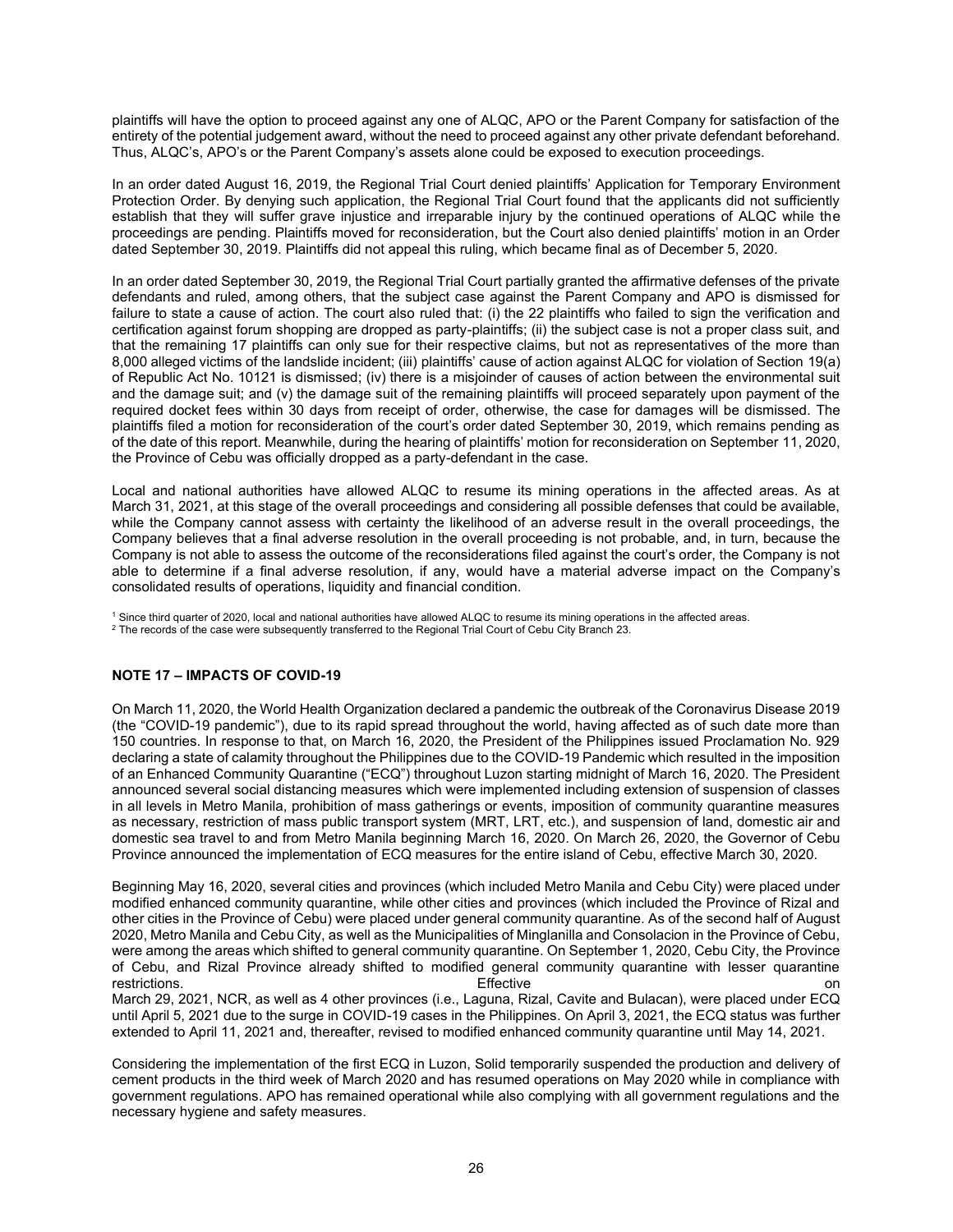The implications negatively affected the Company's results of operations, mostly during the second quarter of 2020. During the year ended December 31, 2020, consolidated revenues decreased by 16% against the previous year, caused mainly by the decrease in sales volumes from reduced operations. This decrease in revenues was partially offset by a reduction in cost of sales and operating costs and expenses, which decreased 17% and 14%, respectively, during the same period, because of reduced operations but also considering the strict control of expenditures. For the period ended March 31, 2021 and December 31, 2020, additional expenses were incurred by the Company associated with measures designed to address the adverse impact of COVID-19 pandemic amounting to P6,776 and P49,766, respectively. These additional expenses were presented under "Operating expenses" and "Other income (expenses) net" account in the condensed consolidated interim statements of profit or loss and other comprehensive income for period ended March 31, 2021 and December 31, 2020, respectively.

Even prior to the imposition of ECQ, the Company implemented, and has continued to implement, strict hygiene protocols in all its operations and modified its manufacturing, sales, and delivery processes to implement physical distancing, so as to protect the health and safety of its employees and their families, customers and suppliers; and drastically reduce the possibility of contagion of the COVID-19 pandemic. The Company has undertaken and continues to explore temporary measures to address the adverse impact of the COVID-19 pandemic on its workforce and operations with the objective of re-aligning the organization's resources with the evolving conditions in the different markets in which the Company operates. The Company will continue to focus its efforts on managing the impact of the COVID-19 pandemic on its production, commercial, and financial activities. It will continue to carefully monitor this overall situation and expects to take additional steps, as could be required.

The degree to which the COVID-19 pandemic continues to affect the Company's liquidity, financial condition and results of operations will depend on future developments, some of which are highly uncertain and cannot be predicted, including, but not limited to, the duration and continued spread of the outbreak, its severity, the actions to contain the virus or treat its impact, and to how fast and to which extent the economic and operational conditions can return, within a new normality with limited activities, until medicines, vaccines and other treatments against the virus are authorized, produced, distributed and accessible to the general public in the Philippines, and also to a degree, how much of the population is willing to receive the vaccines.

In addition to risks to the health and safety of the Company's employees, customers, contractors and suppliers, the impact of pandemics, epidemics or outbreaks of infectious diseases may result in governmental measures to be implemented to attempt to contain and mitigate the effects of the disease. These measures, and the adverse effects of the pandemic, epidemic or outbreaks of infectious diseases may result, in: (i) temporary restrictions on, or suspended access to, or shutdown, or suspension or the halt of, the Company's manufacturing plants and other facilities; (ii) staffing shortages, production slowdowns or stoppages and disruptions in our delivery systems; (iii) disruptions or delays in our supply chains, including shortages of materials, products and services on which the Company and its businesses depend; (iv) reduced availability of land and sea transport methods to deliver our products, including labor shortages, logistics constraints and increased border controls or closures; (v) increased cost of materials, products and services on which the Company and its businesses depend; (vi) reduced investor confidence and consumer spending where the Company operates; (vii) a general slowdown in economic activity, including construction, and a decrease in demand for the Company's products and industry demand generally; (viii) constraints on the availability of financing in the financial markets, if available at all, including on access to credit lines and working capital facilities from financial institutions; or (ix) the Company's inability to, if required, refinance our existing indebtedness on desired terms, if at all.

The Company dealt with liquidity risks during the deepest phase of suspension of activities within the COVID-19 pandemic, maintaining sufficient cash and meeting current maturing obligations. Among the initiatives taken by the Company to manage the impact of COVID-19 were: (i) the optimization of plant production and inventory levels, (ii) the suspension, deferment or reduction in capital expenditures and budgeted operating expenses (including sales and administration expenses), and installing other cost control measures to reduce discretionary expenses and capital expenditures, (iii) implementation of changes in work-deployment schedules, (iv) further emphasis on the use of the CEMEX Go platform for a digital and low-touch experience for customers, and (v) enabled additional online channels to promote engagement, manage communications and facilitate transactions with customers.

The Company projects that it will continue to generate sufficient cash flows from operations, which would enable the Company to meet its currently maturing obligations.